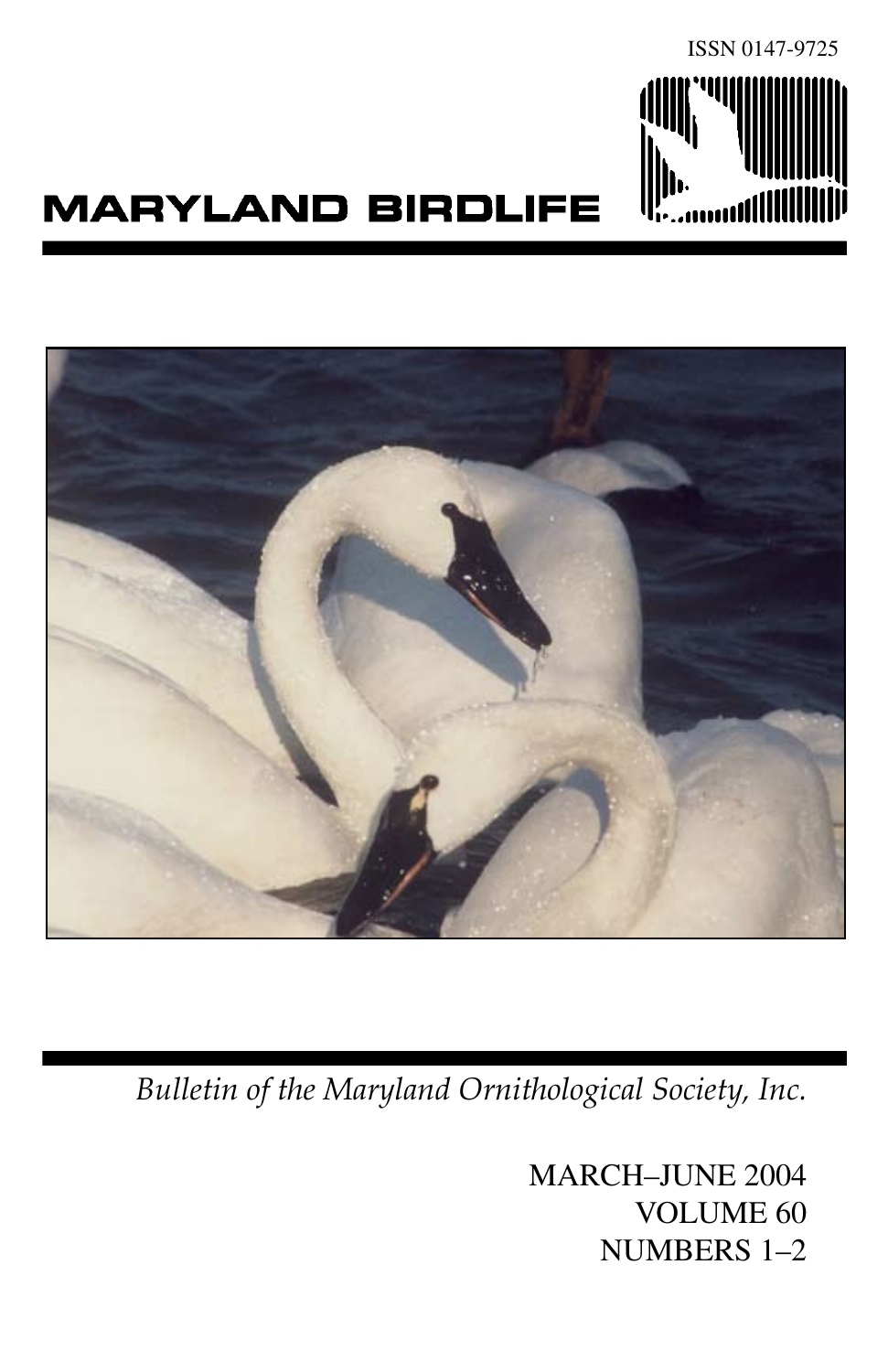## **MARYLAND ORNITHOLOGICAL SOCIETY, INC.**

Cylburn Mansion, 4915 Greenspring Ave., Baltimore, Maryland 21209 **STATE OFFICERS FOR JUNE 2003 TO JUNE 2004** 

#### **EXECUTIVE COUNCIL**

| President: Paul Zucker, 12813 Huntsman Way, Potomac, MD 20854        | $(301-279-7896)$ |
|----------------------------------------------------------------------|------------------|
| Vice President: Janet Millenson, 10500 Falls Road, Potomac, MD 20854 | $(301-983-9337)$ |
| Treasurer: Shiras Guion, 8007 Martown Road, Laurel, MD 20723         | $(301-490-0444)$ |
| Secretary: Janet Shields, 13105 Fountain Head Rd, Hagerstown 21742   | $(301-416-7109)$ |
| Past Pres.: Karen Morley, 2719 N. Calvert St., Baltimore, MD 21218   | $(410-235-4001)$ |

| Allegany:     | *Barbara Gaffney                           | Howard:         | * Kurt Schwarz<br>Mary-Jo Betts    |
|---------------|--------------------------------------------|-----------------|------------------------------------|
| Anne Arundel: | *Paul Speyser<br>Linda Baker               |                 | <b>Karen Darcy</b><br>Darius Ecker |
|               | Al Haury                                   |                 |                                    |
|               |                                            | Kent:           | * Peter Mann                       |
| Baltimore:    | *Peter Webb<br>Jeanne Bowman               |                 | Walter Ellison                     |
|               |                                            |                 |                                    |
|               | Mary Chetelat                              | Montgomery:     | * Sam Freiberg                     |
|               | Helene Gardel                              |                 | Don Messersmith                    |
|               | John Landers                               |                 | Don Simonson                       |
|               |                                            |                 | <b>Rick Sussman</b>                |
| Caroline:     | *Bill Scudder                              |                 | Ann Weeks                          |
|               | Danny Poet                                 |                 |                                    |
|               |                                            | Patuxent:       | * Frederick Fallon                 |
| Carroll:      | *Amy Hoffman                               |                 | <b>Chandler Robbins</b>            |
|               | Roxann Yeager                              |                 |                                    |
|               |                                            | Talbot:         | * Mark Scallion                    |
| Cecil:        | *Rick Lee                                  |                 | <b>Shirley Bailey</b>              |
|               | Marcia Watson-Whitmyre                     |                 | William Novak                      |
| Frederick:    | *David Smith                               | Tri-County:     | * Samuel Dyke                      |
|               | Michael Welch                              |                 | <b>Elizabeth Pitney</b>            |
| Harford:      | *Jean Wheeler                              | Washington Co.: | * Judy Lilga                       |
|               | <b>Thomas Congersky</b><br>Randy Robertson |                 | Ann Mitchell                       |
|               |                                            |                 | *Chapter President                 |

#### **STATE DIRECTORS**

Active Membership: \$10.00 plus chapter dues Life: \$400.00 (4 annual installments)<br>Household: \$15.00 plus chapter dues Junior (under 18): \$5.00 plus chapter Household:  $$15.00$  plus chapter dues Sustaining: \$25.00 plus chapter dues

 $\overline{a}$ 

*Cover: Tundra Swans on Choptank River, Cambridge, MD, February 1975. Photo by Luther C. Goldman.*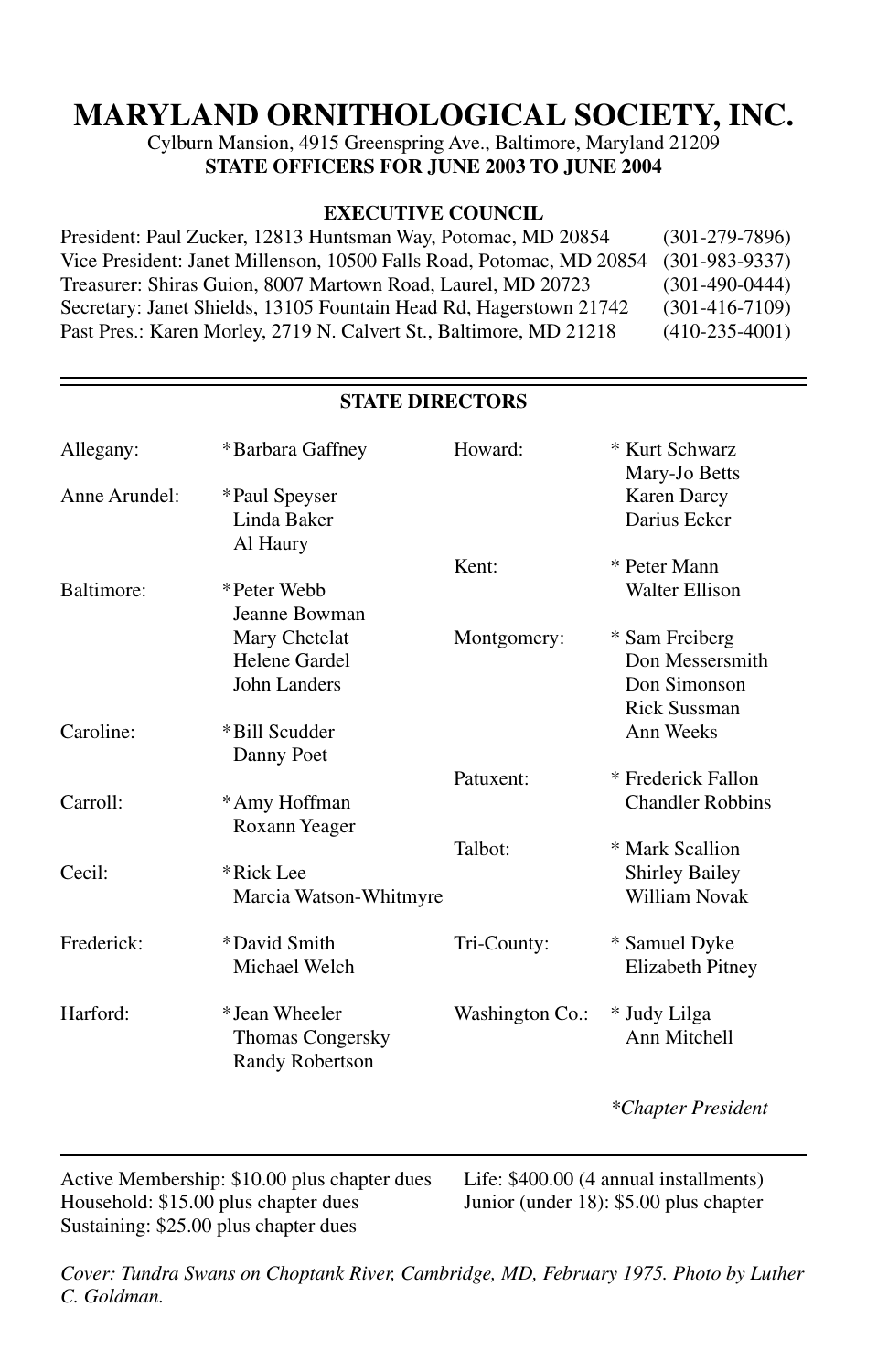## **MARYLAND BIRDLIFE**



VOLUME 60 MARCH–JUNE 2004 NUMBERS 1

## **NEW EARLY MARYLAND EGG DATE FOR NORTHERN ROUGH-WINGED SWALLOW**

#### **Jay M. Sheppard**

The current earliest reported egg date for Northern Rough-winged Swallow *(Stelgidopteryx serripennis)* for Maryland is May 13 (Iliff, et al., 1996). Considering that most Rough-wings nest in narrow burrows inaccessible to inspection by most observers, this is not surprising. I now report a confirmed egg date of May 2 as the earliest for this species in Maryland.

On June 5, 2003, I found a pair of swallows nesting under a parked semitrailer located behind the Corridor Place Shopping Center on the east side of Maryland City, Anne Arundel County, Maryland. The nest site was in the underside structure of the front end of the semitrailer. Sheet metal was placed under the main floor of the trailer that allowed a series of small spaces running across the underside. Each of these had a hole near the outside edge of the trailer subfloor of about 15 cm in diameter. The subfloor compartment was 10 cm high and about 30 cm across and running the 2.5 m width of the semitrailer. Only one of the compartments was in use and it had no interior barrier, allowing the swallows to move from one side of the trailer and escape out the other side.

Two nests existed under the trailer when inspected in 2003. The nests were placed toward the center of the undercarriage from their nearest access hole. Both were composed of just grasses and were approximately 7 cm high, leaving about 3 cm of space above them. At the time of their initial discovery in 2003 only one nest was active and contained young about a week old.

In very early April 2004 a pair of Rough-winged Swallows was observed perched or flying in the immediate vicinity of the trailer. On April 29 the nests were inspected by inserting my hand through the holes and feeling the contents. At that time, no eggs were detected. In the late morning of May 5, four warm eggs were found in one of the nests, and an adult was flushed from that nesting space out the hole on the opposite side of the nest. If the last egg was laid and incubation started that morning, then the latest possible date for the first egg would be May 2.

The semitrailer has been permanently parked behind a bakery shop for extra storage since at least 2000. Exactly how long the swallows have been using it for nesting is not determinable. Only one pair of swallows was present in the area in June 2003, but two were present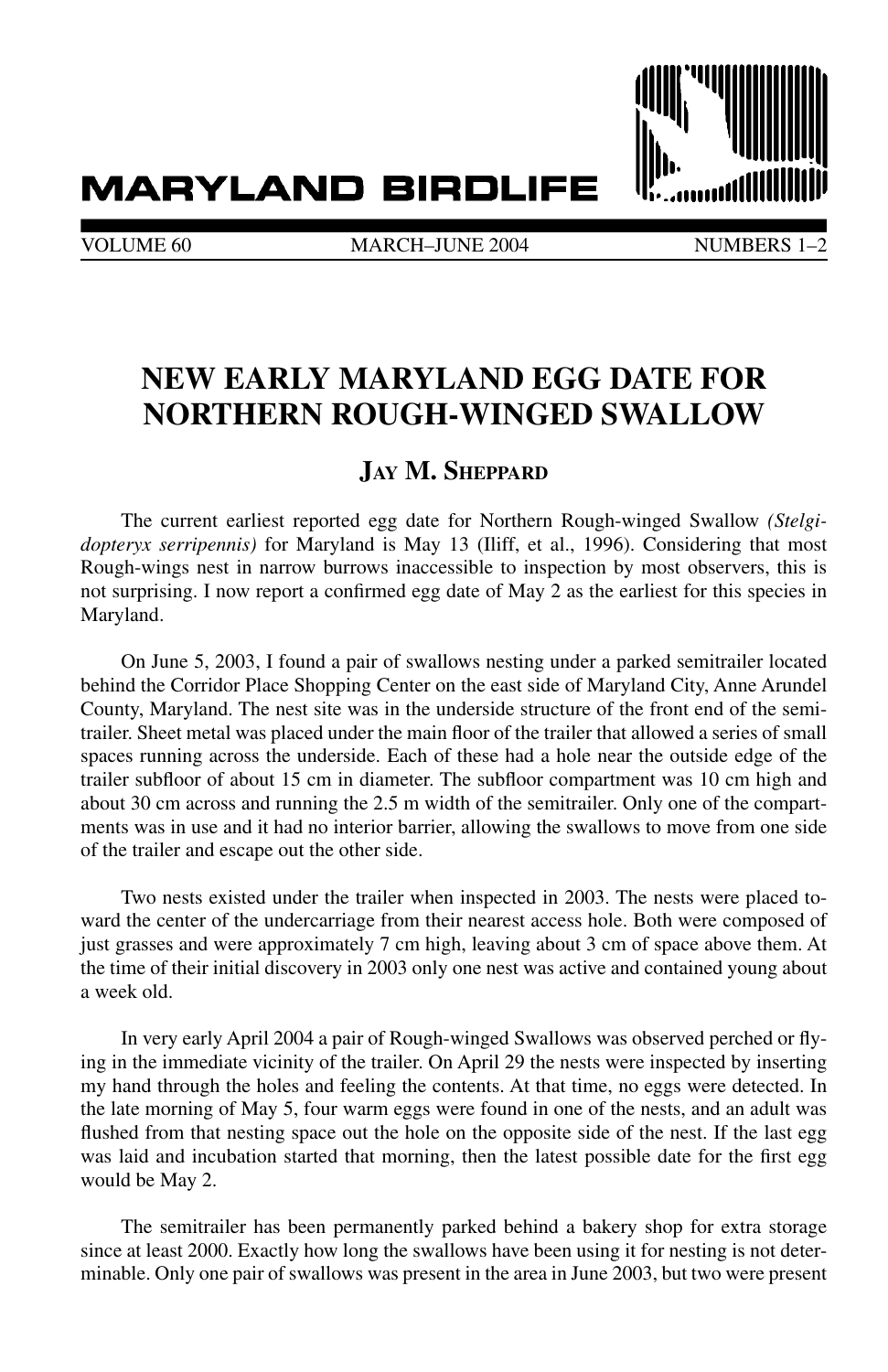in 2004. The one nest that was not in use in June 2003 had a clutch of eggs on May 20, 2004. Dejong (1996) mentions the use of semitrailers as nest sites in his life history account for this species but without any details or citation provided.

#### **LITERATURE CITED**

Dejong, M. 1996. Northern Rough-winged Swallow *(Stelgidopteryx serripennis). The Birds of North America,* No. 234 (A. Poole and F. Gill, eds.). The American Ornithologists' Union, Washington, D.C.

Iliff, M.J., R.F. Ringler, J.L. Stasz. 1996. *Field List of the Birds of Maryland.* Maryland Avifauna No. 2. Third Edition. Maryland Ornithological Society, Baltimore, MD.

*3359 Cranberry South, Laurel, MD 20724; jmsheppar@aol.com*

## **MARYLAND ORNITHOLOGICAL SOCIETY, INC. ANNUAL REPORT OF THE TREASURER FISCAL YEAR ENDING APRIL 30, 2003**

#### Operating Fund

#### *Income:*

| Membership Dues \$30,072.50            |  |
|----------------------------------------|--|
|                                        |  |
| Environmental Fund of Maryland2,616.65 |  |
|                                        |  |
|                                        |  |
|                                        |  |
| Interest & Investment Income4,497.76   |  |
|                                        |  |

#### *Expenses:*

| Affiliations, Memberships\$ 275.00 |  |
|------------------------------------|--|
| Audit & Tax Preparation 2,050.00   |  |
|                                    |  |
|                                    |  |
|                                    |  |
|                                    |  |
|                                    |  |
|                                    |  |
|                                    |  |

*(continued on next page)*

I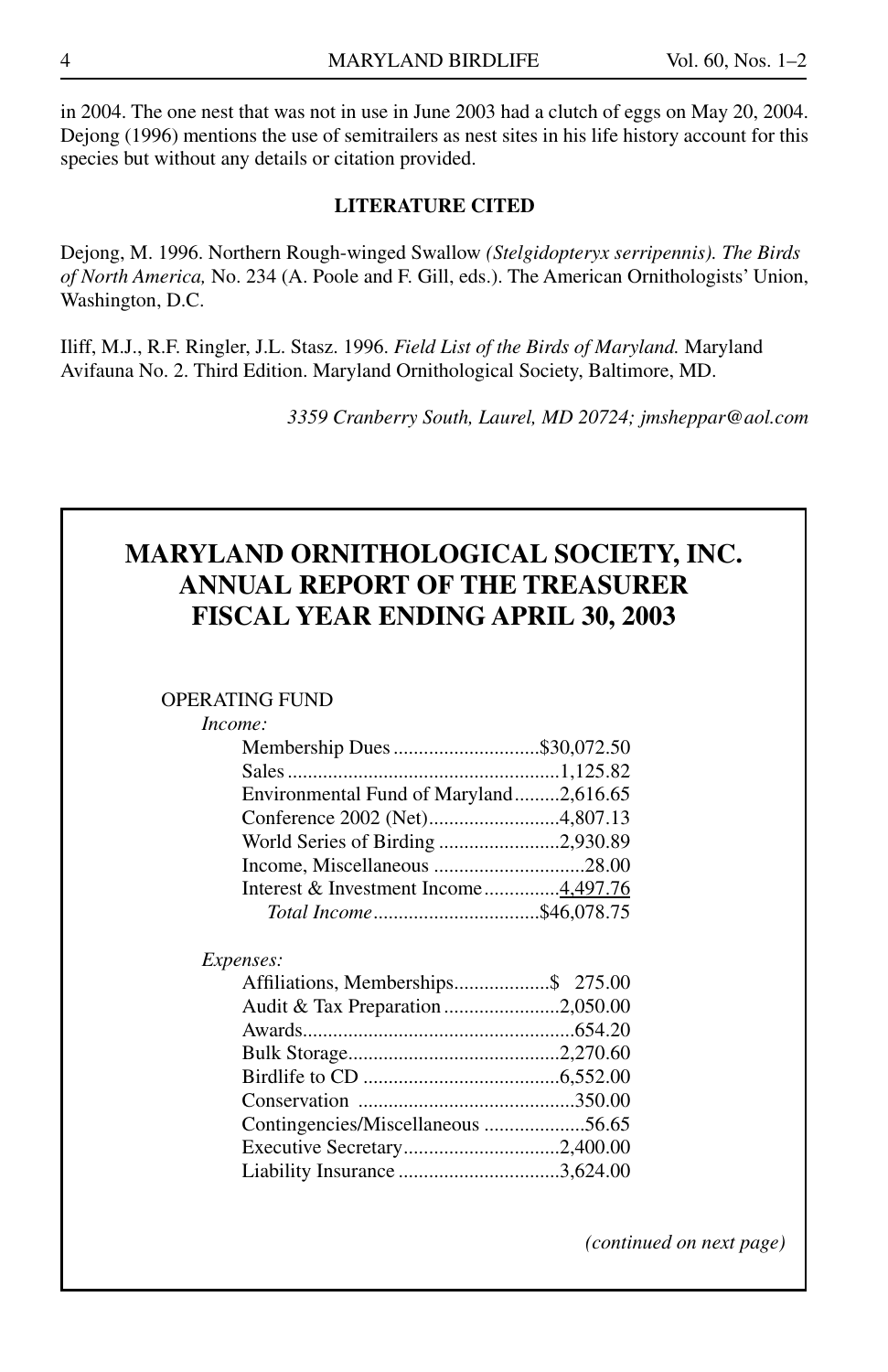#### *(continued from previous page)*

#### Operating Fund

| Expenses (continued):                     |  |
|-------------------------------------------|--|
| Maryland Birdlife2,327.94                 |  |
|                                           |  |
| Membership Database Management626.48      |  |
|                                           |  |
|                                           |  |
| Office Supplies, Postage, Copies 787.97   |  |
|                                           |  |
|                                           |  |
| Scholarship Committee286.34               |  |
|                                           |  |
| World Series of Birding Expenses 420.00   |  |
| World Series of Birding Projects 2,510.89 |  |
| Special Expense from 2001-02  8,935.50    |  |
| Total Expenses\$43,156.89                 |  |
|                                           |  |
| <b>ATLAS FUND</b>                         |  |
|                                           |  |
|                                           |  |
| <b>EDUCATION FUND</b>                     |  |
|                                           |  |
|                                           |  |
|                                           |  |
| <b>NON-DESIGNATED FUND</b>                |  |
|                                           |  |
|                                           |  |
| <b>RESEARCH FUND</b>                      |  |
|                                           |  |
|                                           |  |
|                                           |  |
| <b>SANCTUARY FUND</b>                     |  |
|                                           |  |
| Expense & Maintenance \$17,994.72         |  |
| <b>SCHOLARSHIP FUND</b>                   |  |
|                                           |  |
|                                           |  |
|                                           |  |
| <b>2002 CONFERENCE</b>                    |  |
|                                           |  |
|                                           |  |

5

*Shiras Guion,* Treasurer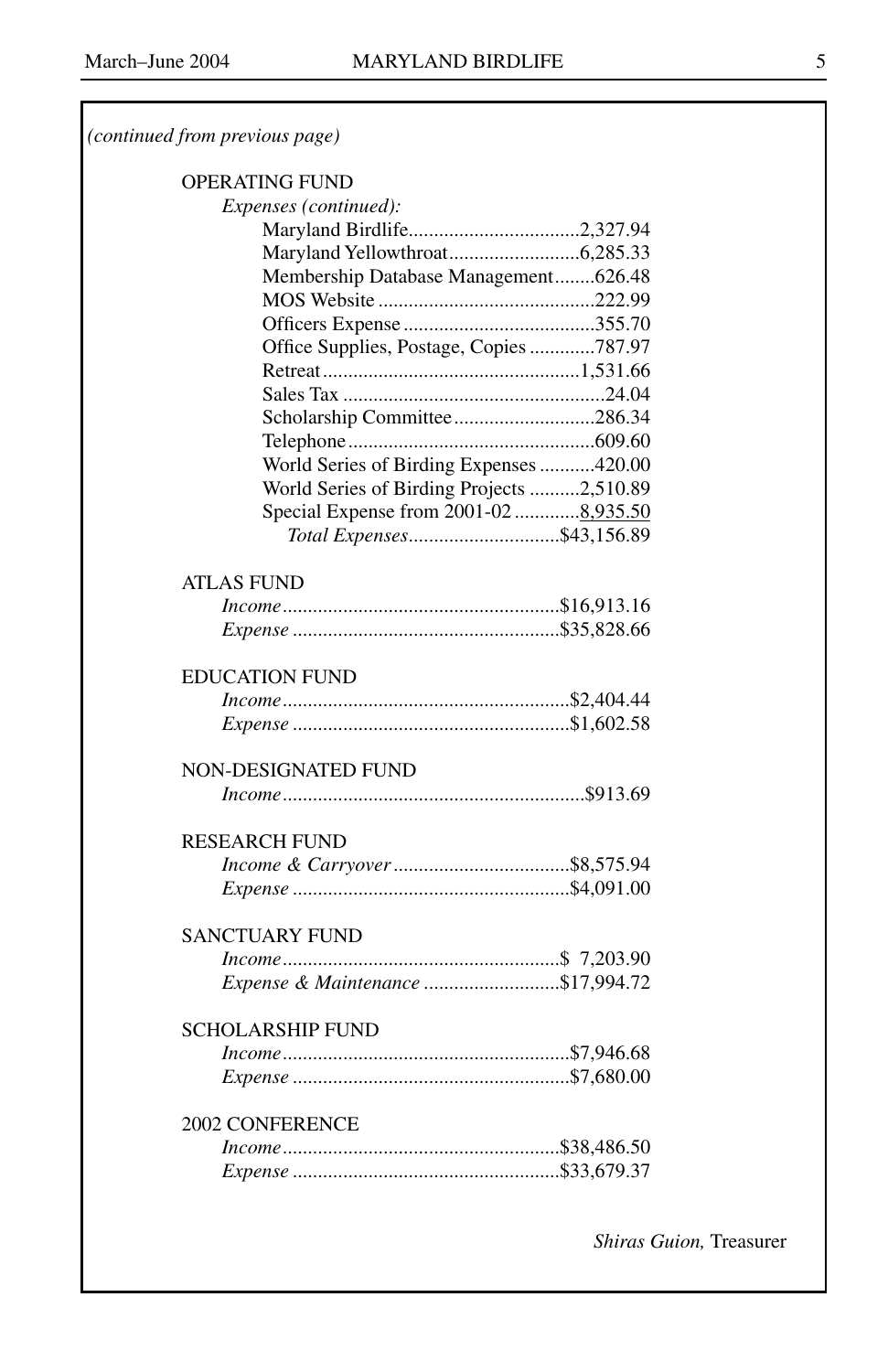

#### **Reports by Robert F. Ringler**

#### **OBSERVERS, ABBREVIATIONS & LOCATIONS IN THIS ISSUE**

**Observers:** Joe Alexander, Terry Allen, George Armistead, Harry Armistead, Stan Arnold, Zach Baer, Tyler Bell, Debby Bennett (reporting for Caroline Co.), Anne Bishop, Mike Bowen, Debbie Bowers, Ed Boyd, Gwen Brewer, Jim Brighton, Dave Brinker, Carol Broderick, Don Broderick, Don Burggraf, Fred Burggraf, Danny Bystrak, Mike Callahan, Cathy Carroll, Rick Cheicante, J. B. Churchill, Barry Cooper, Jane Coskren, Keith Costley, Scott Crabtree, Patty Craig (reporting for St. Mary's Co.), Marty Cribb, Ralph Cullison, Jon Cupp, Dave Czaplak, Karen Darcy, Lynn Davidson, Curtis Dew, Tina Dew, Bill Dobbins, Marian Dodson, Sam Dyke, Les Eastman, Don Eberly, Ward Ebert, Andy Ednie, Bill Ellis, Walter Ellison, Ethel Engle, David Farner, Jean Fry (reporting for Harford Co.), Larry Fry, Inez Glime, Kevin Graff, Jim Gruber, Paul Guris, Matt Hafner, Sue Hamilton, Bill Harris, Clive Harris, Karen Harris, Tom Harten, Dave Harvey, Maureen Harvey, Kevin Heffernan, Robert Hilton, Mark Hoffman, Hans Holbrook, Emmalyn Holdridge, David Holmes, John Hubbell, Steve Huy, Marshall Iliff, Simone Jenion, Kye Jenkins, George Jett, Parke John, Ray Kiddy, Elliot Kirschbaum, Nancy Kirschbaum, Jane Kostenko, Charlie Kucera, Dave Larkin, Peter Lev, Glenn Lovelace, Gail Mackiernan, Nancy Magnusson, John Maloney, Peter Mann, Tom Marko, Joel Martin, Nancy Martin, Dave Mozurkewich, Sue Neri, Lou Nielsen, Michael O'Brien, Paul O'Brien, Peter Osenton, Bonnie Ott, Mary Paul, Dave Perry, Jim Peters, Paul Pisano, Betty Pitney (reporting for Tri-County Bird Club), Danny Poet, Fran Pope, Dave Powell, Phil Powers, Kyle Rambo, Jan Reese, Sue Ricciardi, Bob Ringler, Arlene Ripley, Les Roslund, Denise Ryan, Steve Sanford, Fran Saunders, Norm Saunders, Gene Scarpulla, Lydia Schindler, Bill Schreitz, Kurt Schwarz, Sharon Schwemmer, Bill Scudder, Fred Shaffer, Lisa Shannon, Jeff Shenot, Jay Sheppard, Don Simonson, Susan Sires, Adam Smith, Jo Solem (reporting for Howard Co.), Duvall Sollers, Jared Sparks, Chris Starling, Jim Stasz, Sigrid Stiles, Eva Sunell, Rick Sussman, Debbie Terry, Mary Ann Todd, June Tveekrem, Charlie Vaughn, Jason Waanders, Marcia Watson-Whitmyre, Dave Webb, Marsha Webb, Pete Webb, Sally Wechsler, Dave Weesner, Hal Wierenga, Jordan Wilkerson, Jim Wilkinson, Levin Willey, Paul Woodward, Michele Wright, Helen Zeichner, Dave Ziolkowski.

**Abbreviations:** AA – Anne Arundel Co., AL – Allegany Co.; BA – Baltimore Co.; BC – Baltimore City; CBEC – Chesapeake Bay Environmental Center, QA; CE – Cecil Co.; CH – Charles Co.; CL – Carroll Co.; CN – Caroline Co.; CT – Calvert Co.; DC – District of Columbia; DO – Dorchester Co.; FR – Frederick Co.; GA – Garrett Co.; HA – Harford Co.; HO – Howard Co.; KE – Kent Co.; MO – Montgomery Co.; MPEA – Middle Patuxent Environmental Area, HO; NEA – Natural Environment Area; NRMA – Natural Resources Management Area; NWR – National Wildlife Refuge; PG – Prince George's Co.; PRNAS – Patuxent River Naval Air Station, SM; PRR – Patuxent Research Refuge, PG/AA; PVSP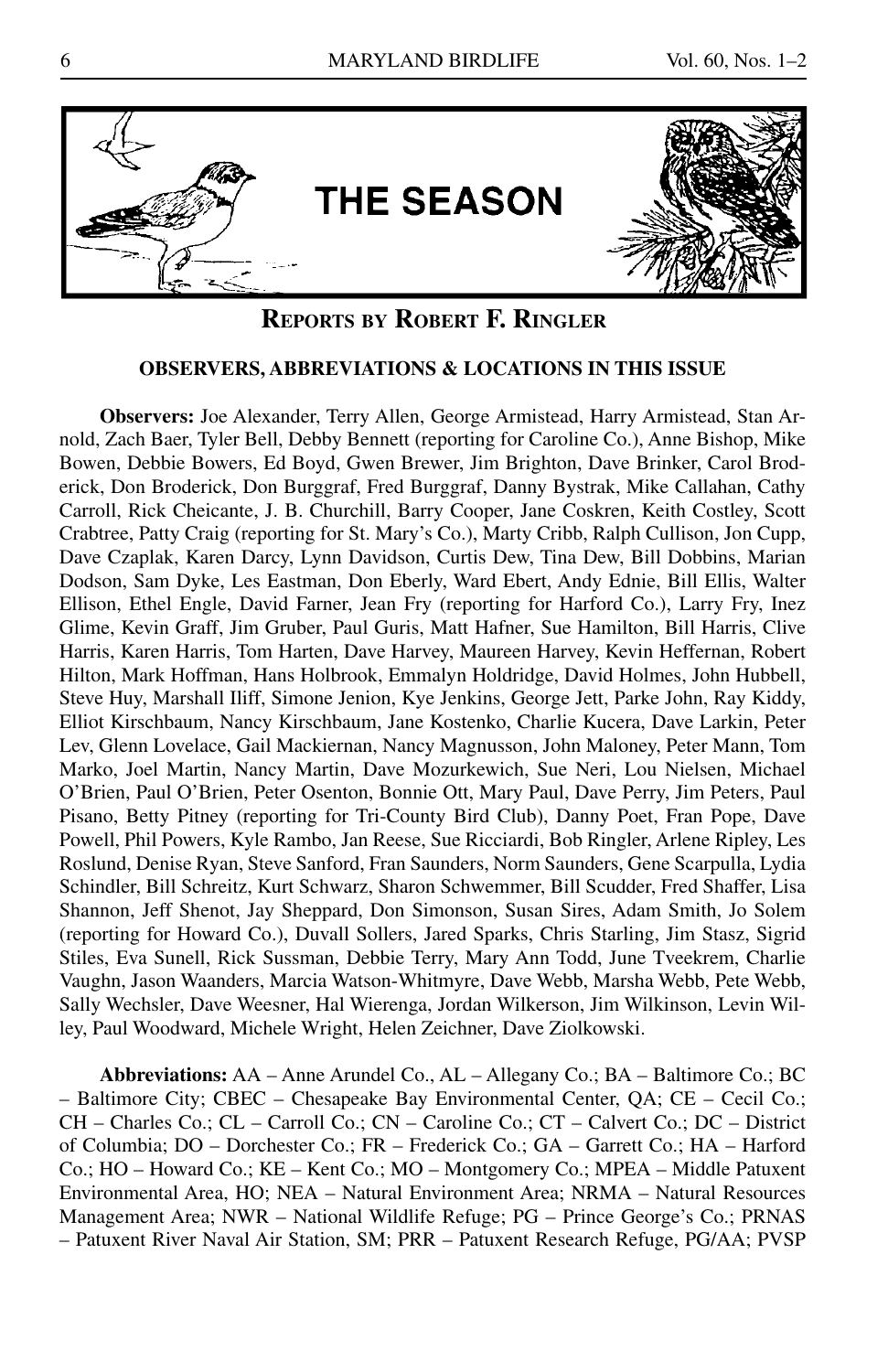– Patapsco Valley State Park; QA – Queen Anne's Co.; RP – Regional Park; SM – St. Mary's Co.; SO – Somerset Co.; SP – State Park; TA – Talbot Co.; UMCF – University of Maryland Central Farm, HO; WA – Washington Co.; WI – Wicomico Co.; WO – Worcester Co.; WMA – Wildlife Management Area; WWTP – Wastewater Treatment Plant.

**Locations (followed by abbreviation of county):** Aberdeen Proving Ground, HA; Allens Fresh, CH; Alpha Ridge Landfill, HO; American Chestnut Land Trust, CT; Anacostia Park, DC; Ashton, MO; Assateague Island, WO; Beauvue, SM; Bel Air, HA; Berlin, WO; Bethel WMA, CE; Beulah, DO; Big Pool, WA; Bivalve, WI; Black Hill RP, MO; Blackwater NWR, DO; Bladensburg, PG; Brighton Dam, HO/MO; Broadford Lake, GA; Browns Station Landfill, PG; California, SM; Cambridge, DO; Centennial Park, HO; Centreville, QA; Charlestown, CE; Chesapeake Farms, KE; Chingville, SM; Chino Farms, QA; Cliffs City, KE; Clopper Lake, MO; Cobb Island, CH; Columbia, HO; Conowingo Dam & Lake, HA/CE; Cornfield Harbor, SM; Courthouse Point WMA, CE; Cromwell Valley Park, BA; Cumberland, AL; Cylburn Arboretum, BC; Dameron, SM; Dans Mountain, AL; Darnestown, MO; Deal Island WMA, SO; Denton, CN; E. A. Vaughn WMA, WO; Eagles Nest Campground, WO; East Potomac Park, DC; Eastern Neck Island NWR, KE; Easton, TA; Eden Mill Park, HA; Edgewood, HA; Elk Neck SP, CE; Elkton, CE; Ellicott City, HO; Elliott Island, DO; Fairlee, KE; Fairmount WMA, SO; Federalsburg, CN; Fishing Bay, DO; Flag Ponds Park, CT; Fletchers Boathouse, DC; Font Hill Park, HO; Fort McHenry, BC; Fort Smallwood Park, AA; Four Mile Run, DC; Frederick, FR; Fulton, HO; Galena, KE; George Island Landing, WO; Great Falls, MO; Great Oak Pond, KE; Greenbelt, PG; Greenbrier SP, WA; Greensboro, CN; Grove Neck WMA, CE; Gunpowder River, HA/BA; Hains Point, DC; Halethorpe Ponds, BA/AA; Hance Point, CE; Harford Glen, HA; Hart-Miller Dredged Material Containment Facility, BA; Havre de Grace, HA; Henryton, HO/CL; Herrington Manor SP, GA; Holland Island, DO; Hooper Island, DO; Hughes Hollow, MO; Hurlock, DO; Indian Creek WMA, CH; Indian Head, CH; Irish Grove Sanctuary, SO; Jefferson Patterson Park, CT; Joppatowne, HA; Jug Bay Wetlands Sanctuary, AA; Kenilworth Aquatic Gardens, DC; Kenilworth Park, DC; Kent Island, QA; Kent Narrows, QA; Kingman Lake, DC; Lake Artemesia, PG; Lake Elkhorn, HO; Lake Kittamaqundi, HO; Lake Roland, BA; Lakeside Business Park, HA; Lapidum, HA; Layhill Park, MO; Laytonsville, MO; Leonardtown, SM; Liberty Lake & Watershed, CL/BA; Lilypons, FR; Little Bennett RP, MO; Little Meadows Lake, GA; Little Seneca Lake, MO; Loch Raven Reservoir & Watershed, BA; Massey, KE; Mattawoman Creek & NEA, CH; McKeldin Area PVSP, CL; Meadowbrook Park, HO; Mears Farm, BA; Middletown, FR; Milford Mill Park, BA; Millington, KE; Morgantown, CH; Mount Pleasant, HO; Mountain Lake & Mountain Lake Park, GA; Mt. Nebo WMA, GA; Mystic Harbour, WO; Nanjemoy Creek, CH; Nanticoke, WI; National Arboretum, DC; Nolands Ferry, FR; North Beach, CT; North East, CE; North Tract PRR, AA; Oak Grove, CN; Ocean City, WO; Ocean Pines, WO; Orange Grove Area PVSP, HO; Parsonsburg, WI; Patuxent River Park, PG; Pennyfield, MO; Perry Point, CE; Perryville, CE; Pickering Creek Audubon Center, TA; Piney Reservoir, GA; Piney Run Park, CL; Piscataway Creek, PG; Pocomoke City, WO; Point Lookout SP, SM; Poplar Island, TA; Port Tobacco, CH; Pylesville, HA; Queenstown, QA; Randallstown, BA; Ridge, SM; Ridgely, CN; Rigby's Folly, TA; Rileys Lock, MO; Roaring Point, WI; Rock Creek Park, DC; Rockburn Branch Park, HO; Rocks SP, HA; Rocky Gap SP, AL; Roosevelt Island, DC; Rumbly Point, SO; Salisbury, WI; Sandy Point SP, AA; Schooley Mill Park, HO; Scotland, SM; Seneca, MO; Silver Spring, MO; Snow Hill, WO; Soldiers Delight, BA; Solomons, CT; South Point, WO; St. Michaels, TA; Susquehanna SP, HA; Swan Harbor Farm, HA; Sycamore Landing, MO; Sykesville, CL; Tanyard, CN; Taylors Island, DO; Taylors Landing, WO; Terrapin Nature Area, QA; Tidal Basin, DC; Tilghman Island, TA; Trout Run WWTP,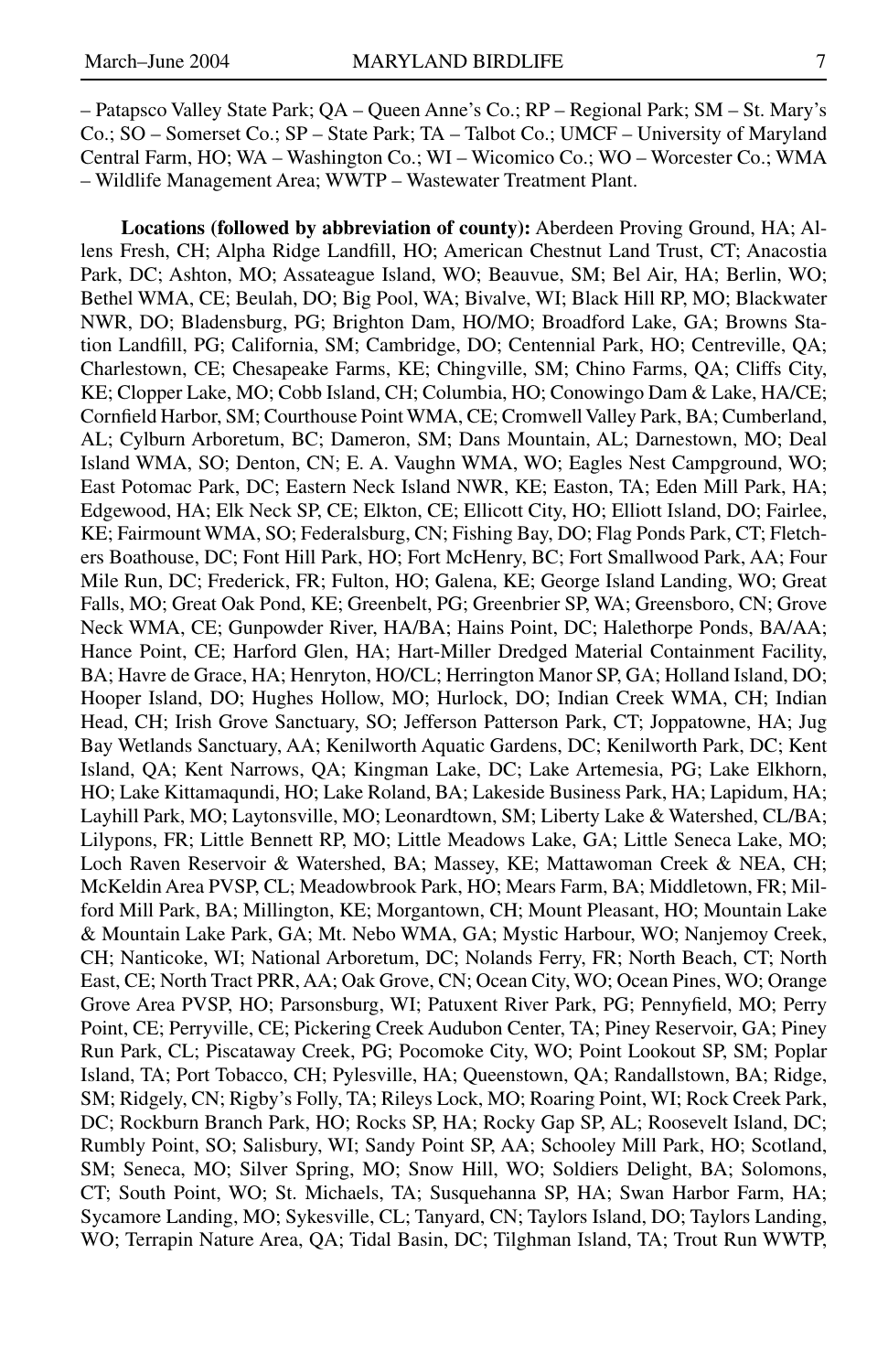GA; Truitts Landing, WO; Tuckahoe SP, CN/QA; Tunis Mills, TA; Turkey Point, CE; Upper Marlboro, PG; Upper Watts Branch Park, MO; Violettes Lock, MO; Waldorf, CH; Wango, WI; Washington Channel, DC; Washington Monument SP, WA; West Ocean City, WO; Westminster, CL; Wilde Lake, HO; Williamsport, WA; Wootons Landing, AA; Wye Island, QA; Wye Research Center, QA.

#### **WINTER: DECEMBER 1, 2002–FEBRUARY 28, 2003**

The featured events of this winter were associated with snow. At times it was bitterly cold; Chesapeake Bay froze. Heavy snows forced many birds that normally might not have been seen to roadsides or feeders; as a result some species were seen in remarkable numbers. Waterfowl were crowded into a limited number of locations by the encroaching ice.

*Loons, Grebes.* On Dec. 8 on Chesapeake Bay off Point Lookout Cribb saw nine **Redthroated Loons** and 44 **Common Loons**. A Common Loon was unusual in mid winter off Perry Point on Jan. 14 (Starling). A high of 60 **Pied-billed Grebes** was seen at Loch Raven on Dec. 8 (Terry) and 20 were off Four Mile Run on Jan. 14 (Bowen). Sightings of **Red-necked Grebes** were numerous with one at Kent Narrows on Jan. 1-14 (Poet +), one at Ocean City from Jan. 24 through the end of the period (Stasz, Boyd +), one at Jug Bay on Feb. 12-14 (Shenot +), one on the Potomac River in Montgomery off Riverbend Park, Virginia on Feb. 14 (D. Tella +), four at Fort McHenry on Feb. 14 (Peters), one at Point Lookout on Feb. 19-21 and another on Feb. 25-27 (Cribb +), and one at Ridge on Feb. 27 (Craig). The only **Eared Grebe** of the season was seen on the Lower Kent County CBC on Dec. 15 (Gruber).

*Gannets, Pelicans, Cormorants.* Cribb counted 277 **Northern Gannets** on Chesapeake Bay off Point Lookout on Dec. 8 and on Jan. 9 Craig saw three from the latter site. **Brown Pelicans** remained longer into the winter than ever before, particularly in the lower Chesapeake. Cribb saw 14 pelicans at Cornfield Harbor on Dec. 4 and three days later 41 were counted at Point Lookout (P. Webb, Sanford); one was at Poplar I. on Dec. 13 (Reese) and one was at Sandy Point on Dec. 28 (Shaffer). Laura Balascio saw an immature Brown Pelican at North East on Dec. 29; the one found dead at Charlestown about two miles away, during the first week of January (*fide* Gary Griffith) was probably the same bird. The last pelican seen at Ocean City was on Dec. 30 (Joe Byrnes). On the lower Nanticoke River 15 pelicans were seen at Nanticoke on Jan. 5 (Vaughn) and 14 were at Bivalve on Jan. 15 (Dyke). An immature Brown Pelican was a surprise soaring over Pickering Creek on Jan. 17 (Roslund, Mark Scallion). Finally, five Brown Pelicans were at Point Lookout on Feb. 23 (Cribb) and Feb. 28 (Craig). Surprising numbers of **Double-crested Cormorants** remained through the winter, topped by the 150 found by Jett on Jan. 16 on the Potomac River in Charles Co. between Popes Creek and Cobb I. Others of note were one at Flag Ponds on Dec. 19 (Ripley), one at Indian Head on Dec. 29 (Ringler), one at North East on Dec. 30 (Starling), two in DC on the Potomac River off National Airport on Jan. 1 (Hubbell +), six at Salisbury on Jan. 25 (Vaughn), one at Lapidum on Feb. 9 (Larkin), and one at Cliffs City on Feb. 21 and Mar. 2 (Ellison). Sightings of **Great Cormorants** included one at Ocean Pines on Jan. 4 and five at Ocean City on Jan. 4-5 (Hafner, Baer), one at Point Lookout on Jan. 8 (Craig), and one at Salisbury on Jan. 25-26 (Vaughn, Jenion, Dyke).

*Herons, Ibis, Vultures.* The only **American Bitterns** reported were two at Deal Island WMA on Jan. 1 (Brighton) and one at Taylors Landing on Feb. 8 (Holbrook, Brighton). Con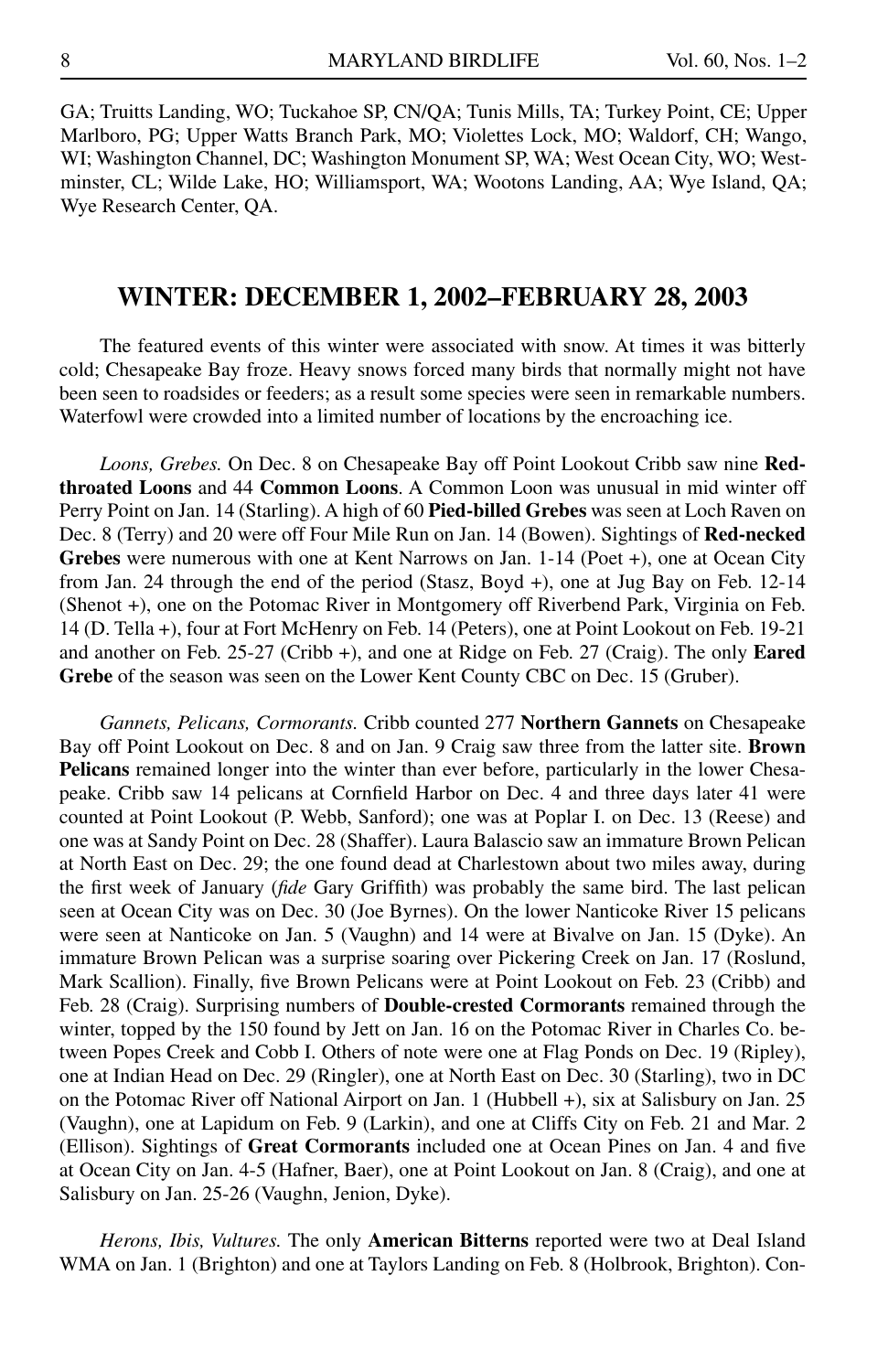centrations of **Great Blue Herons** were 36 at Elliott I. on Jan. 26 (H. Armistead), 30 on the ice at Perry Point on Jan. 30 (Starling), and 15 at Great Falls on Feb. 14 (Bowen). Late herons included a **Great Egret** at Point Lookout on Dec. 23 (Craig, Cribb), a **Snowy Egret** at Saint Lawrence Neck, WO on Jan. 5 (Hafner, Baer), and a **Little Blue Heron** at West Ocean City on Dec. 6 (C. & D. Broderick). Wintering **Tricolored Herons** were one at Ocean City on Feb. 8 (Arnold) and six at Deal Island WMA on Feb. 13 (Dyke). On Feb. 1 Hubbell counted 22 **Black-crowned Night-Herons** at the north end of Washington Channel. At least 12 **Glossy Ibis** were at Deal Island WMA on Jan. 4 (Hafner, Baer). In Garrett Co., six **Black Vultures** at Pleasant Valley on Feb. 8 and Feb. 18 (Irene & Samuel Yoder) were rare there as were five **Turkey Vultures** at Kempton on Jan. 9 (Pope).

*Geese, Swans.* A **Greater White-fronted Goose** was seen in the Piscataway area around the National Colonial Farm from Dec. 29 through Jan. 30 (Brewer +), one was in Charles Co. on Jan. 22 (Craig, Cribb), and two were seen on Jutland Neck, SM on Feb. 28 (Craig); possibly the same two were 10 miles farther north at PRNAS on Mar. 2 (Rambo +). Unusual inland were seven **Snow Geese** at Meadowbrook on Feb. 1 (Brigitte Lund, Anita Picco) and five, including one blue, at Little Seneca Lake on Feb. 2 (C. Harris); also notable were 24 at Scotland on Feb. 18-19 (Craig). Reports of **Ross's Geese** in Worcester Co. may have represented only two birds as the sightings were not far apart; one near Berlin on Dec. 8 (Kevin Krogh) and these on Jan. 5: two near Snow Hill (Hafner, Baer), one near Boxiron (Brighton), and two near Ironshire, WO (Holbrook, Brighton, Starling). Sightings of small race **Canada Geese** were one at Rigby's Folly on several dates from Dec. 15 through Mar. 15 (H. Armistead +), one on Kent I. on Dec. 19 (Mackiernan, Cooper), one at Chesapeake Farms on Jan. 16 (Ellison), four at Little Seneca Lake on Jan. 20-26 with one remaining on Feb. 2 (C. Harris +), one at Wye I. on Feb. 14 (B. & K. Harris), and one near Blackwater and six at Easton on Feb. 22 (Holbrook, Brighton). The only **Brant** away from the coast were an immature at Greenbelt Lake on Dec. 2-28 (Shaffer +) and one at Point Lookout on Mar. 1 (Holbrook, Brighton). Notable inland **Mute Swans** were one at Lake Elkhorn all season (Neri +) and two adults at Piney Run on Jan. 11-19 (Ringler). Mute Swans at Chesapeake Bay locations included 50 at Solomons on Jan. 10 (Stiles) and 120 at Kent I. on Jan. 12 (Ellison, N. Martin). Highs for **Tundra Swans** were 800 at Perry Point on Dec. 6 (Starling) and 385 at Eastern Neck on Jan. 25 (Ellison).

*Dabbling Ducks.* A mixture of lingering **Wood Ducks** and early spring migrants were two at Flag Ponds on Dec. 19 (Ripley), one at E. A. Vaughn WMA on Jan. 4 (Hafner, Baer), two at Sycamore Landing on Jan. 21 (Woodward), two at Havre de Grace on Jan. 25 (Eastman), one at Cambridge on Feb. 1 (Roslund), one at CBEC on Feb. 8 (Dodson +), two at Liberty Lake, BA on Feb. 9 (Ringler), seven at PRNAS on Feb. 13 (Rambo), 24 at Rock Creek Park on Feb. 17 (Ryan), and a drake throughout the season at Lake Elkhorn (Neri +). Highs for **Gadwall** were 200 at Flag Ponds on Dec. 19 (Ripley), 123 at Perry Point on Dec. 29 (Starling), 42 at Galena on Jan. 7 (Ellison), and 114 at Havre de Grace on Jan. 25 (Eastman). Single drake **Eurasian Wigeon** were at Mattawoman NEA from Nov. 29 through Dec. 22 (Jett, Brewer +), Swan Harbor Farm on Jan. 2 (Hafner), and on Assateague as seen from Eagles Nest on Jan. 5 (Hafner, Baer). Highs for **American Wigeon** were 300 at Loch Raven on Dec. 21 (Arnold) and 262 at Perry Point on Dec. 29 (Starling). Highs for **American Black Ducks** were 350 at Mattawoman Creek on Dec. 7 (Jett) and 250 at Eastern Neck on Jan. 25 (Ellison). Highs for **Mallards** were 500 at Mattawoman Creek on Dec. 7 (Jett) and 500 at Havre de Grace on Jan. 25 (Eastman). A hybrid **American Black Duck X Mallard** was at Perry Point on Jan. 11 (Starling). Wintering **Blue-winged Teal** were single males at Showell, WO on Jan. 4 (Hafner, Baer), Elliott Island on Jan. 20 (Jenkins), and Westminster through Feb. 1 (Ringler). About 70 **Northern Shovelers** were at Mattawoman Creek on Dec. 7 (Jett)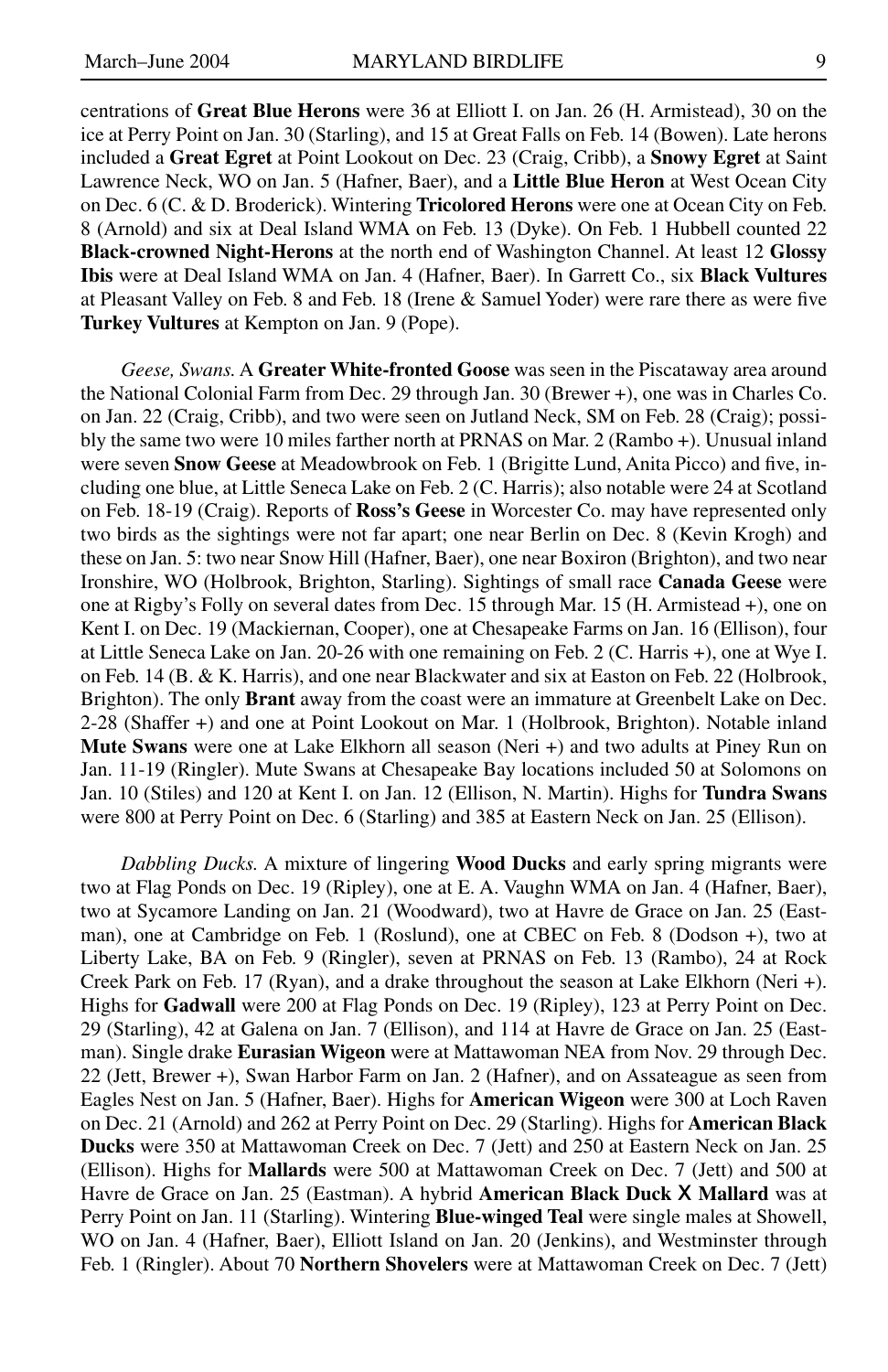and 93 were at Chesapeake Farms on Jan. 4 (Ellison +). Highs for **Northern Pintails** were 410 at Mattawoman Creek on Dec. 7 (Jett), 106 at Great Oak Pond on Dec. 24 (Ellison), and 125 at Wye Island on Jan. 5 (B. & K. Harris). A hybrid drake **Mallard X Northern Pintail** was in St. Mary's Co. on Jan. 8 (Craig). On Dec. 7 Jett also counted 143 **Green-winged Teal** at Mattawoman Creek.

*Diving Ducks*. Highs for **Canvasbacks** were 400 at Perry Point on Dec. 6 (Starling), 1,200 at Eastern Neck on Jan. 4 (Ellison +), and 100 at Havre de Grace on Jan. 25 (Eastman). Notable numbers of **Redheads** were 117 at Loch Raven on Dec. 24 (Graff, Paul Noell), 20 at Little Seneca Lake on Jan. 19 (Bowen), 100 at Piscataway on Jan. 20 (Waanders, Philip Kline), 12 at Havre de Grace on Jan. 25 (Eastman), and 57 at Rigby's Folly on Feb. 9 (H. Armistead). Highs for **Ring-necked Ducks** were 2,000 at Piney Run on Dec. 1 (Ringler), 400 at Great Falls and 300 at Clopper Lake on Dec. 7 (Bowen), 515 at Loch Raven on Dec. 18 (E. Kirschbaum, Graff), 109 at Perry Point on Dec. 29 (Starling), and 72 near Centreville on Feb. 26 (Poet). Interesting reports of **Greater Scaup** were two at Marshall Hall, CH on Dec. 7 (Jett, Allen Browne), five at Perry Point on Dec. 16 (Starling), 1,100 at Eastern Neck on Jan. 4 (Ellison +), three in DC off Gravelly Point on Jan. 14 (Bowen), 45 at Cobb I. on Jan. 16 (Jett), one at Havre de Grace on Feb. 9 (Larkin), two at Elkton on Feb. 24 (Starling), and 100 at Kent Narrows on Feb. 26 (Holbrook). Highs for **Lesser Scaup** included 4,800 in Chesapeake Bay from Tolchester Beach, KE to Eastern Neck on Dec. 13 (Ellison), 2,500 at Poplar I. on Dec. 13 (Reese), and 240 in DC off Gravelly Point on Jan. 2 (Pisano). An immature male **Common Eider** was at Sandy Point, WO on Jan. 5 (Holbrook, Brighton, Starling) and a female was at Ocean City on Feb. 2 (Roslund +). The **Harlequin Duck** previously reported at Point Lookout remained at least through Jan. 9 (Cribb +); a male was at Ocean City from Jan. 1 through Feb. 15 (Brighton +) and a female was there on Jan. 4 (Baer). Two female Harlequin Ducks flew past Assateague on Jan. 25 (Hafner, Stasz, Boyd). A female **Surf Scoter** at Fort McHenry on Jan. 27-30 (Peters) was unusual there. Reports of **White-winged Scoters** were at least 50 at Poplar I. on Dec. 13 (Reese), two on the Potomac River, PG on Jan. 28 (R. Mayhorn), and five at Point Lookout on Feb. 14 (Craig). A **Black Scoter** off Taylors Island on Feb. 22 (Holbrook, Brighton) was unusual also. The high for **Long-tailed Ducks** was 140 at Eastern Neck on Dec. 18 (Ellison); others at unexpected locations were one at Loch Raven on Dec. 15 (Terry), a drake at Greenbrier SP on Dec. 24 (Weesner), a drake at Conowingo Lake on Jan. 2 (Hafner), and a drake on the Potomac River above Williamsport on Feb. 3 (Robert Klarquist). Highs for **Buffleheads** were 200 at Eastern Neck on Jan. 4 (Ellison +), 300 on the Potomac River, CH on Jan. 16 (Jett), and 150 at Havre de Grace on Jan. 25 (Eastman). There were 150 **Common Goldeneye** at Eastern Neck on Jan. 4 (Ellison +). Notable numbers of **Hooded Mergansers** were 114 at Mattawoman Creek on Dec. 7 (Jett, Allen Browne), 96 at Loch Raven on Dec. 24 (Graff, Paul Noell), 50 at Havre de Grace on Jan. 25 (Eastman), and 41 at Scotland on Feb. 13 (Cribb). **Common Mergansers** at unusual locations were a male at George Island Landing on Jan. 4 (Hafner, Baer), two at Beauvue on Dec. 31 and Jan. 1 (Craig +), one female at Harper Creek, PRNAS on Jan. 31 (Rambo), and one at Ocean City on Feb. 1 (C. & D. Broderick). Common Mergansers concentrated as ice froze out birds from scattered sites peaking with 440 at Brighton Dam on Dec. 28 (Sheppard), 5,000 at the mouth of the Susquehanna River, CE/HA on Jan. 18-19 (Starling +), 200 at Piscataway on Jan. 20 (Waanders, Philip Kline), 80 at Kentmore Park, KE on Feb. 2 (Ellison, N. Martin), 150 in Talbot Co. opposite Gaineys Wharf on Feb. 2 (Lovelace), 2,000 at Charlestown on Feb. 23 (John), and 84 on the Chester River, KE/QA on Feb. 23 (Brighton). The high for **Red-breasted Mergansers** was 77 at Cliffs City on Feb. 21 (Ellison). Flocks of **Ruddy Ducks** included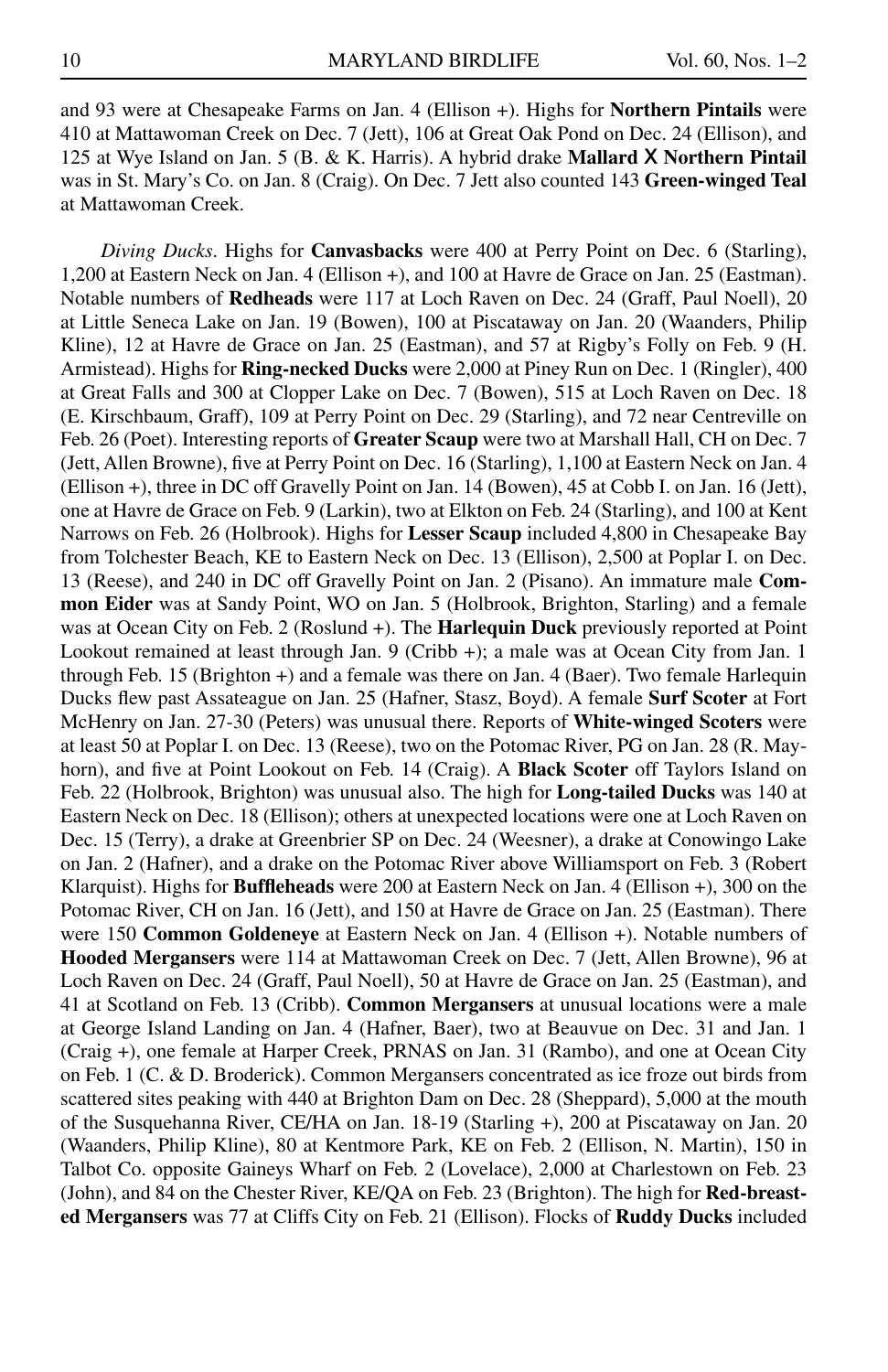2,000 at Poplar I. on Dec. 13 (Reese), 350 at Eastern Neck on Jan. 4 (Ellison +), and 400 at CBEC on Jan. 12 (Ellison).

*Diurnal Raptors, Pheasant.* An **Osprey** lingered through Dec. 15 at Brighton Dam (Sussman); early spring migrants were one on the Miles River, TA on Feb. 24 (*fide* Roslund), one at Patuxent River Park on Feb. 28 (Shenot), and one at Vienna, DO on Feb. 28 (Farner). The only reports of **Northern Goshawks** were an immature at Fort McHenry on Dec. 4-9 (Peters, Costley) and an immature at Takoma Park, MO on Jan. 21 (Kerry Stone). A dark morph **Red-tailed Hawk** was seen in Wicomico Co. near Vienna on Dec. 23 (Dyke) and a partial albino was southeast of Pocomoke City on Jan. 25 (Hafner, Stasz, Boyd). It was a good season for **Rough-legged Hawks**; those seen away from traditional wintering areas were one dark morph at E. A. Vaughn WMA on Dec. 2 (C. & D. Broderick), one at Dans Mountain on Dec. 7 (Sires, Kiddy, Churchill), one at Capitola, WI on Jan. 20 (C. & D. Broderick), one light morph near the Glades, GA on Jan. 20 (Kevin Dodge), one at Street, HA on Jan. 24 (Bowers), one at Truitts Landing on Feb. 1 (C. & D. Broderick), one light morph near Trout Run on Feb. 8 (Pope), and one near Middletown on Feb. 9 (Huy). The only **Golden Eagles** seen away from Blackwater were one at Dans Mountain on Dec. 7 (Sires) and a sub-adult near Langford, KE on Dec. 21 (Ellison +). Gregory Inskip reported six Golden Eagles wintering in southern Dorchester Co. this year. Reports of **Merlins** after the CBCs were one at PRNAS on Jan. 13 (Rambo), one at Perry Point through Jan. 17 (Starling), at least two at Hains Point on Jan. 20 (Mackiernan), one at Indian Creek WMA on Feb. 2 (Jett +), one south of Middletown through Feb. 10 (Huy), one at Scotland on Feb. 18 (Craig), and one near Violettes Lock on Feb. 28 (Simonson). Single **Peregrine Falcons** were seen at Conowingo Dam on Dec. 21-30 (Greg Futral +), near Clarksville, HO on Dec. 24 (Harry Fink), near Galena on Jan. 2 (Mann), at Silver Spring on Jan. 8 (Bob Elvander), and at Black Hill RP on Jan. 18 (Rob Pauline). A **Ring-necked Pheasant** at the National Colonial Farm, PG on Feb. 8 (Shaffer +) was unusual.

*Coots, Shorebirds.* Concentrations of **American Coots** were 300 at Piney Run on Jan. 11 (Ringler), 400 at Havre de Grace on Jan. 25 (Eastman), and 1,500 at Loch Raven on Feb. 2 (Jenkins). Two **Semipalmated Plovers** were very rare at Tilghman Island on Dec. 17 (Roslund). Rare in winter a **Piping Plover** was seen at Eagles Nest on Jan. 24 (Stasz, Hafner, Boyd). Wintering **Greater Yellowlegs** were 17 at Elliott Island on Dec. 30 (Arnold) and nine near Berlin on Jan. 6 (C. & D. Broderick). A **Lesser Yellowlegs** was at George Island Landing on Dec. 2 (C. & D. Broderick), two were at E. A. Vaughn WMA on Jan. 25 and one at Elliott Island on Jan. 26 (Hafner, Stasz, Boyd). An unusually high number of 18 **Willets** was on Assateague on Jan. 5 including both subspecies but mostly westerns (Holbrook, Brighton, Starling). A **Marbled Godwit** was sighted at Ocean City on Feb. 1 (John Bjerke +). Two **Red Knots** remained at Ocean City on Jan. 4 (Hafner, Baer). Sightings of **Sanderlings** included 40 at Poplar Island on Dec. 13 (Reese), 16 at Flag Ponds on Dec. 19 (Ripley), 36 at Scotland on Dec. 19 (Craig +), one at Sandy Point SP on Dec. 19 (Mackiernan, Cooper), and 61 at PRNAS on Feb. 19 (Rambo). Late **Least Sandpipers** were one at Scotland on Dec. 6 (Craig) and three at Poplar I. on Dec. 13 (Reese). A **Purple Sandpiper** was at Scotland on Dec. 6-22 (Craig +) and 50 were at Poplar I. on Dec. 13 (Reese). **Dunlins** numbered 155 at PRNAS on Dec. 4 with 22 there on Feb. 13 (Rambo), 40 at Poplar I. on Dec. 13 (Reese), 20 at Tilghman I. on Dec. 17 (Roslund), 330 near Libertytown, WO on Jan. 6 (C. & D. Broderick), five at Point Lookout on Jan. 28 (Cribb), and 25 at Blackwater and 240 near Lewis Wharf, DO on Feb. 23 (H. Armistead). Single **Long-billed Dowitchers** were at Truitts Landing on Jan. 5 (Holbrook,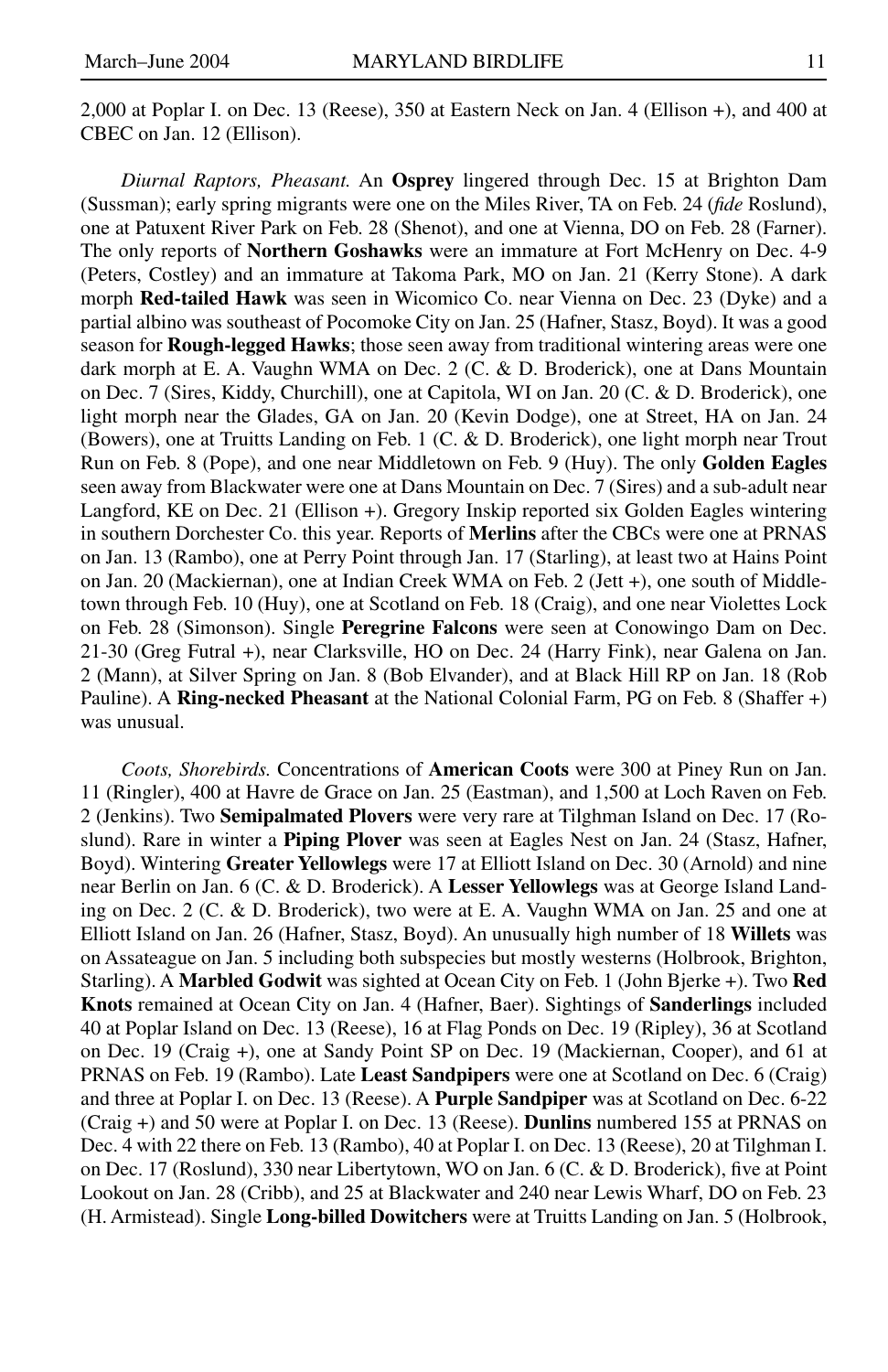Brighton, Starling) and near Berlin on Jan. 6 (C. & D. Broderick). Migrant **American Woodcocks** were noted on Feb. 22, one at Dentsville, CH (F. Burggraf) and two at Taylors Island (Holbrook, Brighton).

*Gulls, Terns, Razorbill.* Among the **Laughing Gulls** at Upper Marlboro on Dec. 1 was one in breeding plumage (Mozurkewich). Late Laughers were two off Point Lookout on Dec. 8 (Cribb), several at Flag Ponds on Dec. 8 (Hamilton), three at Upper Marlboro on Dec. 17 (Shaffer), and one at Scotland on Dec. 19 (Craig +); two early spring migrants were at Ocean City on Feb. 25 (Dyke). The only **Little Gull** of the season was an adult at Ocean City on Feb. 25 (Dyke) and Mar. 8 (Czaplak, Todd). The only **Black-headed Gull** of the season was at Ocean City on Feb. 17 (C. & D. Broderick). Highs for **Bonaparte's Gulls** were 300 flying over Upper Marlboro on Dec. 1 (Mozurkewich), 2,739 in Chesapeake Bay off Point Lookout on Dec. 8 (Cribb), and 300 at Point Lookout on Feb. 16 (Cribb); unusual inland were six flying down the Potomac River at Sycamore Landing on Jan. 21 (Woodward). Highs for **Ring-billed Gulls** were 2,000 at Havre de Grace on Jan. 25 (Eastman) and 6,105 in southern Dorchester Co. on Feb. 23 (H. Armistead). A **Herring Gull** on the Potomac River at Weverton, WA on Jan. 9 (Perry) was unusual; 750 were at Havre de Grace on Jan. 25 (Eastman). Single firstwinter **Thayer's Gulls** were at Beulah on Jan. 13 (Hafner) and the Charles Co. Landfill on Feb. 14 (Jett). Single first-winter **Iceland Gulls** were seen at Blackwater on Jan. 4 (Holbrook, Brighton), Beulah from Jan. 4 through Feb. 22 (Holbrook, Brighton +), Browns Station on Jan. 10 (Ricciardi, Hafner), Charles Co. Landfill on Jan. 20 (Jett, Brewer), Ocean City on Jan. 25 (Stasz, Hafner, Boyd), Jug Bay on Feb. 15 and Mar. 1 (Bystrak), and Assateague on Feb. 19 (Fran & John Juriga). Multiple numbers of **Lesser Black-backed Gulls** were three at Upper Marlboro on Dec. 17 with one remaining to Mar. 4 (Shaffer), two adults at the Worcester Co. Central Landfill on Jan. 4 (Hafner, Baer), four at Beulah from Jan. 13 through Feb. 1 (Hafner +) with 10 (three first-winter, one second-winter, three third-winter, three adults) on Mar. 1 (C. Harris), two adults at Browns Station Landfill on Jan. 10 (Ricciardi, Hafner), two at Anacostia Park on Feb. 1 (Hubbell), and two adults at Tanyard on Feb. 22 (Holbrook, Brighton). Lessers at other locations included one at Brighton Dam on Jan. 1-2 (Heffernan, Darcy +), an adult at the Somerset Co. Landfill on Jan. 26 (Hafner, Stasz, Boyd), and single second-winter birds at Salisbury and Berlin on Mar. 1 (C. Harris). Single first-winter **Glaucous Gulls** were at Brighton Dam on Jan. 1 (Heffernan, Darcy, Schwarz), Ocean City on Jan. 18 (Czaplak, Todd), Assateague on Jan. 24 (Stasz, Hafner, Boyd), and Upper Marlboro on Feb. 3 (Shaffer). Highs for **Great Black-backed Gulls** were 228 at Havre de Grace on Jan. 25 (Eastman) and 700 at Betterton, KE on Feb. 11 (Ellison). The **Kelp Gull** at Sandgates, SM was seen throughout the period (Kostenko +). A **Black-legged Kittiwake** was seen at Ocean City on Jan. 25 (Stasz, Hafner, Boyd) and on Feb. 17 (Dyke). Notable **Forster's Terns** were 21 in Chesapeake Bay off Point Lookout on Dec. 8 (Cribb), one near Ragged Point, DO on Jan. 4 (Holbrook, Brighton), and one at Scotland on Jan. 15 (Craig). A **Razorbill** was seen at Ocean City from Feb. 21 through Mar. 5 (Ross Gallardy +).

*Owls, Hummingbirds, Phoebes, Shrikes, Vireo.* A **Snowy Owl** was seen at Dans Mountain on Dec. 7 (Sires) and one was reported near North Glade, GA on Feb. 3 or 4 (*fide* Pope). A **Long-eared Owl** was found in Montgomery Co. on Dec. 14 (Mackiernan, Cooper). Top sightings of **Short-eared Owls** were six at Blackwater on Dec. 30 (Arnold), five at PRNAS on Jan. 22 (Rambo), three at Elliott I. on Jan. 26 (H. Armistead), and three at Deal Island WMA on Feb. 8 (Arnold). A **Rufous Hummingbird** visited a feeder near Claiborne, TA for at least two weeks through Dec. 15 (*fide* Roslund) and one was at a feeder at Welcome, CH from early December through mid January (*fide* Jett). Wintering **Eastern Phoebes** included single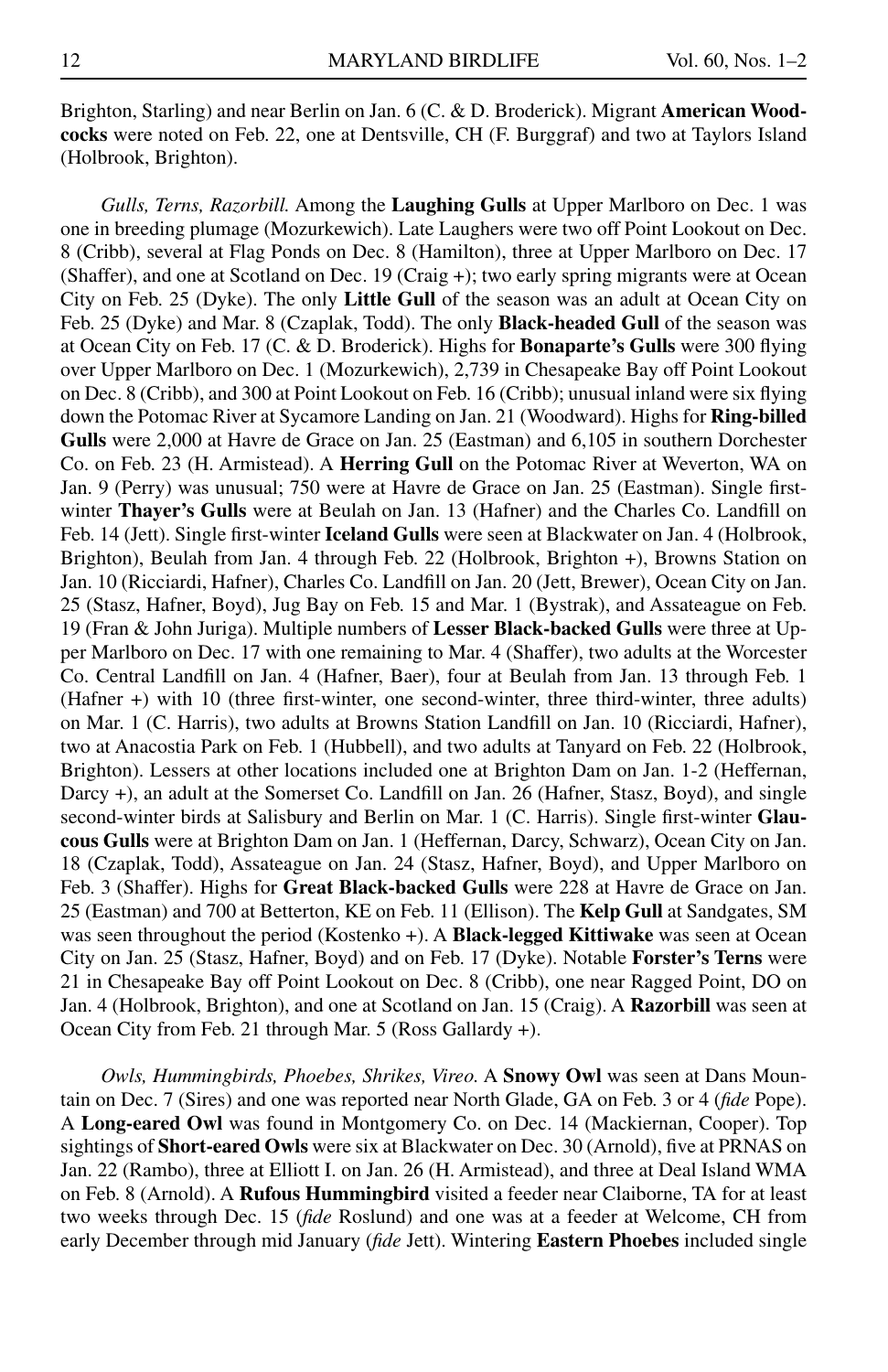birds near Finksburg, CL on Jan. 18 (Ringler), at Wye Research Center on Jan. 22 (Poet), at Snydersburg, CL on Jan. 22 (Schwemmer), at Hughes Hollow on Jan. 28 (Woodward), and at Lake Elkhorn on Feb. 1 (Michelle Stewart, Barry Miller). Reports of **Loggerhead Shrikes** were one near Darnestown on Dec. 12 (Czaplak), one at Sharpsburg, WA on Dec. 13 (Wilbur Hershberger), and one near Friendsville, GA on Jan. 1 and Mar. 9 (Courtney Englar). A **Blueheaded Vireo** was seen at Hickory Point, WO from Dec. 30 through Jan. 25 (Hoffman +).

*Crows, Larks, Swallows, Nuthatches, Wrens.* The 5,575 **American Crows** at Mountain Lake Park on Dec. 14 (Pope) made an impressive tally for Garrett Co. About 120 **Fish Crows** were at Beulah on Feb. 1 (Ellison+). Flocks of **Horned Larks** included 310 near Chewsville, WA on Dec. 8 (Weesner), 125 at Scotland on Dec. 12 (Cribb), 400 near Ridgely on Jan. 13 (Hafner, Baer), 200 near Lilypons on Jan. 18 (P. Webb +), and 330 near Massey on Feb. 7 (Ellison); a leucistic lark was seen at Bruceville, TA on Feb. 7 (Brighton). About 75 wintering **Tree Swallows** were seen at Deal Island WMA on Jan. 11 (C. & D. Broderick) and six early spring migrants were at Blackwater on Feb. 23 (H. Armistead). On Jan. 12 Craig and Bishop found eight **Brown-headed Nuthatches** east of Broomes Island, CT. Wintering **House Wrens** were single birds near Berlin and near Girdletree, WO on Jan. 4 (Hafner, Baer), the former still being seen on Mar. 9 (Ellison, N. Martin), near Taylors Landing on Jan. 5 (Holbrook, Brighton, Starling), and near Reeses Corner, KE on Jan. 25 (Ellison). Hafner and Baer found the following **Sedge Wrens**: one at Truitts Landing and one at E. A. Vaughn WMA on Jan. 4 and one at Saint Lawrence Neck, WO on Jan. 5. Three **Marsh Wrens** were at Assateague on Jan. 5 (Hafner, Baer) and one was at CBEC on Feb. 8 (Dodson +).

*Robins, Mimids, Pipits, Waxwings.* **American Robins** invaded the state in huge numbers during January when birds that were continuing south collided with birds that were migrating north earlier than usual. Among the notable flocks seen were 250 at the National Arboretum on Jan. 11 (Pisano +), 300 at Eldersburg, CL on Feb. 2 (Ringler), and 400 at Soapstone Valley, DC on Feb. 18 (Waanders). **Gray Catbirds** wintered in above average numbers this season. Among the many reports were two near Taylors Landing on Jan. 5 (Holbrook, Brighton, Starling), one at Cromwell Valley Park on Jan. 9 (Georgia McDonald), one at Wye Island on Jan. 10 (B. & K. Harris), one at Rock Creek, MO on Jan. 16 (Toni Hartman), two at Hughes Hollow on Jan. 28 (Woodward), one at Indian Creek WMA on Feb. 2 (Jett +), two at Havre de Grace on Feb. 9 (Larkin), one at Tunis Mills on Feb. 10 (Roslund), one at PRNAS on Feb. 19 (Rambo), two at Point Lookout on Feb. 20 (Craig), and one at Terrapin on Feb. 23 (Ringler +). A **Northern Mockingbird** was north of Oakland, GA on Jan. 23 (Pope). Multiple sightings of **Brown Thrashers** this winter were two at Elliott Island on Jan. 26 (H. Armistead), three at Indian Creek WMA on Feb. 2 (Jett +), two at Bay View, WO on Feb. 8 (Arnold), 12 in southern Kent Co. on Feb. 21 (Ellison), and one near Easton and one near Trappe, TA on Feb. 22 (Holbrook, Brighton); others of note were one at Kenilworth Aquatic Gardens on Feb. 1 (Hubbell), one at MPEA on Feb. 7 (Holbrook) through Mar. 12 (Ott +), one at CBEC on Feb. 8 (Dodson +), one at Denton on Feb. 17 (Bennett), one near Havre de Grace on Feb. 18 (Eastman), one at Federalsburg on Feb. 19 (Glime), and one at Dentsville, CH for a few weeks in February (F. Burggraf). Flocks of **American Pipits** this winter included 60 at PRNAS on Dec. 5 (Rambo), 35 at Kenilworth Park on Dec. 28 (Hilton, Pisano), 52 at Chesapeake Farms on Jan. 4 (Ellison +), 72 at New Windsor, CL on Jan. 18 (Ringler), 60 at Chaptico, SM on Jan. 22 (Craig, Cribb), 150 at Wye Island on Jan. 30 (Poet), and 60 at Scotland on Feb. 26 (Craig). A **Cedar Waxwing** with an orange-tipped tail was seen at PRNAS on Dec. 31 (Craig). Flocks of waxwings included 100 at the National Arboretum on Jan. 11 (Pisano +) and 185 at Rigby's Folly on Feb. 9 (H. Armistead).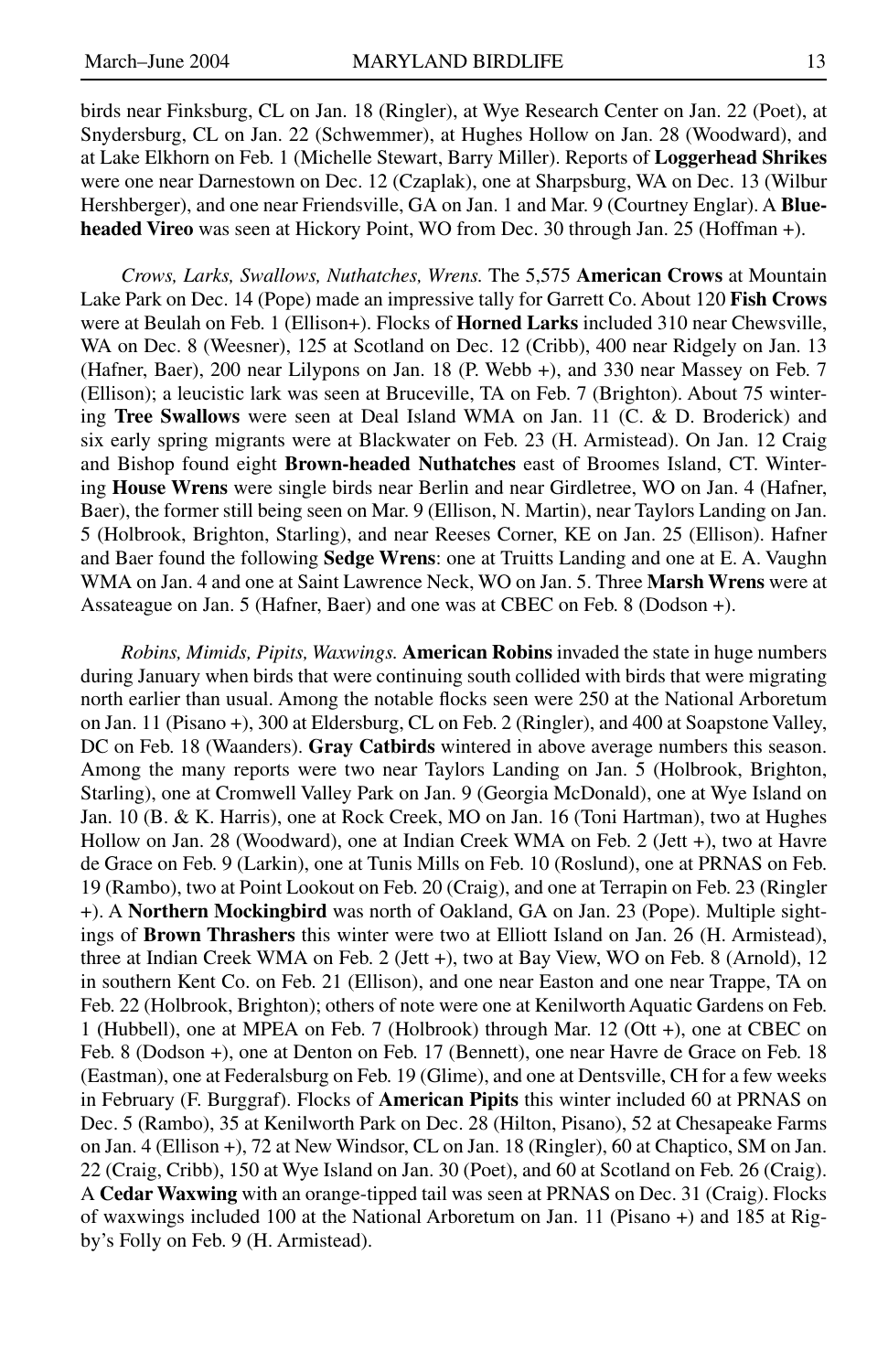*Warblers.* Single **Orange-crowned Warblers** were at Scotland on Dec. 14 (Craig), Upper Marlboro on Jan. 9 (Shaffer), and Elk Neck, CE through Jan. 24 (Charlie Gant +). A **Nashville Warbler** at Herring Run Park, BC on Dec. 8 (E. & N. Kirschbaum) was a late migrant and one seen at Cherry Hill Park, BC on Dec. 28 (Bob Rineer, Dave Walbeck) and again on Jan. 17 (Costley) was attempting to winter. Wintering **Pine Warblers** included three at Parsonsburg from Jan. 11 through February (Pitney), one female at Hance Point on Feb. 3 (Starling), three at Dameron from Feb. 15 through the end of the period (Craig), and three near Chingville on Feb. 16 and four there on Feb. 28 (C. & T. Dew). An immature female **Prairie Warbler** was seen at Eagle Cove, PG on Nov. 25 and Dec. 16 (*fide* Ringler). Sightings of **Palm Warblers** were five (including both subspecies) near Oak Grove on Dec. 15 (Lovelace), one western at California on Jan. 5 (Rambo), two westerns at Newark, WO on Jan. 5 (Hafner, Baer), one at Wye Island on Jan. 10 (B. & K. Harris), and one western near Ridge on Jan. 28 (Cribb). Wintering **Common Yellowthroats** included one at Fort McHenry from Dec. 6 into January (Peters +), one near Ironshire, WO on Jan. 5 (Hafner, Baer), and one at Point Lookout on Jan. 21 (Cribb).

*Sparrows, Longspurs, Snow Buntings.* **American Tree Sparrows** on the Coastal Plain were one at Greensboro on Feb. 7-10 (Scudder), one near Berlin on Feb. 20 (C. & D. Broderick), one at Taylors Island on Feb. 22 (Holbrook, Brighton), one near Golts, KE on Feb. 23 (Brighton), one at Kings Landing Park, CT on Feb. 25 (Harten), one near Centreville and six near Barclay, QA on Feb. 26 (Holbrook), and one at Waldorf on Feb. 28 (Jett). Sightings of **Chipping Sparrows** included one at Bradenbaugh, HA on Jan. 4 (Dennis Kirkwood), one in Howard Co. on Jan. 6 (Lisa Colangelo), two near Manchester, CL on Jan. 18 (Schwemmer), 18 at Denton on Jan. 29 (Steve Westre), one at Swansfield, Columbia on Feb. 15-17 (Tveekrem), one at Tunis Mills on Feb. 17 (Roslund), four at Parsonsburg on Feb. 17 (Pitney), one at Croom, PG on Feb. 26 (Harten), and two near Chingville on Feb. 28 (C. & T. Dew). One **Clay-colored Sparrow** was seen near Berlin from Dec. 28 through Mar. 9 (Stasz +) and two were there from Jan. 4 through Feb. 8 (Hafner, Baer +). There were few reports of wintering **Vesper Sparrows** with two at E. A. Vaughn WMA on Jan. 4 (Hafner, Baer), one near Denton on Feb. 9 (Holbrook, Brighton), one near Berlin on Feb. 20 (C. & D. Broderick), and one near Golts, KE on Feb. 23 (Brighton). Thirteen **Savannah Sparrows** were at Wye Island on Jan. 5 (B. & K. Harris) and 95 in northern Kent Co. on Feb. 15 (Ellison, N. Martin). The only **Le Conte's Sparrow** of the season was at E. A. Vaughn WMA on Jan. 4 (Hafner, Baer). A **Nelson's Sharp-tailed Sparrow** was seen at Flag Ponds on Dec. 10 (Ripley, Bystrak) and another was at Assateague on Jan. 5 (Hafner, Baer). The only **Saltmarsh Sharp-tailed Sparrow** reported was at E. A. Vaughn WMA on Jan. 4 (Hafner, Baer). The only **Seaside Sparrow** reported was at Fairmount WMA on Jan. 26 (Hafner, Stasz, Boyd). Notable **Fox Sparrows** were two at Rigby's Folly on Feb. 9 (H. Armistead), one at Federalsburg on Feb. 11 (Glime), one at Mariner Point Park, HA on Feb. 12 (Powers), nine near Melitota, KE on Feb. 15 (Ellison, N. Martin), and an astounding 75 in the Point Lookout/Scotland area on Feb. 17 (Craig, Cribb). **Lincoln's Sparrows** are rarely reported in winter but one was at Layhill on Dec. 14 (Sussman), one near Girdletree, WO on Jan. 4 (Hafner, Baer), one at Parkton, BA on Jan. 25 (E. & N. Kirschbaum), and one near Berlin on Mar. 8 (Czaplak, Todd). A partial albino **White-throated Sparrow** spent its second winter at Hancock, WA through Mar. 10 (Smith). There were two reports of **Gambel's White-crowned Sparrow**, one at Scotland on Dec. 14 (Craig) and one at Chesapeake Farms from Dec. 21 through Jan. 4 (Ellison +). An immature **Harris's Sparrow** was seen at a feeder near Manchester, CL from Jan. 18 through Mar. 7 (Schwemmer +) and, according to the residents, may have been present since December. Single Oregon subspecies of **Dark-eyed Junco** were reported at E. A. Vaughn WMA on Dec. 28 (M. O'Brien), Pocomoke City on Jan. 25 (Stasz, Hafner, Boyd), and Queenstown on Feb.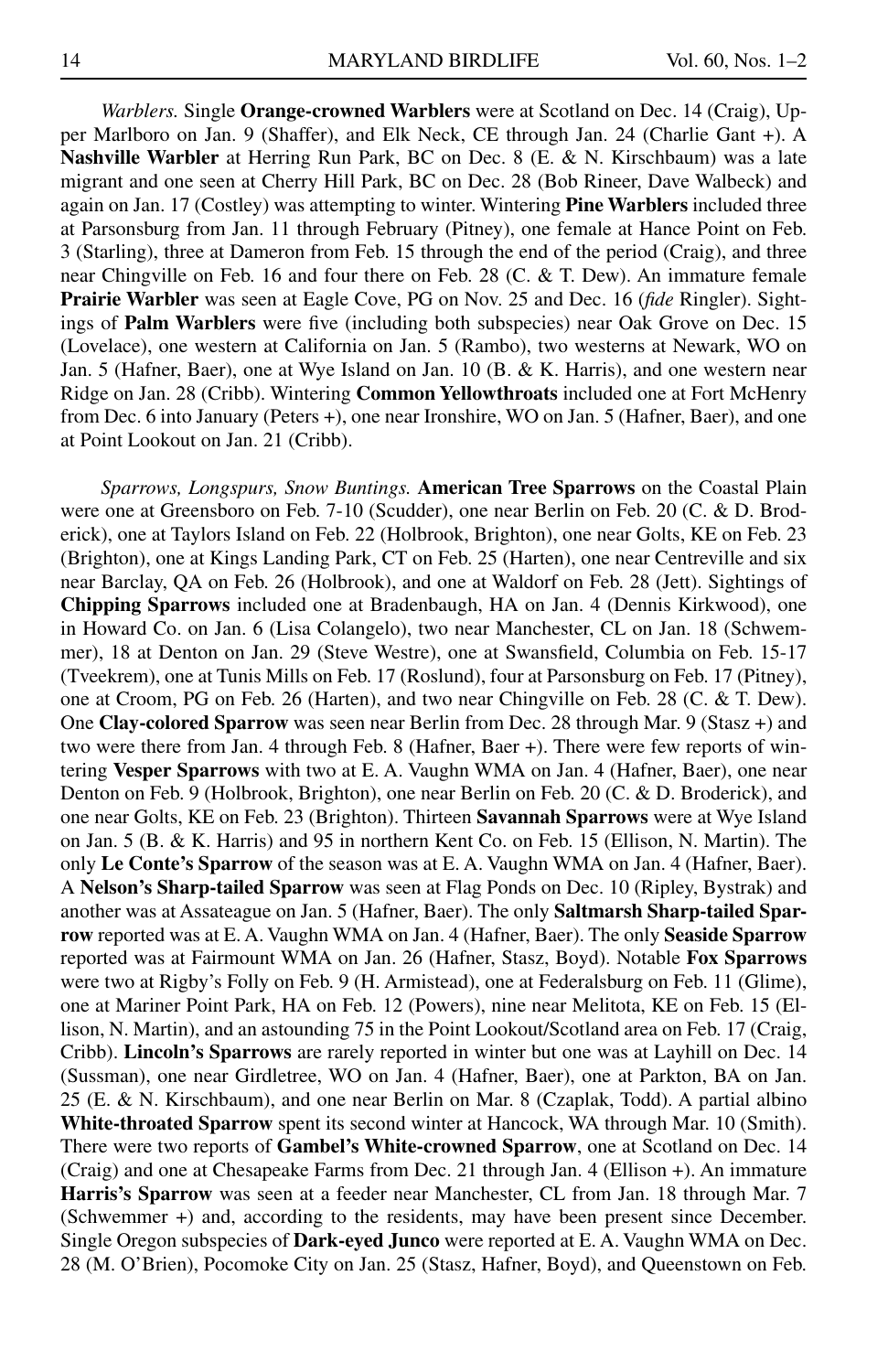16-28 (Poet). There were many reports of **Lapland Longspurs** including one near Hurlock on Dec. 5 (Brighton), three near Chewsville, WA on Dec. 8 with one remaining to Jan. 4 (Weesner), 24 at PRNAS on Dec. 16 (Rambo +), three near Lilypons on Jan. 18 (P. Webb +), 24 near Ridgely on Jan. 18 (Poet, Diane Cole), one near Ironshire, WO on Feb. 8 (Holbrook, Brighton), one near Massey on Feb. 15 (Ellison, N. Martin), four at Scotland on Feb. 19 with two into early March (Craig, Cribb), one near Queenstown on Feb. 23 (Ringler +), one near Golts, KE on Feb. 23 (Brighton), one near Ruthsburg, QA on Feb. 26 (Poet), one near Millington on Feb. 26 (Holbrook), and one in Howard Co. south of Sykesville on Mar. 3-9 (Wilkinson +). Reports of **Snow Buntings** included three at Fort McHenry on Dec. 10 (Peters, Costley), 34 at Poplar I. on Dec. 13 (Reese), one at Fulton on Dec. 14 (Osenton, Solem), three at Flag Ponds on Dec. 19 (Ripley), one at Takoma Park, MO on Feb. 17-18 (Tim Male), one near Massey on Feb. 23 (Brighton), and 18 near Ridgely on Feb. 23-26 (Scudder).

*Cardinaline Finches, Icterids, Cardueline Finches.* A leucistic female **Northern Cardinal** was at Jefferson Patterson Park for about a week in late January (Bell). An immature male **Painted Bunting** was at a feeder at Rio Vista, St. Michaels on Dec. 2-16 (Jean Crump +). Harry Armistead noted the arrival of **Red-winged Blackbirds** at Rigby's Folly on Feb. 9 with 22 males, many singing. Reports of **Yellow-headed Blackbirds** were a female at Oak Grove on Dec. 15 (Lovelace) and a female at Churchville, HA on Dec. 28 (D. Webb, Mike Burchett, Jean Wheeler). There were 35 **Rusty Blackbirds** at Jesterville, WI on Jan. 10 (C. & D. Broderick). The only **Brewer's Blackbird** of the season was a female near East New Market, DO on Feb. 22 (Holbrook, Brighton). An aberrant **Common Grackle** with two white tail feathers was at California on Feb. 17 (Bell). About 530 **Brown-headed Cowbirds** were at Broad Neck, KE on Dec. 12 (Ellison, N. Martin). Reports of wintering **Baltimore Orioles** were one at Eutaw Forest, CH from November into March (*fide* Jett), an immature at Susquehanna SP on Jan. 2 (Hafner), one at Lock 38, C&O Canal, WA on Jan. 9 (Perry), and an adult male near Warfieldsburg, CL from January through the end of the period (Richard Jones +). **Common Redpolls** were scarce with two at Tanyard on Dec. 7 (Engle), one at Timberleigh, HO on Dec. 9 (Diane Nagengast), and one at Darnestown on Feb. 24 (Simonson). **Pine Siskins** were also scarce with one at Herrington Manor SP on Jan. 31 (Pope) and one at Blackwater on Feb. 22 (Holbrook, Brighton).

*Exotics.* An apparent hybrid **Greylag Goose X Canada Goose** was at Lake Needwood, MO on Dec. 7 (Marko). A **Harris's Hawk** being flown by a falconer at Terrapin on Feb. 9 caused some short-lived excitement (B. & K. Harris). Two **Nutmeg Mannikins** appeared at a Bel Air feeder from November through Jan. 15 (Cheicante).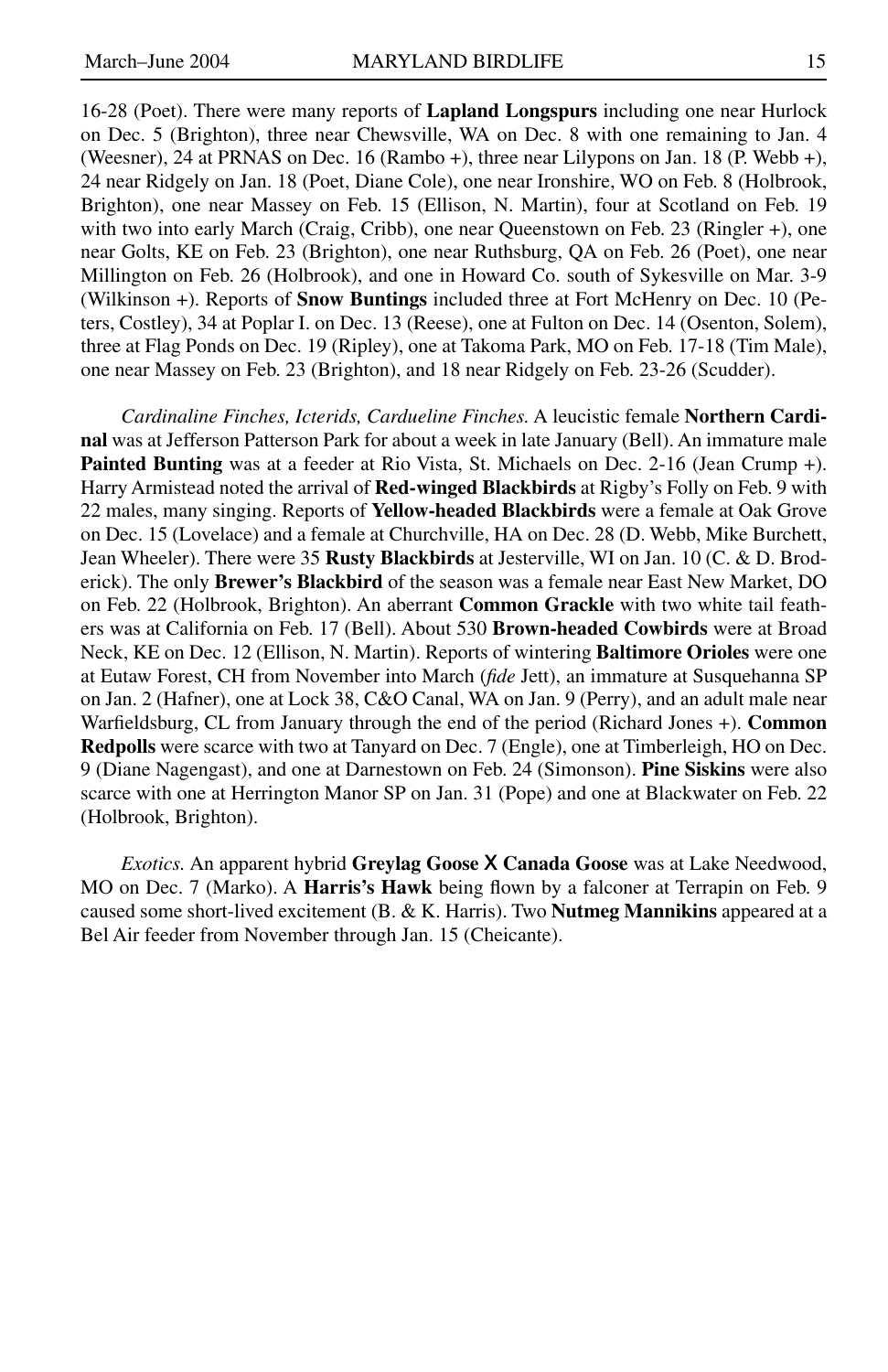#### **SPRING MIGRATION: MARCH 1–MAY 31, 2003**

The extremely wet weather that marked much of this season resulted in many late passerine migrants including some into June. Record numbers of Red-necked Grebes produced the major highlight of the season.

*Loons*. **Red-throated Loons** around the Chesapeake Bay region included two at Solomons on Mar. 1 (Holbrook, Brighton), one at Eastern Neck on Mar. 2 and five there on Mar. 23 (Ellison, N. Martin), one on the Miles River, TA on Mar. 2-11 (Roslund +), one at Port Tobacco on Mar. 8 (Jett, Brewer), two at Bivalve and one at Tyaskin, WI on Mar. 15 (Ringler), four at Elliott Island on Mar. 22 (Ellison, Mann), three at Fort McHenry on Apr. 2 (Peters +), one on the Potomac River in DC on Apr. 3-6 (Hubbell +), one at Edgewood on Apr. 4 (Eastman), one at Grove Neck on Apr. 6 (John +), three at Jonas Green SP, AA on Apr. 11 (Smith), one at CBEC on Apr. 12 (Mann +), three at Fort Smallwood on Apr. 19 (Ricciardi +), one at Jug Bay on Apr. 19 (Mozurkewich), one at Tyaskin, WI on Apr. 19 (Brighton), one at Crystal Beach, CE on Apr. 25 (Ellison), and one at Morgantown on Apr. 26 (Jett, Brewer +). At the coast 30 Red-throateds were at Ocean City on Mar. 9 (Ellison, N. Martin), eight at Truitts Landing on Apr. 6 and 45 flew over Mystic Harbour on Apr. 13 (N. & F. Saunders); a late bird flew by Eagles Nest on May 30 (Hafner). Piedmont reports of Red-throateds were one at Lake Roland on Apr. 1-5 (E. Kirschbaum +) and five at Loch Raven on Apr. 13 (Terry). **Common Loons** that were probably wintering included one at PRNAS on Mar. 2 (Rambo +), one at Perry Point on Mar. 5 (Starling), 30 at Ocean City on Mar. 5 (Vaughn, Jenion), and one at Claiborne, TA on Mar. 11 (Roslund). The first inland migrant Common Loon was at Centennial Park on Mar. 22 (Ott, Arnold +). Elsewhere this was followed by fly-over numbers of 42 on Apr. 12 and 55 on Apr. 13 at Fort Smallwood (Ricciardi +), 100 at Kent Narrows on Apr. 16 (Nielsen), and 40 at UMCF on Apr. 19 (Ott). Lingering migrants on May 29 were one at Centennial (Bob Solem, Tveekrem), one at Pylesville (J. & L. Fry), and four at Poplar Island (Reese); another was at Ocean City on May 30 (Hafner).

*Pied-billed & Horned Grebes*. Late **Pied-billed Grebes** were one at Chesapeake Farms on May 18 (Ellison, N. Martin) and two at Lake Elkhorn on May 22 (Coskren, Solem). Concentrations of **Horned Grebes** were 33 off South Pt. on Mar. 9 (Ellison, N. Martin), 57 in Eastern Bay, QA on Mar. 16 (Crabtree), 10 at Rocky Gap on Mar. 22 (Arnold), 80 at Fort Smallwood on Mar. 23 (Ricciardi +), 44 at Eastern Neck on Mar. 23 (Ellison, N. Martin), and 32 off Rigby's Folly on Apr. 13 (H. Armistead); late were one at Loch Raven on May 14 (Jenkins) and two at Poplar Island on May 29 (Reese).

*Red-necked Grebes*. The fallout of **Red-necked Grebes** this spring topped all previous years. After the typical February arrivals, birds appeared throughout the state with unprecedented numbers on the Potomac River. Reports were too numerous to mention all, but here are the most significant for each county: In Worcester County the peak of 13 at Ocean City was seen on Mar. 9 (Holmes). The only Somerset County report was of one at Rumbly Point and one at Crisfield on Mar. 30 (Holbrook, Brighton). In Dorchester County three were at Madison and one at Elliott Island on Mar. 7 and a late bird was at Hooper Island on May 12 (Willey). In Talbot County seven were at Poplar Island on Mar. 12, two remaining on May 29 (Reese). In Queen Anne's County seven were at Kent Narrows on Mar. 16 and one late bird at Wye Island on May 1 (Poet). The high for Kent County was four at Eastern Neck on Mar. 29 (Mann +); another was at Great Oak Pond on Apr. 18 (Ellison). In St. Mary's County two were at Point Lookout on Apr. 16 (Cribb). In Calvert County four were at Lower Marlboro on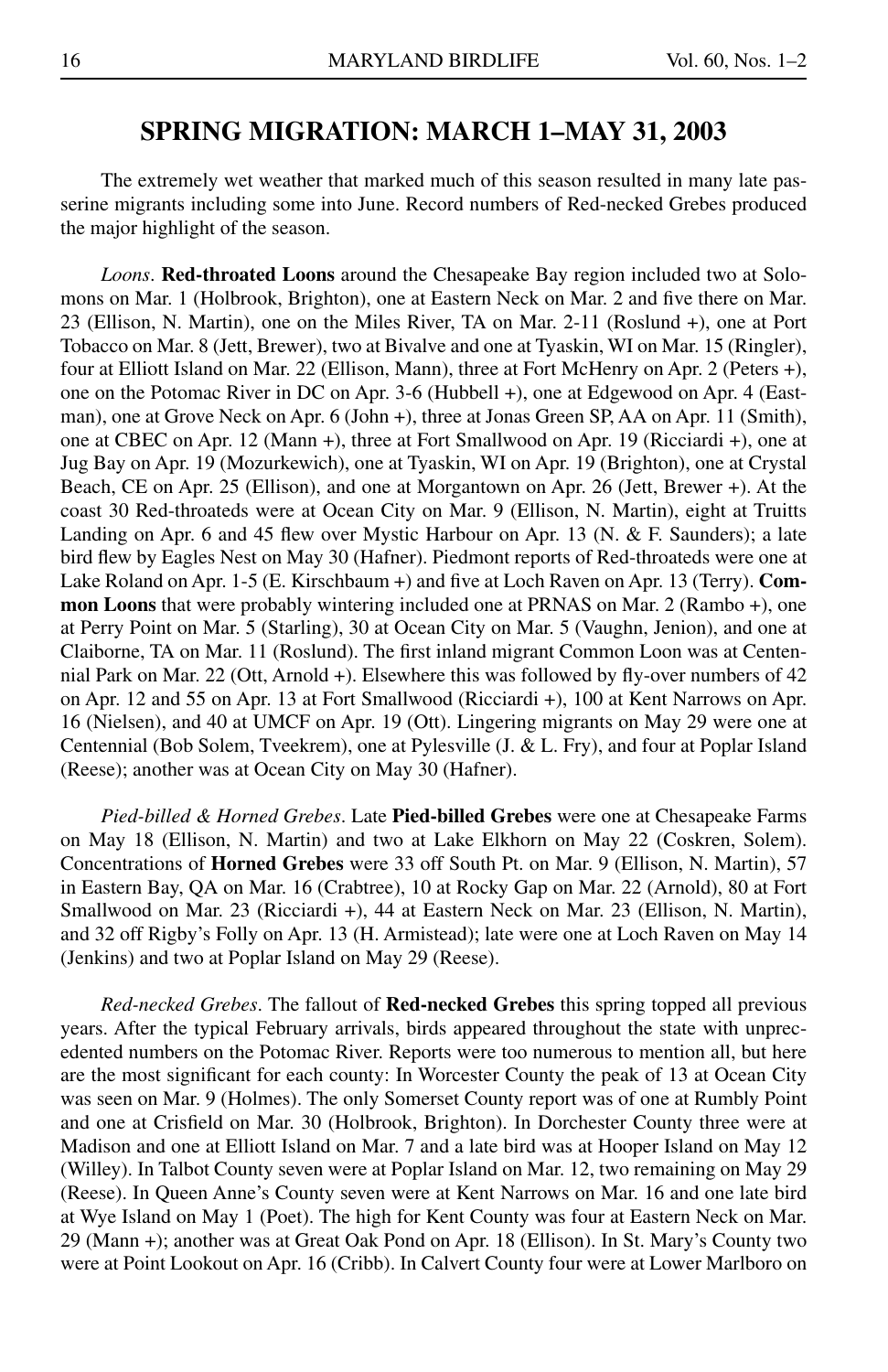Mar. 12 (Ripley) and the last was one at Solomons on May 1 (Hamilton). In Charles County nine were at Smallwood SP on Mar. 8 and one at Cobb Island on May 3 (Carol Ghebelian +). In Prince George's County on Mar. 8 Mozurkewich saw three on the Potomac River south of National Harbor and five at Piscataway, and Jack Saba found four on Lake Artemesia; a late bird was at the mouth of Piscataway Creek on May 25 (Deanna Dawson). In Anne Arundel County seven were on Jug Bay on Mar. 1 (Bystrak), five were at Sandy Point SP on Mar. 8 (Scott Baron, Jason Platt), four were on Furnace Creek on Mar. 8 (Dodson), and one was at Stoney Beach on Apr. 20 (Ringler). In Baltimore 13 were at Fort McHenry on Mar. 4 (Peters) and in Baltimore County nine were at Loch Raven on Apr. 6-13 (Terry, Jenkins, Lev), one of which remained to the 27th (Terry). On the Susquehanna River, HA/CE 11 were seen from Lapidum and another 11 were on Conowingo Lake on Mar. 17 (Iliff, G. Armistead). Also in Harford County were three at Pylesville on Mar. 22-23 (J. & L. Fry), seven at Havre de Grace on Apr. 6 (Nielsen), and two at Lapidum on May 28 (Hafner). Additional Cecil County reports were nine at Perry Point on Mar. 5 and one at Chestnut Point on May 28 (Starling). In DC 23 were in the Washington Channel on Mar. 13 (Holmes) and a late bird was off Daingerfield Island on May 24 (Bill Cross). In Howard County one was at Lake Elkhorn from Mar. 22 through Apr. 12 (Arnold +) and one was on Stone Lake through May 10 (Osenton). In Carroll County three were at Piney Run and one at Westminster Reservoir on Mar. 23 with two remaining at the former site on Apr. 25 (Ringler). Montgomery took top honors for numbers with 116 at Seneca on Mar. 6 (Czaplak), 30 at Little Seneca Lake on Mar. 17 (Weesner), one on Seneca Creek from May 15 through June 1 (Czaplak +), and one on Clopper Lake through June 8 (Powell). Four birds were at the mouth of the Monocacy River in Frederick County on Mar. 2 (Holbrook, Brighton). Perry found Red-necked Grebes scattered across Washington County on Mar. 18 with six at Dam #4, four at Dam #5, two at Williamsport, two at Big Pool, and two at Dargan Bend; other reports were 15 at Williamsport on Mar. 5 (Shirley Ford), one at Greenbrier SP on Mar. 22 (Weesner), 12 at Big Pool on Mar. 23 (Alexander), and a late one at Williamsport on May 10 (Weesner). In Allegany County four were at Cumberland on Mar. 1-8 (Kiddy +) and three at Rocky Gap on Mar. 22 (Holbrook, Brighton). Garrett County reports were three at Jennings Randolph Lake on Mar. 22 (Holbrook, Brighton) and one at Deep Creek Lake on Mar. 27 (Pope). None was reported from Caroline or Wicomico counties.

*Tubenoses, Gannets*. On the Mar. 15 pelagic trip 105 **Northern Fulmars** were seen in Maryland waters (Guris +). On a May 31 pelagic trip 92 **Greater Shearwaters**, 560 **Sooty Shearwaters**, and 82 **Wilson's Storm-Petrels** were seen in Maryland waters (Ednie +). **Northern Gannets** entered the Chesapeake in good numbers again this spring with notable reports of six at Point Lookout on Mar. 1 (Holbrook, Brighton), 114 off Roaring Point on Mar. 29 (Dyke), 12 in Harris Creek, TA on Mar. 30 (Roslund +), six off Rumbly Point on Mar. 30 (Holbrook, Brighton), nine off Flag Ponds and six off North Beach on Apr. 8 (Ripley), 63 at PRNAS on Apr. 10 (Rambo), two off CBEC on Apr. 12 (Mann +), five off Rigby's Folly on Apr. 13 and one there on the 27th (H. Armistead), and three off Poplar Island on Apr. 18 (Reese). At Ocean City on May 23 Powell and Sollers saw at least 30 gannets and 10 were seen on the May 31 pelagic trip (Ednie +).

*Pelicans, Cormorants*. Five **American White Pelicans** were seen from Leesylvania SP, Virginia on the Potomac River in Charles County waters on May 12-14 (Laura Catterton +). Norm Saunders saw a **Brown Pelican** flying up Sinepuxent Bay, WO on Mar. 22, one at Fort McHenry on Apr. 21 (Peters) was extraordinary, and one at Cobb Island on Apr. 26 (Jett, Brewer +) was notable. Notable sightings of **Double-crested Cormorants** were nine flying up the Potomac River, DC on Mar. 5 (Pisano) and 160 doing the same on Mar. 29 (Jed Kusterer), 140 at Great Shoals Light, WI on Mar. 15 (Ringler), two at Point Lookout and eight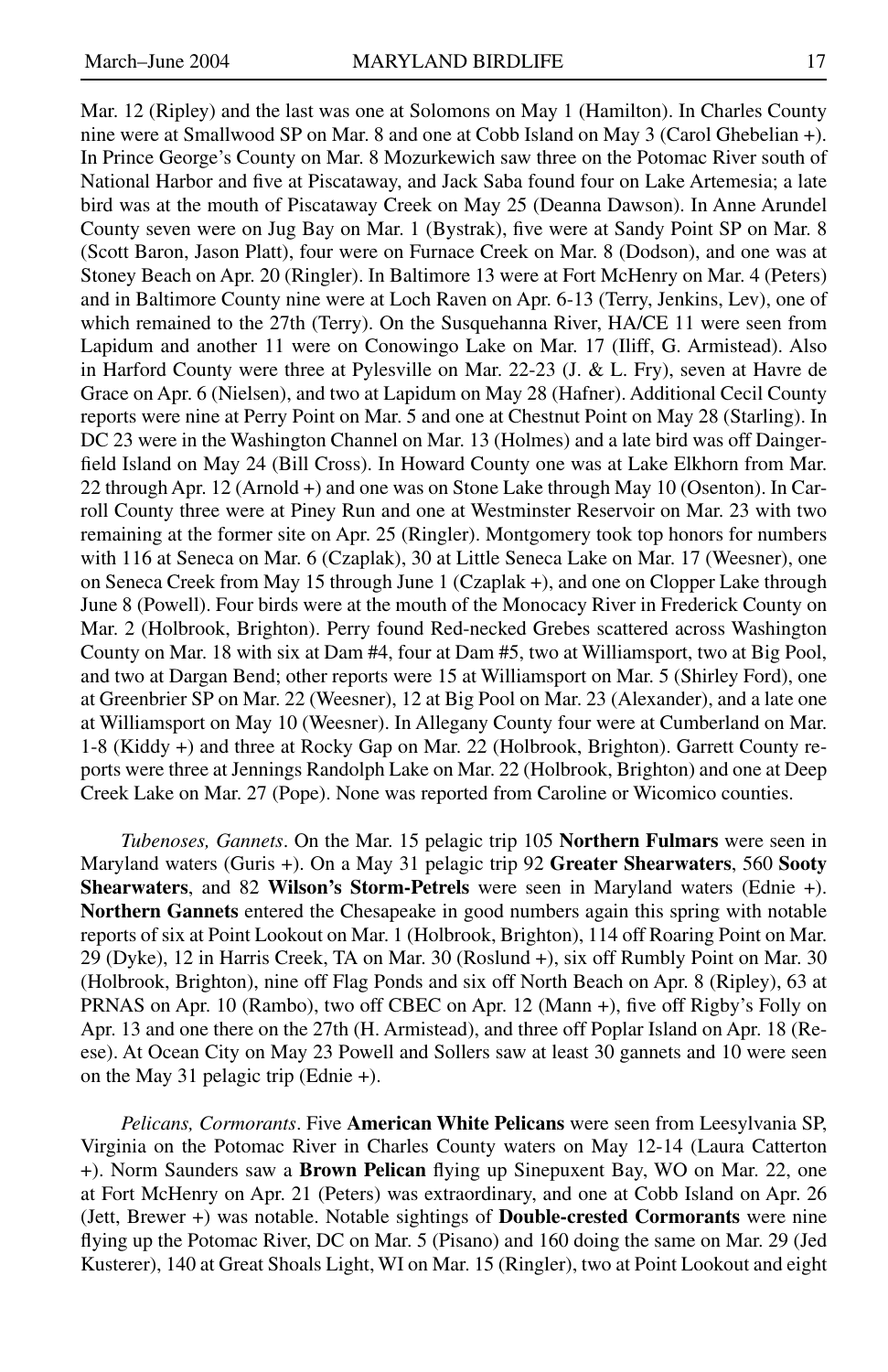at Leonardtown on Mar. 16 (Ringler, Ellis), two at Broadford Lake on Mar. 23 (Pope), birds occupying 11 nests at Cabin John, MO on Mar. 30 (C. Harris), 32 at Loch Raven on Apr. 6 (Terry, Jenkins, Lev), seven flying over Randallstown on Apr. 12 (Costley), 15 at Nolands Ferry on Apr. 12 (Churchill, Kiddy), thousands at Conowingo Dam on Apr. 20 and hundreds there on May 31 (Eastman), 2,000 at Ocean City on Apr. 26 (Hoffman +), 214 at Joppatowne on May 5 (Ziolkowski), and 23 at Lake Kittamaqundi on May 24 (Martha Chestem). The last **Great Cormorants** of the season were single birds seen on Apr. 27 at Ocean City (N. & F. Saunders) and Susquehanna Flats, CE (Starling).

*Herons, Ibises*. **American Bitterns** were reported from 18 locations including two at Hughes Hollow on Apr. 10 (Powell) and Apr. 16 (Hubbell), three at Harford Glen on Apr. 26 (Cheicante), and single late birds at Mears Farm on May 14 (Arnold, Kucera), Elliott Island on May 18 (H. Armistead), and near Bridgetown, QA on May 25 (Hilary & Ken Staver). The first **Least Bittern** of the season was found at Patuxent River Park on Apr. 18 (Holbrook), one was heard at Hughes Hollow on May 1-10 (Simonson +), one was at Tanyard on May 16 (Holbrook), one was captured in East Columbia on May 19 but later died (P. Webb), and one was heard at Sandy Point SP on May 27-28 (Schreitz). Migrant **Great Blue Herons** included six flying over Soldiers Delight on Mar. 22 (Costley), seven flying into Piney Run on Mar. 23 (Ringler), and seven flying past Fort Smallwood on Apr. 25 (Ricciardi +). Early **Great Egrets** were 14 at Deal Island WMA on Mar. 15 (D. Burggraf), two at Kenilworth Aquatic Gardens on Mar. 16 (Mackiernan, Cooper), one at Ocean City on Mar. 16 (Arnold), one on Catoctin Creek near Middletown on Mar. 22 (Holbrook, Brighton), one at Piney Run on Mar. 23 (Ringler), one at Hughes Hollow on Mar. 24 (Woodward), and one at Lake Elkhorn on Mar. 24, three there on May 10 and one remained to May 23 (Neri +). Willey counted 101 Great Egrets at Blackwater on Apr. 4 and the best inland counts were four each at Loch Raven on Apr. 6 (Terry, Jenkins, Lev) and Harford Glen from Apr. 26 through May 11 (Cheicante +); late birds were one at Chesapeake Farms on May 17 (Ellison), two at Hart-Miller on May 17 (Arnold), and one at Swan Harbor Farm on May 29 (Cupp). Most remarkable were Czaplak's sightings near Sandy Hook, WA where three birds were seen on Apr. 26 and two occupied nests were found on May 3 on an island in the Potomac River. The only inland **Snowy Egret** was at Lake Elkhorn on May 10 (Wilkinson, Jane & Ralph Geuder); others of note were one at North East on Apr. 25 (Starling), one at Kenilworth Aquatic Gardens on May 1 (Paul), and one at Hart-Miller on May 31 (Scarpulla +). Willey saw the first **Little Blue Heron** of the season at Blackwater on Apr. 4; one flying over Rock Creek Park on May 2 (Mackiernan, Cooper) was extraordinary. The first **Tricolored Heron** of the season was at Blackwater on Mar. 22 (Ellison, Mann). Cribb saw the first **Cattle Egret** of the year at Scotland on Mar. 22; also of note were 12 at Warwick, CE on Apr. 25 (Ellison), one at Fulton on Apr. 27 (Wilkinson +), and one at Anacostia Park on May 17 (Pisano, Bowen). Early **Green Herons** were single birds at Centennial on Apr. 3 (Holdridge), Ashton on Apr. 4 (Sussman), Lake Needwood, MO on Apr. 8 (Marko), and Tuckahoe SP, QA on Apr. 12 (Ellison, N. Martin). Maryanne Dolan reported on Mar. 17 that 75 **Black-crowned Night-Herons** had returned to nest sites at the National Zoo, DC. Other Black-crowns of note were one at Lake Elkhorn on Mar. 27 (Michelle Stewart), one heard flying over Waldorf on May 6 (Jett), two flying over Middletown on May 11 (Alexander), one at Oak Grove on May 18 (Lovelace), and seven at Conowingo Dam on May 31 (Eastman). Single early **Yellow-crowned Night-Herons** were seen at Mystic Harbour on Mar. 22 (N. Saunders), Lochearn, BA on Mar. 26 (P. Webb), and Sligo Creek, MO on Mar. 27 (Kerry Stone); others included one at Ocean City on Apr. 26 (Hoffman +), one at Hughes Hollow on May 10-19 (Woodward), and one at Mears Farm on May 20 (Arnold, Kucera). **Glossy Ibis** made widespread appearances including three birds flying over Scotland on Mar. 24 (Cribb, Craig), 17 at Blackwater on Apr. 4 (Willey), 27 at Truitts Landing on Apr. 6 (N. &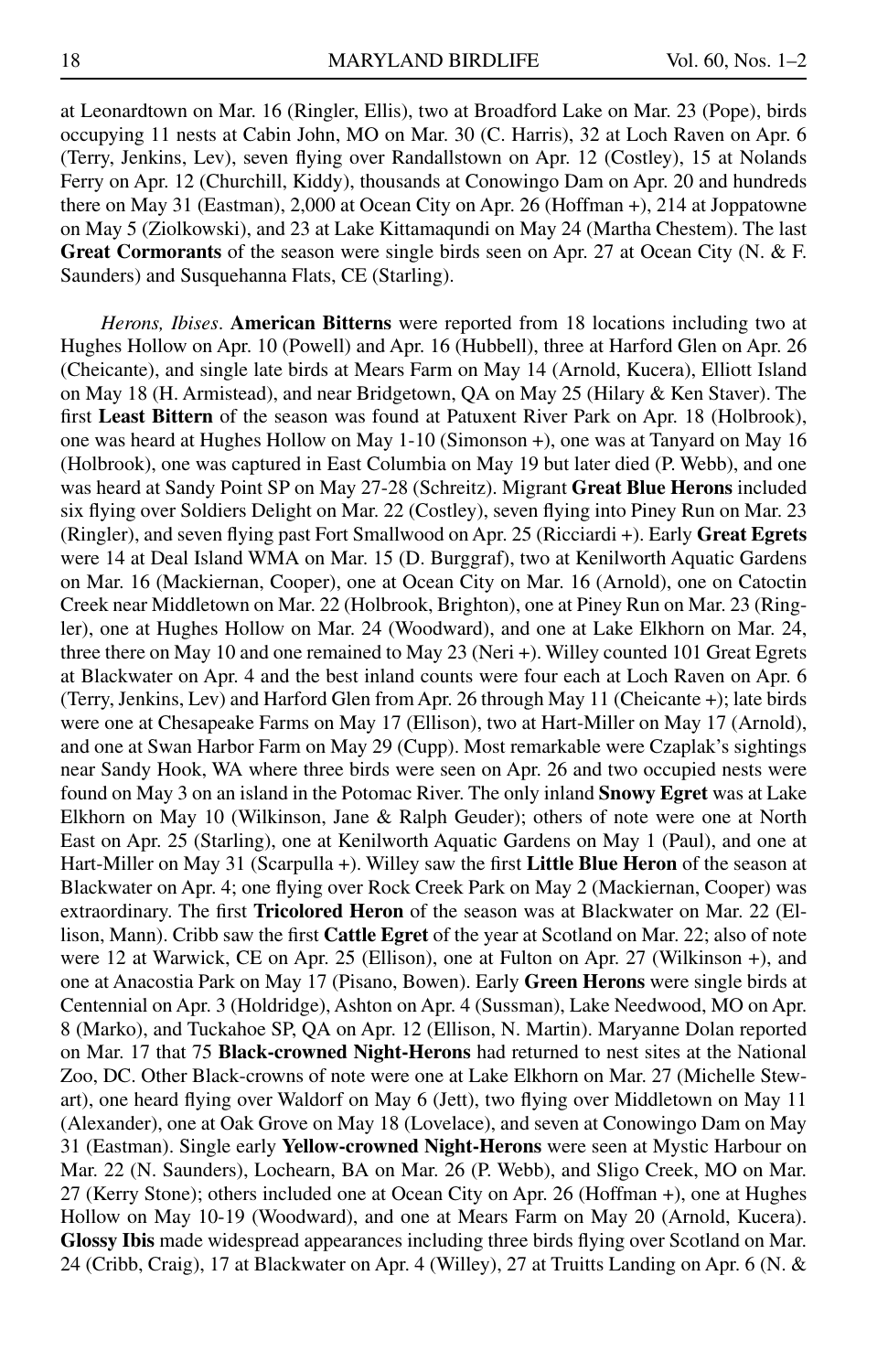F. Saunders), 25 on Kent Island on Apr. 9 (B. Harris), two at Perry Point on Apr. 11 and three there on the 13th (Starling), one at Bladensburg on Apr. 13 (Callahan +), two near Dameron on Apr. 14 (Stiles), one flying over Fort McHenry on Apr. 16 (Peters +), 85 at Newark, WO on Apr. 26 (Hoffman +), three flying over Sykesville on Apr. 27 (D. Harvey), one flying over Hughes Hollow on Apr. 29 (Hubbell), two flying over Allens Fresh on May 17 (Jett, Brewer), and one at Hart-Miller that remained through May 31 (Scarpulla +).

*Geese, Swans*. Migrant **Snow Geese** at unusual locations were three, including two blues, at College Park, PG on Mar. 3 (Hafner), two at Mountain Lake, GA on Mar. 7 (Pope), 15 at Clarksville, HO on Mar. 10 (Wilkerson), and 70, including one blue, flying over Webster, HA on Mar. 16 (M. Webb). Three broods of downy young **Canada Geese** were at Blackwater on Apr. 27 (H. Armistead). The 25 **Brant** at Eagles Nest on May 23 (Powell, Sollers) were late in migrating. Interesting reports of **Mute Swans** were five on the Potomac River opposite Williamsport on May 5 (Shirley Ford), five at Spesutie Narrows, HA on Mar. 15 (D. Webb), a pair courting at Solomons on Mar. 16 (Ringler, Ellis), and a nest with four eggs in the Gunpowder River Marsh, HA on May 4 (Ziolkowski). The last flock of **Tundra Swans** reported was of 120 birds over Marriottsville, HO on Mar. 16 (Cullison); unusually late were one immature on Savage River Reservoir, GA on May 4 (Pope) and two at Allens Fresh on May 17 (Jett, Brewer).

*Dabbling Ducks*. High counts of **Gadwall** were 86 at Beauvue on Mar. 1 (Holbrook, Brighton) and 49 at Elliott Island on Mar. 22 (Ellison, Mann); late birds were a pair at Halethorpe Ponds, BA through May 12 with the male seen through May 28 (Brian Sykes) suggestive of attempted breeding. Highs for **American Wigeon** were 115 at Loch Raven on Mar. 11 (Paul Noell, John Landers) and 50 at Courthouse Point WMA on Mar. 16 (Watson-Whitmyre); late was a drake near Blackwater on May 18 (H. Armistead, Willey). The first **Blue-winged Teal** of the season were one at Easton on Mar. 9 (Allen +), one at Chain Bridge, DC on Mar. 15 (Hubbell), and two at Hughes Hollow on Mar. 22 (Simonson) and a late migrant male was at Hart-Miller on May 31 (Scarpulla +). There were 84 **Northern Shovelers** at Chesapeake Farms on Mar. 23 (Ellison, N. Martin) and eight at Centennial on Apr. 7 (Ott); late were two at Great Oak Pond on Apr. 26 (Ellison) and an immature male at Hains Point on May 17 (Pisano). Estimates of **Northern Pintail** flocks included 250 at Oak Grove on Mar. 1 (Lovelace), 200 at Blackwater on Mar. 1 (Alexander), and 200 at Courthouse Point WMA on Mar. 16 (Watson-Whitmyre); late were a pair at Blackwater on May 18 (H. Armistead, Willey). **Green-winged Teal** peaked at 285 at Blackwater on Apr. 10 (H. Armistead) and a late male was near there on May 18 (H. Armistead, Willey).

*Diving Ducks*. The 118 **Canvasbacks** at Piney Run on Mar. 23 (Ringler) made an unusually high inland count and late migrants were two on Fishing Bay on May 10-18 (H. Armistead +). Interesting reports of **Redheads** were 27 at Beauvue on Mar. 1 (Holbrook, Brighton), an unusually light-colored individual at Loch Raven on Mar. 5 (John Landers +), 185 at Piscataway Creek on Mar. 8 (Mozurkewich), 545 at Hoopersville, DO on Mar. 9 (H. Armistead), 50 at Loch Raven on Mar. 9 (Terry +), and one lingering on Clopper Lake on May 25 (Powell). Highs for **Ring-necked Ducks** were 151 at Loch Raven on Mar. 15 (Lev), 48 at Aberdeen Proving Ground on Mar. 16 (D. & M. Webb), 100 at Courthouse Point WMA on Mar. 16 (Watson-Whitmyre), 100 at Beauvue on Mar. 16 (Ringler, Ellis), 89 near Burkittsville, FR on Mar. 17 (Weesner), 109 at Liberty Lake, CL on Mar. 22 (Gail Frantz), and 167 at Hughes Hollow on Mar. 24 (Woodward). Interesting reports of **Greater Scaup** were seven at Mountain Lake, GA on Mar. 7 (Pope), four males in the Tidal Basin on Mar. 11 (Bowen), two at Pylesville on Mar. 18-23 (J. & L. Fry), one at Piney Run on Apr. 6 (Ringler),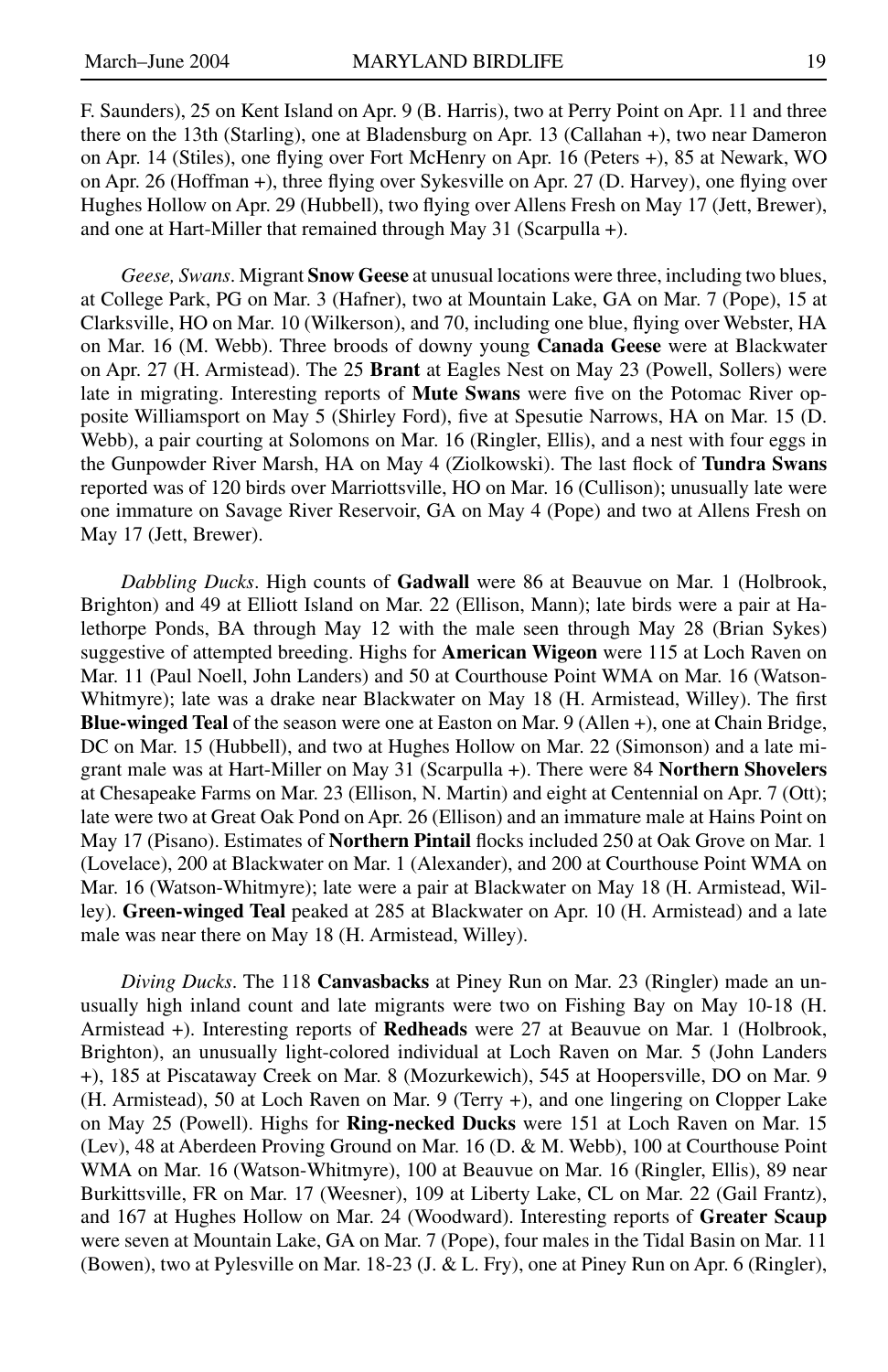two at Chesapeake Farms on May 17-18 (Ellison, N. Martin), one at Clopper Lake on May 26 (Powell), and two, including one leucistic bird, at Hart-Miller on May 31 (Scarpulla +). Paula Sullivan estimated at least 4,000 **Lesser Scaup** on Mar. 9 on Piscataway Creek. Late Lessers were one at Hance Point on May 6 (Starling), two on Fishing Bay on May 18 (H. Armistead), one at Worton Landing, KE on May 18 (Ellison, N. Martin), and one at Hart-Miller on May 31 (Scarpulla +). An immature male **Common Eider** was seen at Ocean City through Mar. 22 (Sussman) from earlier. A drake **Harlequin Duck** flew by Ocean City on Mar. 15 (Ellison +) and a drake was seen at Point Lookout from Apr. 23 through May 1 (Fred Pierce +). Interesting sightings of **Surf Scoters** were one at Fort McHenry on Mar. 2 (Brighton, Holbrook), 535 on the Choptank River off Rigby's Folly on Apr. 13 with 17 remaining on May 27 (H. Armistead), three off Assateague on May 18 (Holbrook, Brighton), an adult male at Clopper Lake on May 18-26 (Powell +), and 17 at Poplar Island on May 29 (Reese). Reports of **White-winged Scoters** were few with a drake at Seneca on Mar. 2 (Czaplak), four at Eastern Neck on Mar. 7 (Ellison, Mann), an immature at the Mouth of the Monocacy, FR on Mar. 8 (Ringler +), one at Fort McHenry on Mar. 10 (Peters), four at Point Lookout on Mar. 16 (Ringler, Ellis), two at North Beach on Apr. 8 (Ripley), five at Rocky Gap on May 17 (Churchill), and one at Poplar Island on May 29 (Reese). Reports of **Black Scoters** were even fewer with 200 at Point Lookout on Mar. 16 (Ringler, Ellis), one female on Fishing Bay on May 18 (H. Armistead), and one at Poplar Island on May 29 (Reese). Interesting reports of **Long-tailed Ducks** were one on the the Potomac River in DC and PG as seen from Jones Point, Virginia on Mar. 1 (Hilton, Shannon), a female at Point of Rocks, FR on Mar. 2 (Brighton, Holbrook), 125 at Eastern Neck on Mar. 2 (Ellison, N. Martin), two at Greenbrier SP on Mar. 20 (Weesner), four on Clopper Lake on Apr. 5 (Powell), and three at Poplar Island on May 29 (Reese). Flocks of **Buffleheads** included 250 at Eastern Neck on Mar. 23 (Ellison, N. Martin), 300 off Assateague on Apr. 5 (N. & F. Saunders), and 250 at Truitts Landing on Apr. 6 (N. & F. Saunders); late were two at Lake Elkhorn on May 21-26 (Wilkinson +). About 80 **Common Goldeneyes** were also at Eastern Neck on Mar. 23 (Ellison, N. Martin). A female **Hooded Merganser** with two downy young was seen near Elkridge, HO on Apr. 28 (Maloney), another female with 5-7 young was at Chino Farms in late April or early May (Harry Sears), and a female with four downy young was at West Ocean City on May 4-18 (Powell +). About 5,000 **Common Mergansers** were off Charlestown on Mar. 2-3 (John, Starling) and on Mar. 8 flocks of 200 were on Piscataway Creek (Mozurkewich) and at Mattawoman NEA (Jett); late were six at Hance Point on Apr. 20 (Starling) and four at Deal Island WMA on Apr. 25 (C. & D. Broderick). The best numbers of **Red-breasted Mergansers** were 100 off Assateague on Mar. 1 (Alexander), 70 at Cliffs City and 24 at Eastern Neck on Mar. 2 (Ellison, N. Martin), 21 on Piscataway Creek on Mar. 8 (Mozurkewich), 20 at Mattawoman NEA on Mar. 8 (Jett), 24 in the Tidal Basin and 12 in the Washington Channel on Mar. 11 (Bowen), and 14 on Broadford Lake on Apr. 14 (Pope). Late Red-breasteds were three at Poplar Island on May 29 (Reese), a female near Blockhouse Point, MO on May 30 (Bob Mumford), and six at Eagles Nest on May 30 (Hafner). Concentrations of **Ruddy Ducks** included 500 at Leonardtown on Mar. 16 (Ringler, Ellis), 400 on St. Jeromes Creek, SM on Mar. 17 (Stiles), and 900 on Fishing Bay on Mar. 22 (Ellison, Mann); late were one at Chesapeake Farms on May 17-18 (Ellison, N. Martin) and three on Fishing Bay on May 18 (H. Armistead).

*Diurnal Raptors*. **Ospreys** appeared early this year including single birds at Sharptown, WI on Mar. 1 (Brinker), Conowingo Dam on Mar. 11 (Bill Collins), Big Pool on Mar. 22 (Arnold), and Piney Run on Mar. 23 (Ringler); another lingered to May 31 at Lake Elkhorn (Wilkinson) and one was soaring over McHenry, GA on June 1 (Pope). Reports of **Swallow-tailed Kites** were one at Fort Smallwood on Mar. 24 (Ricciardi), another there on May 2 (Ralph Geuder), and one at Marydel, CN on May 14 (*fide* Roslund). Three **Mississippi**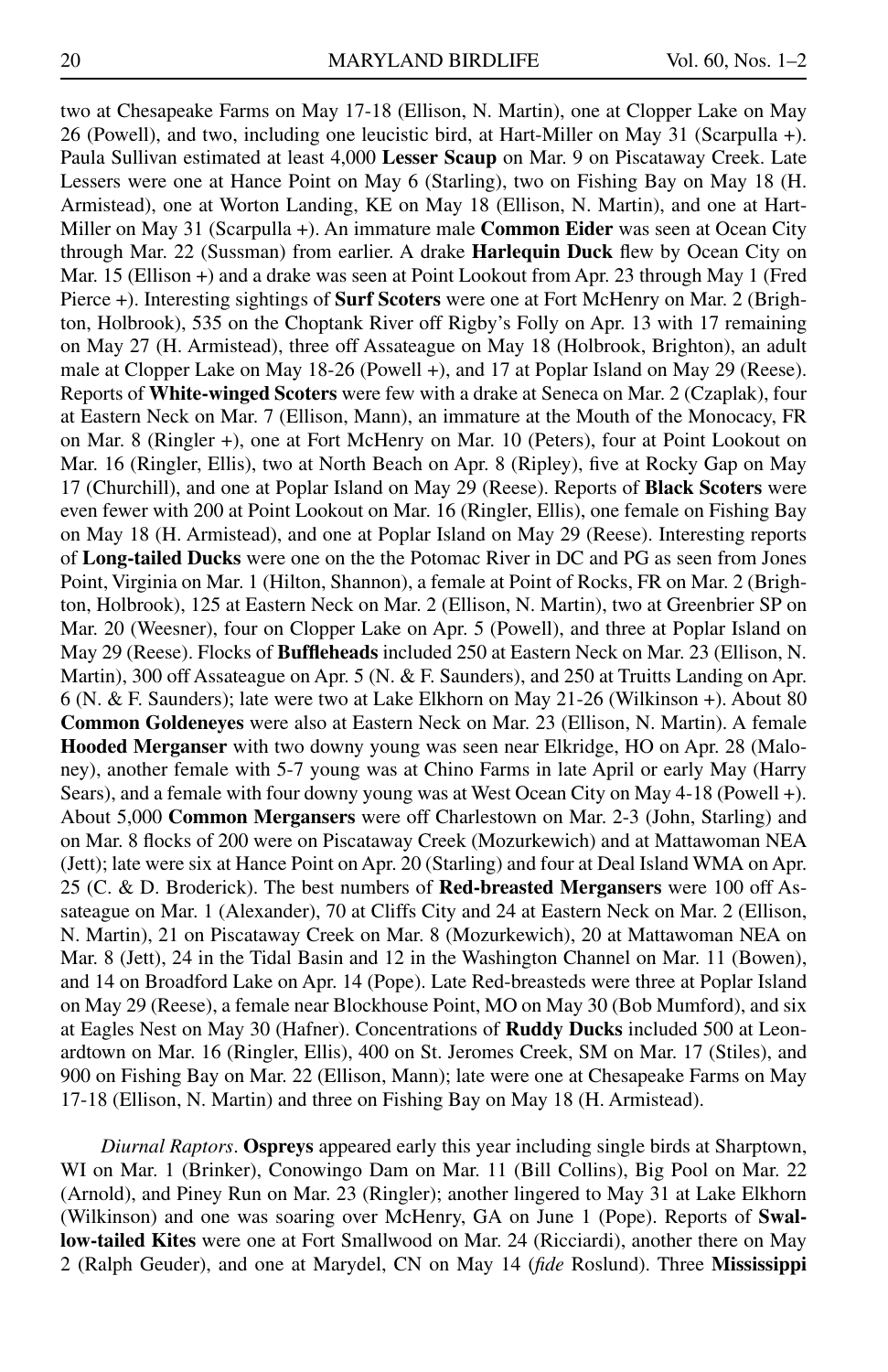**Kites** were seen at Fort Smallwood on May 12 (Ricciardi +). An adult Bald Eagle was at Broadford Lake on Apr. 28 (Pope) and a nest with two young was at Loch Raven on Apr. 29 (Gail Frantz). Two **Northern Harriers** at Hart-Miller on May 17 (Arnold) were late. The only report of **Northern Goshawk** was one at Cumberland on Mar. 22 (Holbrook, Brighton). A dark-morph **Broad-winged Hawk** was seen at Darnestown on Apr. 19 (Simonson); a late migrant Broad-wing was at Blackwater on June 2 (H. Armistead). On Mar. 23, 16 **Red-tailed Hawks** were seen migrating at UMCF (Ott +). **Rough-legged Hawks** were widely reported with one dark morph near PRNAS on Mar. 1 (Holbrook, Brighton), one light morph at Rising Sun, CE on Mar. 3 (Starling), one dark morph at Bestpitch, DO on Mar. 9 (H. Armistead), one dark morph at Oakland, GA on Mar. 14 (Pope), one at Irish Grove on Mar. 15 (D. Burggraf), and two light morphs at Elliott Island on Mar. 22 (Ellison, Mann) and one there on the 30th (Holbrook, Brighton). The only **Golden Eagles** noted were an immature at Blackwater on Mar. 9 (H. Armistead), one at Hughes Hollow on Mar. 9 (Woodward), and one at Drayden, SM on Mar. 13 (Rambo). On Apr. 24 Rambo counted 23 **American Kestrels** migrating at PRNAS. Among the numerous reports of migrant **Merlins** were one at Herrington Manor SP on Apr. 15 (Pope) and one at Rock Creek Park on May 8 (Mackiernan, Cooper). Notable sightings of **Peregrine Falcons** were one at Oak Grove on Apr. 13 (Lovelace), one at UMCF on Apr. 28 (Ott, Solem), one at Waldorf on May 4 (Jett), and one at Layhill on May 21 (Cooper,  $Ott +$ ).

## **Table 1: Migrant Vultures & Diurnal Raptors, Spring 2003 Fort Smallwood Park, Anne Arundel County**

| <b>SPECIES</b>       | <b>FIRST</b> | LAST | <b>TOTAL</b> | <b>BIG DAYS</b>              |
|----------------------|--------------|------|--------------|------------------------------|
| <b>Black Vulture</b> | 2/13         | 5/17 | 183          | 28 on 4/23, 14 on 3/9 & 3/23 |
| Turkey Vulture       | 2/13         | 6/4  | 4,164        | 1,457 on 3/23, 226 on 3/15   |
| Osprey               | 3/7          | 5/30 | 521          | 57 on 4/24, 52 on 4/14       |
| Swallow-tailed Kite  | 3/24         | 5/2  | 2            |                              |
| Mississippi Kite     | 5/12         |      | 3            | $3$ on $5/12$                |
| <b>Bald Eagle</b>    | 3/14         | 5/31 | 57           | $9 \text{ on } 5/12$         |
| Northern Harrier     | 3/8          | 5/14 | 107          | 14 on $4/6$ , 13 on $4/15$   |
| Sharp-shinned Hawk   | 2/20         | 5/20 | 2,232        | 252 on 4/29, 228 on 4/23     |
| Cooper's Hawk        | 3/5          | 5/30 | 503          | 43 on 5/1, 31 on 4/16        |
| Northern Goshawk     | 3/14         |      |              |                              |
| Red-shouldered Hawk  | 3/5          | 4/24 | 190          | 54 on 3/12, 37 on 3/9        |
| Broad-winged Hawk    | 4/13         | 5/31 | 1,390        | 391 on 4/23, 253 on 4/24     |
| Red-tailed Hawk      | 3/3          | 5/30 | 302          | 44 on 3/9, 24 on 3/23        |
| American Kestrel     | 3/9          | 5/20 | 315          | 52 on 4/15, 36 on 4/6        |
| Merlin               | 3/5          | 5/14 | 77           | 15 on 4/24, 11 on 4/27       |
| Peregrine Falcon     | 4/3          | 5/1  | 4            | also 1 on $4/6 & 4/25$       |
| Unidentified         |              |      | 44           |                              |
| TOTAL                | 2/13         | 6/4  | 10,095       | 1,612 on 3/23, 855 on 4/23   |

Compiled by Sue Ricciardi

*Coverage: 329 hours of observation on 63 days*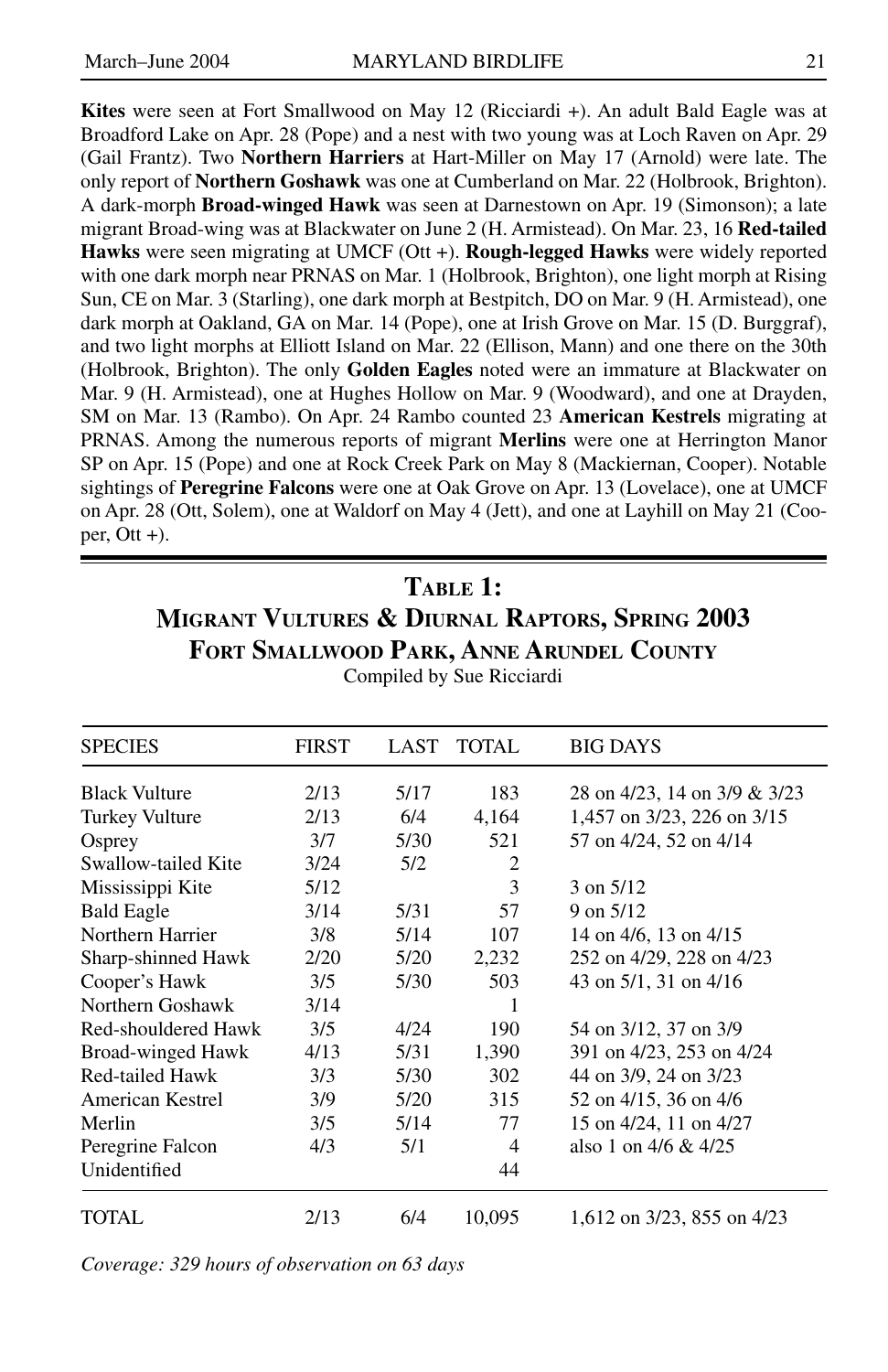*Pheasants, Turkeys, Rallids, Crane*. A male **Ring-necked Pheasant** at Sykesville on Mar. 15 (D. & M. Harvey) has become a rarity there; six were at Taylors Island on Mar. 16 (H. Armistead). On Mar. 11 Cribb saw seven **Wild Turkeys** at Scotland. Hoffman noted two **King Rails** at Truitts Landing on Apr. 26 and one was heard at Tanyard on May 17 (Holbrook, Brighton). Three **Virginia Rails** were noted at Irish Grove on Mar. 15 (D. Burggraf). Late migrating **Soras** were one at Eastern Neck on May 10 (Floyd Parks), one near Vienna, DO on May 10 (H. Armistead +), one at Lakeside on May 10 (Larkin), and one at Hart-Miller on May 24 (Hafner +). Unexpected single **Common Moorhens** were found at Hughes Hollow on Apr. 27 (Powell), Font Hill on May 10-14 (Karan & Bill Blum +), and Ocean City on May 18 (Holbrook, Brighton). On Mar. 12 Bill Pope saw a **Sandhill Crane** in flight near Oakland, GA.

*Plovers, Oystercatchers, Stilts, Avocets*. The 130 **Black-bellied Plovers** seen at Eagles Nest on Mar. 9 (Ellison, N. Martin) were wintering birds; early migrants were one at Poplar Island on Apr. 18 (Reese) and one at Oak Grove on Apr. 27 (Lovelace). Peak numbers of Black-bellieds were 196 in Kent Co. (mostly in fields near Fairlee and Massey) on May 18 (Ellison, N. Martin) and 139 near Powellville, WI on May 30 (Hafner); unusual were five at Scotland on May 20 (Stiles) with one remaining on May 22 (Rambo). The first **Semipalmated Plovers** of the season were three at Assateague on Apr. 26 (Hoffman); of local interest were 40 at Blackwater, 12 at Elliott Island, and 20 at Bestpitch, DO on May 18 (H. Armistead, Willey), six at Mountain Lake on May 19 (Pope), 12 at Scotland on May 22 (Rambo), four at Oak Grove on May 22 of which three remained on the 25th (Lovelace), and 13 at Swan Harbor Farm on May 23 (Hafner). Two **Piping Plovers** were seen on Assateague on Apr. 8 (C. & D. Broderick). The only flock of **Killdeer** remaining from winter to be reported was 50 at Scotland on Mar. 10 (Cribb). **American Oystercatchers** in Chesapeake Bay included two at Poplar Island from Apr. 18 into May and three there on June 4 (Reese) and one at Hart-Miller on May 31 (Scarpulla +). Reports of **Black-necked Stilts** included one at Elliott Island on Mar. 23 (Hilton, Shannon), 17 there on Apr. 24 (Holmes), one at Truitts Landing on May 4 (Powell), and five near Blackwater on May 16 (Holbrook). Six **American Avocets** were seen at Eagles Nest on Mar. 22 (John +) and one at Salisbury on May 18 (Dyke).

*Sandpipers*. One **Greater Yellowlegs** was at Rumbly Point on Mar. 15 (D. Burggraf); highs were 60 near Blackwater on Mar. 22 (Ellison, Mann), 63 at Oak Grove on Apr. 14 (Lovelace), 25 at Pickering Creek on Apr. 16 (Nielsen), and 23 at Elliott Island on Apr. 24 (Holmes); late were one at UMCF on May 26 (Ott, Solem) and two at Swan Harbor Farm on May 26 (Hafner). Similar reports for **Lesser Yellowlegs** were one at Blackwater on Mar. 22 (John +), 57 at Elliott Island on Apr. 24 (Holmes), 40 at Pickering Creek on May 5 (Roslund), 94 at Poplar Island on May 13-14 (Reese), one at UMCF on May 26 (Ott, Solem), and two at Swan Harbor Farm on May 29 (Cupp). A **Solitary Sandpiper** at Scotland on Mar. 27 (Cribb) was early; late birds were one at Elkton on May 19 (Tuomo Niemenen, Starling), one at Scotland on May 20 (Cribb), one at Hart-Miller on May 24 (Hafner +), three at Fulton on May 26 (Ott, Holdridge), and one at Swan Harbor Farm on May 29 (Cupp). On the coast one displaying Eastern **Willet** was at Ocean City on Mar. 16 (Baer, Hafner) and one was at Eagles Nest on Mar. 22; the high was 300 at Assateague on May 18 (Holbrook, Brighton). Chesapeake Bay sightings of Willets included two at Poplar Island on Apr. 18 (Reese), one at Point Lookout on Apr. 19 (Cribb), and one at Rigby's Folly on May 17 (H. Armistead). The first **Spotted Sandpiper** of the season was at Lake Elkhorn on Apr. 14 (Ott +); other reports included 10 at Kenilworth Aquatic Gardens on May 17 (Bowen), three at Swan Harbor Farm on May 29 (Cupp), and 37 at Poplar Island on May 29 (Reese). The only reports of **Upland Sandpipers** were two at Trout Run on May 2 (Pope) and one heard at Mount Pleasant on May 4 (Ott, D.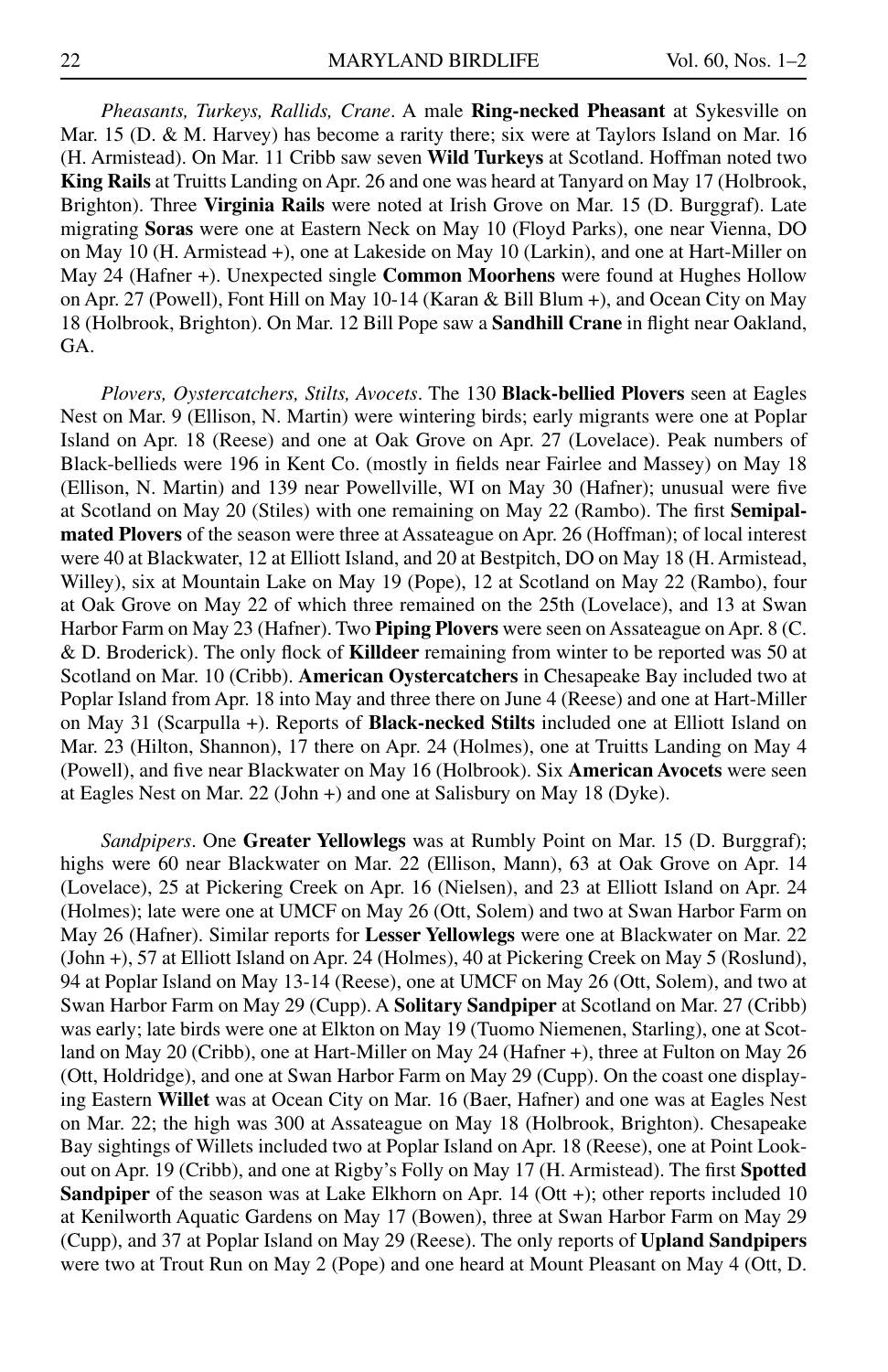Harvey). Flocks of **Whimbrels** were 110 at Assateague on May 18 (Holbrook, Brighton), 12 flying over Scotland on May 20 (Cribb), and 70 flying over UMCF on May 21 (Ott, Solem, Holdridge); one bird was at Hart-Miller on May 24 (Hafner +) and one at Holland Island on June 6 (H. Armistead +). A **Marbled Godwit** was seen at Eagles Nest on Mar. 22 (John +). **Ruddy Turnstones** numbered two at Elliott Island on May 18 (H. Armistead), 25 near Massey and Galena on May 18 (Ellison, N. Martin), one at Scotland on May 19-20 (Cribb +), 19 at Poplar Island on May 29 (Reese), and 88 near Wango on May 30 (Hafner), an impressive total for an inland location. The only reports of **Red Knot** were one at Assateague on May 18 (Holbrook, Brighton) and one at Hart-Miller on May 31 (Scarpulla +). Flocks of **Sanderlings** on Chesapeake Bay were 13 at Flag Ponds on Apr. 8 (Ripley) and 58 at Poplar Island on Apr. 18 (Reese). Flocks of **Semipalmated Sandpipers** were very impressive with 950 at Blackwater and another 850 near there on May 18 (H. Armistead, Willey), 29 at Scotland on May 22 (Rambo), 2,984 at Hart-Miller on May 24 (Hafner +), 38 at Swan Harbor Farm on May 26 (Hafner), and 2,600 at Poplar Island on May 29 (Reese). Single **Western Sandpipers**, very rare in spring, were at Hart-Miller on May 7 (Scarpulla), Pickering Creek on May 17 (Holbrook, Brighton), and near Dameron on May 20 (Stiles). **Least Sandpipers** began with two near Blackwater on Mar. 16 (H. Armistead) and continued with 170 at Pickering Creek on May 10 (Roslund), 225 at Blackwater plus 100 near there and another 30 at Bestpitch, DO on May 18 (H. Armistead, Willey), 27 at Scotland on May 22 (Rambo), 17 at Oak Grove on May 22 (Lovelace), 35 at Swan Harbor Farm on May 29 (Cupp), eight at Poplar Island on May 29 (Reese), several at Wango on May 30 (Hafner), and one at Hart-Miller on May 31 (Scarpulla +). All reports of **White-rumped Sandpipers** were from the Chesapeake Bay region with one near Blackwater on May 3 and five there on May 10 (H. Armistead +), three at Rumbly Point on May 12 (C. & D. Broderick), two at Pickering Creek on May 14 (Roslund), four there on May 16-17 (Holbrook), two near Eastern Neck on May 18 (Ellison, N. Martin), one at Scotland on May 22 (Rambo), one at Swan Harbor Farm on May 23-29 (Hafner +), nine at Hart-Miller on May 24 (Hafner +), 10 at Poplar Island on May 29, and one there on June 4 (Reese), and three at Blackwater on June 2 (H. Armistead). **Pectoral Sandpipers** began very early with three at PRNAS on Mar. 2 (Rambo +), one in Howard Co. near Sykesville on Mar. 9 (Ott), 15 at Scotland on Mar. 10 (Cribb), seven at Queenstown on Mar. 10 (Poet), three at Pickering Creek on Mar. 15 (Ringler), and 13 near Blackwater on Mar. 16 (H. Armistead); highs were 97 at Hope, QA on Apr. 12 (Ellison, N. Martin) and 170 at Pickering Creek on Apr. 28 (Roslund); very late were two at North Branch, AL on May 17 (Churchill). Reese found four **Purple Sandpipers** at Poplar Island on Apr. 18 and eight there on May 13-14; also late were 15 at Ocean City on May 23 (Powell, Sollers). The 2,000 **Dunlins** at Eagles Nest on Mar. 9 (Ellison, N. Martin) were wintering birds. All other Dunlin reports came from the Chesapeake Bay region including one at Rigby's Folly on Mar. 29 (H. Armistead), two at Flag Ponds on Apr. 8 (Ripley), two at Hope, QA on Apr. 12 (Ellison, N. Martin), two at Oak Grove on Apr. 13 (Lovelace), one at Chesapeake Farms on May 17 (Ellison), 625 at Blackwater and another 1,000 near there on May 18 (H. Armistead, Willey), one at Scotland on May 20-22 (Stiles +), 286 at Hart-Miller on May 24 (Hafner +), 165 at Swan Harbor Farm on May 26 (Hafner) of which eight remained there on the 29th (Cupp), 695 at Poplar Island on May 29 and six there on June 10 (Reese), and two at Wango on May 30 (Hafner). The only reports of **Stilt Sandpipers** were two at Blackwater on May 10 (Allen, Willey +) and one near there on May 16 (Holbrook). Notable **Short-billed Dowitchers** were one at North Beach on May 1 (Powell), one at Pickering Creek on May 5 and two there on May 10 (Roslund), eight at Allens Fresh on May 17 (Jett, Brewer), nine near Massey on May 18 (Ellison, N. Martin), 19 at Swan Harbor Farm on May 26 (Hafner), two at Wango on May 30 (Hafner), and 15 at Poplar Island on June 10 (Reese). High counts of **Wilson's Snipe** were 20 at Kingman Lake on Mar. 14 (Bowen), 72 at UMCF on Apr. 5 (Ott +), and 22 at Swan Harbor Farm on Apr. 26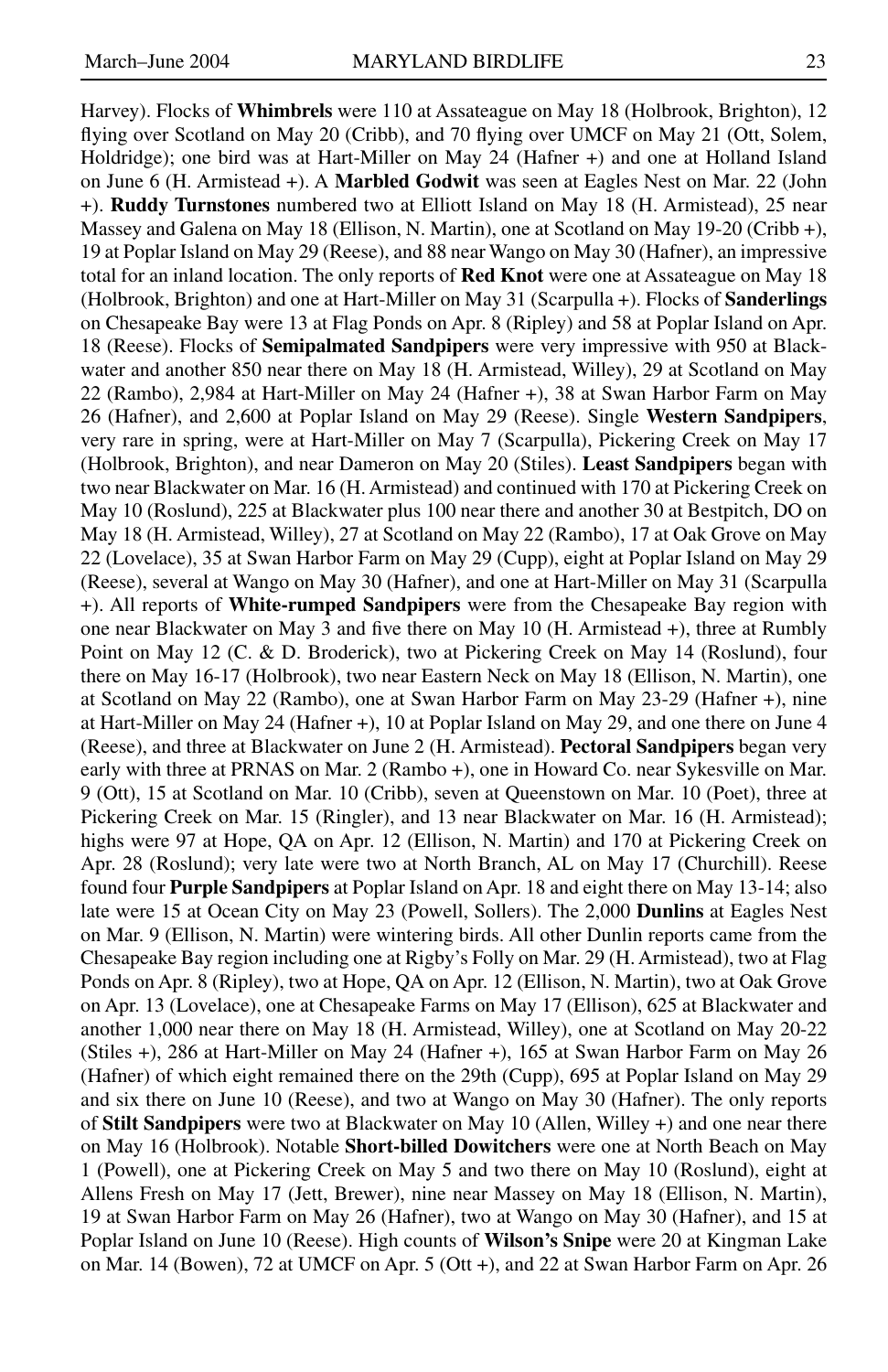(Larkin). Craig Tumer found a nest containing one egg of the **American Woodcock** at Fort Lincoln, DC on Mar. 7 and an adult with three downy young was seen at Shorters Wharf, DO on May 3 (H. Armistead, Sparks); 12 birds were at Aberdeen Proving Ground on Mar. 16 (D. & M. Webb). The only **Wilson's Phalaropes** were two at Rumbly Point on May 12-14 (C. & D. Broderick +), one at Poplar Island on May 29 (Reese), and four at Hart-Miller on May 31 (Scarpulla +). A male **Red-necked Phalarope** was near Blackwater on May 10 (H. Armistead +), a female was at Frederick on May 22 (*fide* Mike Welch), a female was at Assateague on May 22 (Sollers, Powell), a male was at Hart-Miller on May 24-31 (Hafner +), and two individuals were at Poplar Island on June 4 (Reese). On a Mar. 15 pelagic trip most of the 15 **Red Phalaropes** seen were in Maryland waters (Guris +).

*Jaegers, Skua, Gulls*. On May 31 an adult **Pomarine Jaeger** was seen 45 miles east of Ocean City (Ednie +) and on May 18 a **Parasitic Jaeger** was seen off Assateague (Holbrook, Brighton). A dark **South Polar Skua** was also seen in Maryland waters on the May 31 pelagic trip (Ednie +). Early **Laughing Gulls** were one on the Miles River, TA on Mar. 2 (Roslund +), one at Ocean City on Mar. 8 (Jett, Brewer), and two at Point Lookout on Mar. 16 (Ringler, Ellis); higher numbers were 115 near Trappe, TA on Mar. 30 (H. Armistead) and 1,000 flying northwest past Point Lookout on Apr. 16 (Cribb). **Little Gulls** appeared in new as well as traditional locations this spring beginning with an adult at Edesville, KE on Mar. 29 (Ellison, N. Martin) followed by an adult in Cecil Co. opposite Lapidum on Mar. 30 (Churchill), one in breeding plumage off Rocky Point Park, BA on Apr. 5 (D. Burggraf), one in non-breeding plumage at Back River on Apr. 6-12 (Cooper +), one at Chesapeake Farms on Apr. 6 (Brighton), an adult near Handys Point, KE on Apr. 10 (Ellison), and an adult on Prospect Bay, QA on Apr. 12 (Hafner, Baer). The only **Black-headed Gull** of the season was at Fishing Point, PRNAS on Apr. 10 (Rambo). The four **Bonaparte's Gulls** at Eastern Neck on Mar. 2 (Ellison, N. Martin) may have been early migrants there. Across the bay on Back River numbers peaked at an unusually low 700 on Mar. 15 and Apr. 12 (Cooper). Smaller flocks of Bonaparte's Gulls included 65 at Piney Run on Mar. 23 (Ringler), 184 at Wilde Lake on Mar. 24 (Zeichner, Martha Chestem +), 55 at North Beach on Apr. 8 (Ripley), 110 at PRNAS on Apr. 10 (Rambo), and the following sightings by Ellison and Nancy Martin: 70 near Handys Point, KE on Apr. 10, 40 at Hope, QA on Apr. 12, 60 immatures near Fairlee on May 13, and 60 at Chesapeake Landing, KE on May 18. Churchill found 110 migrant **Ring-billed Gulls** at Cumberland on Mar. 9 and late migrants were one at Oak Grove on May 21 (Lovelace), 130 near Cambridge on June 2 (H. Armistead), and one at Wilde Lake on June 2 (Zeichner). Sightings of **Iceland Gulls** were all in March with an adult flying by Hooper Island on Mar. 9 (H. Armistead), an immature at the Tidal Basin on Mar. 9 (C. Harris), a first-winter bird at Roaring Point on Mar. 11 (Dyke), and one at Salisbury on Mar. 13 (Dyke). A first-winter **Thayer's Gull** was at Salisbury on Mar. 11 (Dyke). Sightings of **Lesser Black-backed Gulls** included an adult plus a third-winter bird at North East on Mar. 11 (Starling), one at Conowingo Dam on Mar. 15 (Weesner), four in Maryland waters on the Mar. 15 pelagic trip (Guris +), a breeding plumage bird at Anacostia Park on Mar. 21 (Bowen), one at Randallstown on Apr. 6 (Costley), a second-summer bird at Hart-Miller on May 24 (Hafner +), and single first-summer and fourth-summer birds at Ocean City on May 29 (Hafner). A **Great Black-backed Gull** at Wilde Lake on Apr. 17 (Coskren) was late to be so far inland. The **Kelp Gull** at Sandgates, SM was last seen on Mar. 10 (Craig).

*Terns, Skimmers, Alcids*. The first **Gull-billed Tern** of the year was seen at North Assateague on Apr. 26 (Hoffman) and one was far up the bay at Hart-Miller on May 31 (Scarpulla +). Early **Caspian Terns** were one in the Washington Channel on Mar. 26 (Pisano), one at Centennial on Mar. 30 (Jenkins), one at Sewards, DO on Mar. 30 (H. Armistead), and two at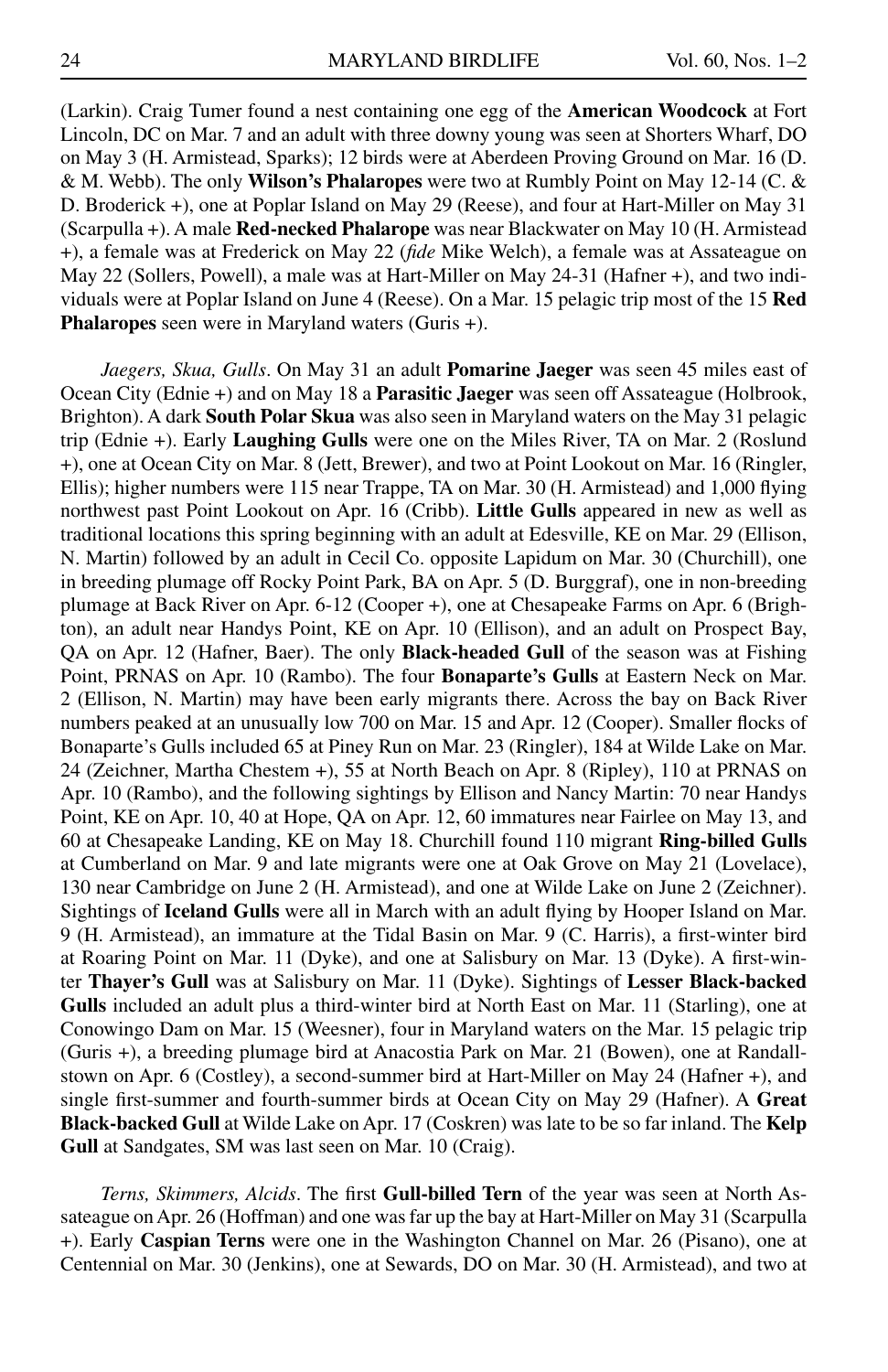Piney Run on Apr. 4 (Hubbell); others of note were one at Lilypons on Apr. 12-17 (Churchill, Kiddy +), one at Piney Reservoir on Apr. 13 (Churchill), 12 at Bladensburg on Apr. 14 (Mozurkewich), 29 at Crystal Beach, CE on Apr. 25 (Ellison), 20 at Fulton (Wilkinson) and six at Lake Elkhorn (Ott) on Apr. 27, and 107 at Hart-Miller on May 24 (Hafner +). Holbrook and Brighton reported the first **Royal Terns** of the season at Ocean City on Mar. 29 and Whitehaven, WI the next day; in upper Chesapeake Bay one was at Fort Smallwood on Apr. 19 (Wierenga, Davidson), two at Hart-Miller on May 17 (Arnold) and one there on the 24th (Hafner +). A **Sandwich Tern** was unexpected at Poplar Island on May 13-14 (Reese) and three at Ocean City on May 29 (Hafner) were also surprising in spring. One adult **Roseate Tern** was at Ocean City from May 18 through June 7 (Holbrook, Brighton +). Unusual sightings of **Common Terns** were one at Patuxent River Park on Apr. 18 (Holbrook), 17 at Hains Point on May 10 (Pisano), three at Little Meadows Lake and one at Rocky Gap on May 17 (Churchill), two at Seneca on May 18 (Czaplak), and one near Fairlee on May 18 (Ellison, N. Martin); the breeding colony at Poplar Island numbered 555 on May 29 (Reese). An **Arctic Tern** was reported at Assateague on May 18 (Holbrook, Brighton). Early **Forster's Terns** were four at Ocean City on Mar. 5 (Vaughn, Jenion), five at Taylors Island on Mar. 16 (H. Armistead), in St. Mary's Co. one at Rodo Beach, one at St. Mary's City, and three at Leonardtown on Mar. 16 (Ringler, Ellis), and one at Perry Point on Apr. 5 (Starling); inland birds included one at Centennial on Apr. 8 (Ott, Holdridge), several at Seneca on Apr. 26 (Eberly) and one there on May 19 (Powell), several at Broadford Lake on May 18 (Pope), and two flying over Oak Grove on May 25 (Lovelace). Two **Least Terns** were early at Deal Island WMA on Apr. 12 (N. & F. Saunders); other interesting reports were two at Kenilworth Aquatic Gardens on May 3 (Hubbell), two at North Point, BA on May 11 (Jenkins), and four at Bladensburg on May 17 (Mozurkewich +). Small numbers of **Black Terns** were widely scattered with two on the Susquehanna Flats west of Turkey Point on Apr. 25 (Starling), one at Great Oak Pond on Apr. 26 (Ellison), one at Broadford Lake on May 10 (Pope), one at Lake Artemesia on May 10 (Jack Saba), two at Rocky Gap on May 17 (Churchill), one at Hart-Miller on May 17 (Arnold), two at Fort McHenry on May 17 (Peters), two at Chesapeake Farms on May 17-18 (Ellison, N. Martin), and five at Seneca on May 18 (Czaplak). Five **Black Skimmers** flying up Sinepuxent Bay, WO on Mar. 23 (N. & F. Saunders) were record early. The pelagic trip on Mar. 15 tallied two **Dovekies**, one non-breeding plumage **Common Murre** (seen by Iliff only), seven **Razorbills**, and one adult **Atlantic Puffin** (Guris +). Another Razorbill was extraordinary off Assateague on May 18 (Holbrook, Brighton).

*Dove, Cuckoos, Owl.* A **Ringed Turtle-Dove** was seen at Tidewater Marina, Havre de Grace on Apr. 25 (Bill & Bonnie Hallock). Early **Black-billed Cuckoos** were one heard at Chesapeake Landing, KE on Apr. 29 (Ellison, N. Martin) and one at Rock Creek Park on May 3 (Wechsler); others of note were four at Mount Aetna, WA on May 10 (Holbrook), one at North Tract PRR on May 17 (Sanford +), one heard near Blackwater on May 17 (Holbrook, Brighton), and three at Rock Creek Park on May 20 (Mackiernan, Cooper). An early **Yellowbilled Cuckoo** was heard at Rock Creek Park on Apr. 27 (Wilkerson) and a peak of 12 was found there on May 7-8 (Mackiernan, Cooper). Mark England kept tabs on a **Long-eared Owl** roosting near Laytonsville through Mar. 22. The latest reports of **Short-eared Owls** were one at PRNAS on Mar. 2 (Rambo +), four at Elliott Island on Mar. 9 (H. Armistead), and one at Deal Island WMA on Mar. 15 (D. Burggraf).

*Caprimulgids, Hummingbirds, Woodpeckers*. Two early **Common Nighthawks** were at Wilde Lake on Apr. 27 (Zeichner) followed by a high of at least 25 at Rileys Lock on May 24 (Marko +); late migrants were eight at Lake Needwood, MO on May 27 (Marko), one at Lake Elkhorn on May 28 (Wilkinson), one near North East on May 29 (Hafner), one at Rigby's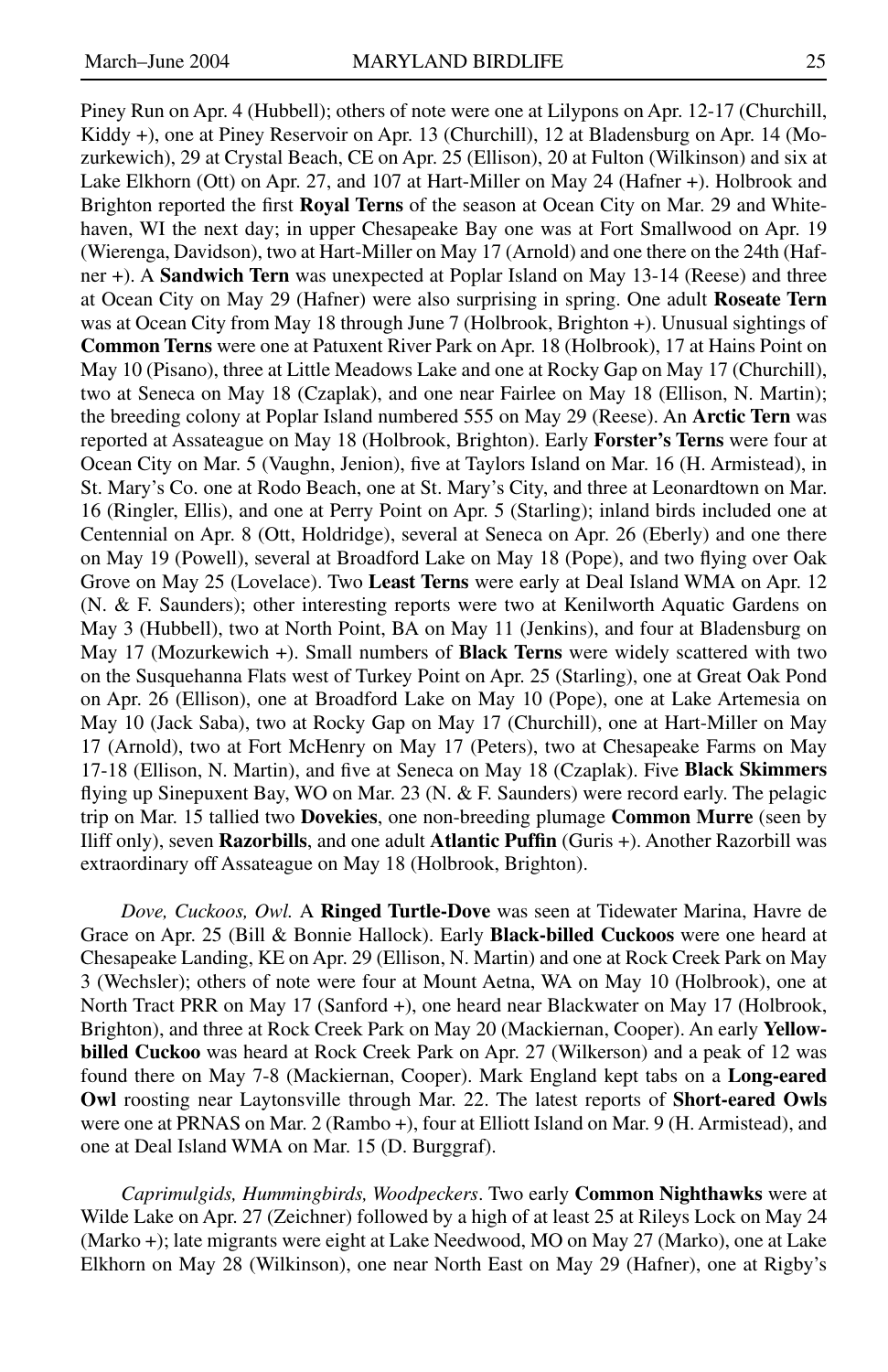Folly on June 1 (H. Armistead), and probably the one at Mears Farm on June 4 (Arnold, Kucera). The first **Chuck-will's-widow** of the year was noted at Ridge on Apr. 12 (Cribb). Early **Whip-poor-wills** were one heard at Dameron on Mar. 9 (*fide* Craig) and one at Ocean City on Mar. 22 (Allen Deward). Single early **Ruby-throated Hummingbirds** were at Ocean Pines on Apr. 4 (*fide* Callahan), at Parsonsburg on Apr. 14 (Pitney), and in Garrett Co. on Apr. 14 (Pope). Migrant **Red-headed Woodpeckers** included one at Washington Monument SP on Apr. 25 (Weesner) and one near Patapsco Valley SP, HO on Apr. 26 (*fide* Ott). Pisano estimated 25 **Northern Flickers** flying north over East Potomac Park on Mar. 26.

*Flycatchers, Shrike, Vireos*. Single **Olive-sided Flycatchers** were seen at Potomac, MO on May 10 (Janet Millenson), Patapsco Valley SP, HO on May 10 (Darcy, Heffernan), Mount Aetna, WA on May 10 (Holbrook), Eastern Neck on May 10 (*fide* Ellison), MPEA on May 11 (Ott, Holdridge), Upper Watts Branch Park on May 11 (P. O'Brien), Layhill on May 21 (Cooper, Ott +), Seneca Creek SP, MO on May 25 (Powell +), near Upper Marlboro on June 2 (Shaffer), and Mt. Nebo on June 5 (Powell). An **Eastern Wood-Pewee** heard at Piscataway on Apr. 19 (P. Webb) was exceptionally early with the next reports of one at Cedar Villa Park, HO on Apr. 27 (Sunell) and one heard at Shad Landing, WO on Apr. 28 (K. & B. Harris). The only reports of **Yellow-bellied Flycatcher** were one at North Tract PRR on May 17 (Sanford +) and one at Kingman Lake on May 20 (Paul). The first **Acadian Flycatcher** of the season was at Herring Run Park, BC on Apr. 27 (Carroll). Though one **Alder Flycatcher** was reported in Garrett Co. on May 10 (*fide* Pope) the following migrants were found: one at Ellicott City on May 11 (Ott), two heard at Wootons Landing on May 14 (Bystrak), one at Bristol, AA on May 14-15 (Bystrak), one heard at North Tract PRR on May 17 (Sanford +), one heard near Rocks SP on May 19 (Hafner), one heard at Layhill on May 24 (Ott +), and one near Rocks, HA on May 25 (Hafner). Unusually early was a **Willow Flycatcher** at White Hall, HA on May 7 (Cupp). The first **Least Flycatcher** of the season was heard at Wallman, GA on Apr. 30 (Pope) and the latest migrant was one at Rock Creek Park on May 17 (Cooper). An early **Eastern Phoebe** was at Roosevelt Island on Mar. 4 (Marko) and one was at Hughes Hollow the same day (Mackiernan, Cooper); on Mar. 22 Costley tallied 11 at Soldiers Delight. The first **Great Crested Flycatchers** of the season were one at Elk Neck SP on Apr. 25 (Starling) and one at Cylburn on Apr. 26 (Carroll). Early **Eastern Kingbirds** were one at Schooley Mill Park on Apr. 16 (Solem) and one at Upper Marlboro on Apr. 18 (Holbrook). The only migrant **Loggerhead Shrike** seen this spring was at Scotland on Mar. 23-27 (Rambo +). April 15 was the early date for **White-eyed Vireos** this year with single birds at UMCF (Ott, Holdridge, Solem), Flag Ponds (Ripley), and Upper Marlboro (Shaffer). Likewise April 22 was the day for the first **Yellow-throated Vireos** with one at Rock Creek Park (Mackiernan, Cooper) and one at Ashton (Sussman). For **Blue-headed Vireos** it was April 16 with single birds at American Chestnut Land Trust (Hamilton), Rock Creek Park (Mackiernan, Cooper), and Halethorpe Ponds, AA (J. Martin). Highs for Blue-headed Vireos were six at Rock Creek Park on Apr. 22 and 29 (Mackiernan, Cooper) and eight at North Tract PRR on Apr. 26 (Holbrook); late was one at Rock Creek Park on May 8 (Sussman) and extraordinary was one at Perry Point on May 25 (Starling). The first **Warbling Vireo** was at Crystal Beach, CE on Apr. 25 (Ellison) and one at Youghiogheny River Reservoir, GA on May 2 (Churchill) was rare there. The first **Red-eyed Vireo** was at Brush Run, East Columbia on Apr. 25 (Wilkinson) and a high of 35 was found at Rock Creek Park on May 5-19 (Mackiernan, Cooper).

*Raven, Larks, Swallows.* A **Common Raven** at Black Hill RP on Mar. 4 (Mackiernan, Cooper) had probably drifted over from nearby Sugarloaf Mountain. The last flock of wintering **Horned Larks** was in Howard Co. near Sykesville on Mar. 9 (Ott +). Early **Purple**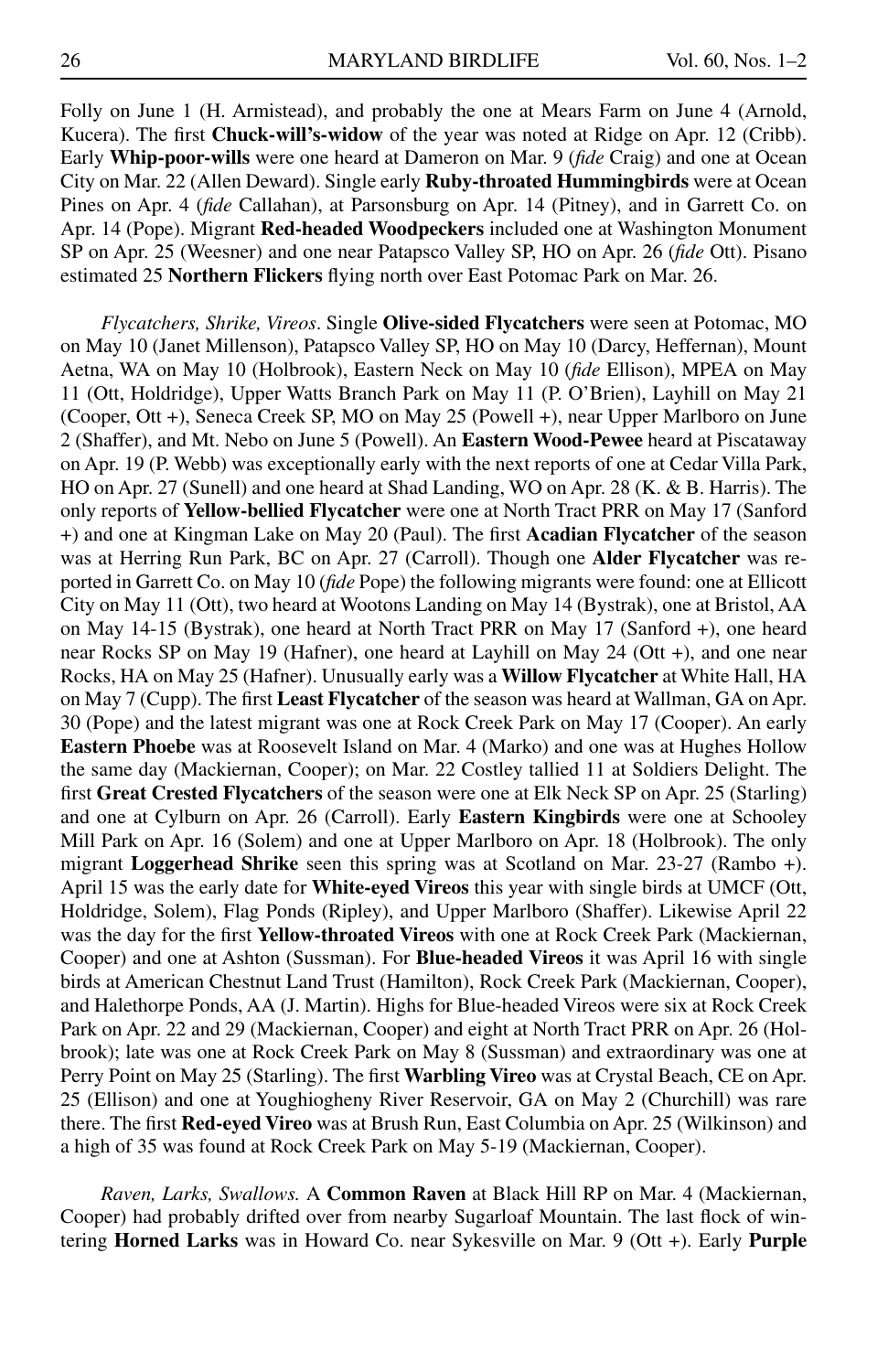**Martins** were one at Lake Elkhorn on Mar. 22 (Arnold, Ott +) and one at East Potomac Park on Mar. 26 (Pisano); three at Rocky Gap on May 15 (Holbrook) were rare there. Early **Tree Swallows** were five at Rileys Lock and two at Violettes Lock on Mar. 2 (Schindler +), six at Charlestown and one at Perryville on Mar. 9 (Starling +), five at Fort McHenry on Mar. 13 (Peters), and one at Nanticoke on Mar. 15 (Ringler); best numbers were 50 at Bethel WMA on Mar. 16 (Watson-Whitmyre), a few hundred at Fort Smallwood on Mar. 22 (Ricciardi +), and 140 at Scotland on May 22 (Rambo). Early **Northern Rough-winged Swallows** were numerous with one at Hughes Hollow on Mar. 13 (Hubbell), one at Fletchers Boathouse on Mar. 15 (Hubbell), one at Gateway, HO on Mar. 22 (Sunell), one at Mouth of Monocacy, FR on Mar. 22 (Arnold), 10 at Fort Smallwood on Mar. 22 (Ricciardi +), three at Kenilworth Aquatic Gardens on Mar. 23 (Pisano), and two at Piney Run on Mar. 23 (Ringler); a high of 25 was at Scotland on May 22 (Rambo). Three **Bank Swallows** at Scotland on May 22 (*fide* Ringler), two at Rigby's Folly on May 26 (H. Armistead), and one at Swan Harbor Farm on May 29 (Cupp) may all have been late migrants. A **Cliff Swallow** at Piney Run on Apr. 4 (Hubbell) was exceptionally early, 70 at Brighton Dam on May 3 (Ott, Magnusson, Solem +) were the most reported, and two were at Chain Bridge, DC on May 10 (Pisano) with one remaining through the 13th (Hubbell). Coastal Plain reports of Cliff Swallows were numerous this spring with two at Fort Smallwood on Apr. 28 (Ricciardi +), one near Brookview on May 16 (Holbrook), two at Allens Fresh on May 17 (Jett, Brewer), one at Chesapeake Farms on May 17 (Ellison), two at Blackwater on May 18 (H. Armistead, Willey), three at Scotland on May 22 (Rambo), and one at Pickering Creek on May 23 (Powell, Sollers). Early **Barn Swallows** on Mar. 22 were one at Soldiers Delight (Costley), one at Scotland (Cribb), and one at Fort Smallwood (Ricciardi +) and on Mar. 23 one at UMCF (Ott +), one at Centennial (Heffernan, Darcy), and two at Chesapeake Farms (Ellison, N. Martin); about 100 were at Scotland on May 22 (Rambo).

*Wrens, Kinglets, Gnatcatchers*. **Carolina Wrens** began nest-building at Pylesville about Mar. 12 (J. & L. Fry). The first **House Wrens** of the season were one at Kingman Lake on Apr. 15 (Paul) and one at Parsonsburg on Apr. 16 (Pitney). Two **Sedge Wrens** were at Irish Grove on Apr. 12 (D. Burggraf). Reports of **Marsh Wrens** included one heard on Kent Island on Mar. 13 (Crabtree), one at Patuxent River Park on Apr. 18 (Holbrook), one at Elk Neck SP on May 1 (Starling), and 29 in the Gunpowder River marshes, HA on May 4 (Ziolkowski). A late **Golden-crowned Kinglet** was at Henryton, HO on Apr. 27 (Schwarz) and two late **Ruby-crowned Kinglets** were at Greenbrier SP on May 18 (Weesner). Early **Blue-gray Gnatcatchers** were one at Laurel, PG on Mar. 24 (Rod Burley) and one at Vantage Point, Columbia on Mar. 28 (Zeichner); 30 were at Rock Creek Park on Apr. 22 (Mackiernan, Cooper).

*Thrushes.* A **Veery** singing at Town Point, DO on Apr. 13 (Carroll) was very early as the next was at Centennial on Apr. 22 (Ott). One **Gray-cheeked Thrush** was at Upper Watts Branch Park on May 5 (P. O'Brien), followed by high counts of four at Rock Creek Park on May 15 (C. Harris) and several heard flying over Bel Air on May 24 and 26 (Hafner). The only reports of **Bicknell's Thrush** were one at MPEA on May 9 (Holbrook), one heard flying over Rockville on May 10 (P. O'Brien), and two heard flying over Bel Air on May 24 (Hafner). A late **Swainson's Thrush** was at Rigby's Folly on May 27 (H. Armistead). The first **Hermit Thrush** seen in Garrett Co. this spring was at Mt. Nebo on Apr. 13 (Pope); a high of 13 was at Upper Watts Branch Park on Apr. 22 (P. & M. O'Brien). Harry Armistead and party listened for migrants flying over southern Dorchester Co. before dawn on May 10 and heard 200 Veeries, three Gray-cheeks, 65 Swainson's Thrushes, and 35 **Wood Thrushes**.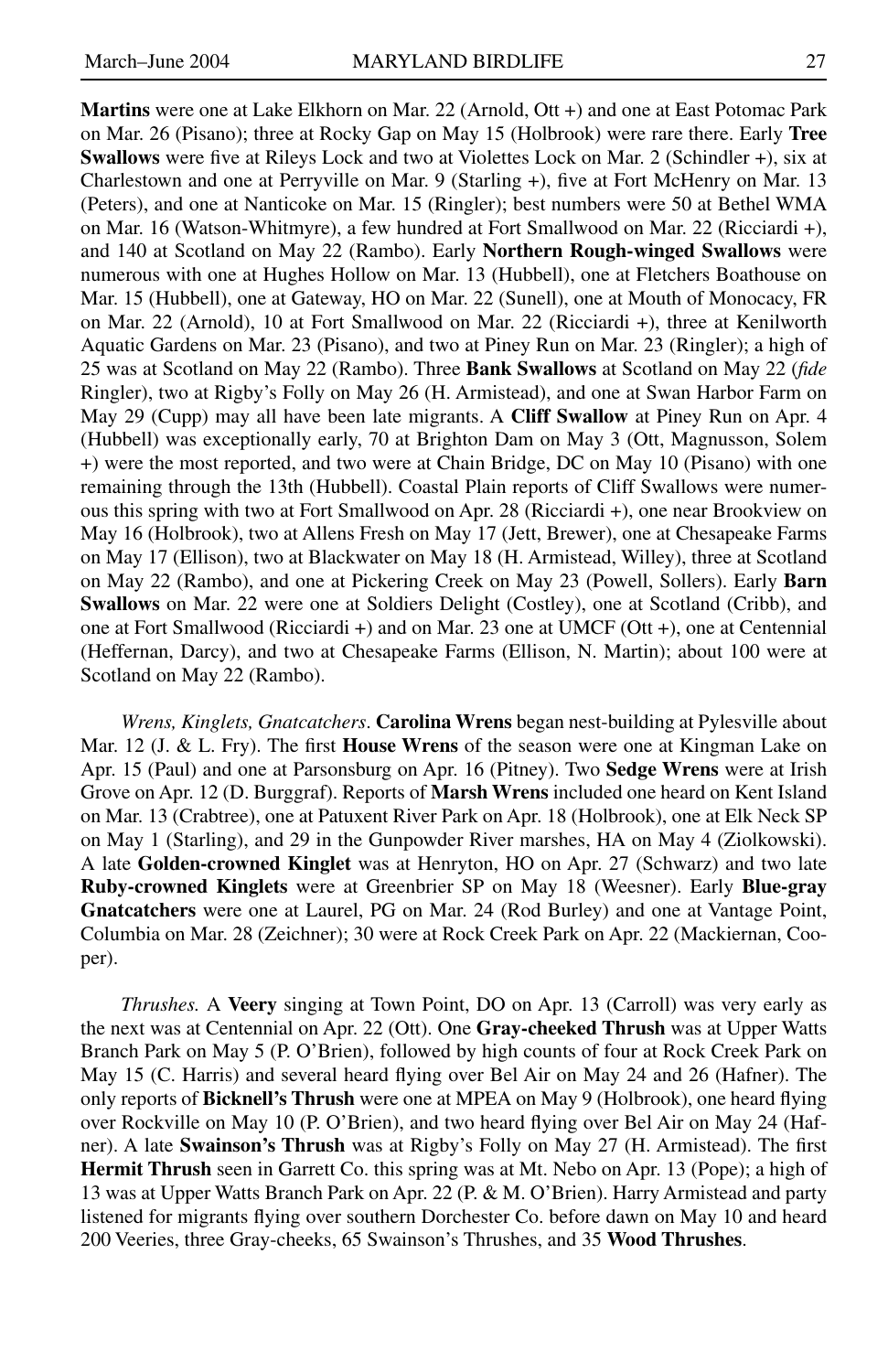*Mimids, Starlings, Pipits, Waxwings*. Wintering **Gray Catbirds** lingered at Rockburn on Mar. 3 (Farner) and Point Lookout on Mar. 16 (Ringler, Ellis). Late wintering **Brown Thrashers** were one at Cloverly, MO on Mar. 2 (Wilkerson) and one at Fair Hill, CE on Mar. 4 (Starling); one at Point Lookout on Mar. 16 (Ringler, Ellis) may have been an early spring migrant, which was more likely the case for single birds at Swansfield, Columbia on Mar. 19 (Tveekrem), on the Mall, DC on Mar. 24 (Felley), and at Darnestown on Mar. 26 (Simonson). Pope estimated 1,000 **European Starlings** on Mar. 23 near Trout Run, a large flock for Garrett Co. A very late flock of 70 **American Pipits** was at UMCF on May 21 (Ott, Holdridge, Solem). The largest number of **Cedar Waxwings** reported was 250 at Rock Creek Park on May 14 (Mackiernan, Cooper).

*Vermivora and Parula Warblers*. The first **Blue-winged Warblers** of the year were found on Apr. 25, one at Lake Roland (D. Burggraf) and two at Rock Creek Park (Mackiernan, Cooper). The only migrant **Golden-winged Warblers** found this spring were one at Rockburn on May 4 (Maloney), a female at Rock Creek Park on May 8 (Mackiernan, Cooper), one at East Potomac Park on May 8 (Pisano), and one in Queen Anne's Co. on May 10 (Rob Etgen). The only hybrid **Brewster's Warbler** was a male at Rock Creek Park on May 9-10 (Mackiernan, Cooper). The first **Tennessee Warbler** of the season was at Upper Watts Branch Park on May 3 (P. O'Brien +) and the last was at Rock Creek Park on May 25 (Mackiernan, Cooper), but there were very few in between. An **Orange-crowned Warbler** that may have wintered at the National Arboretum was last seen on Mar. 15 (Hilton +) and a migrant was at Rock Creek Park on Apr. 20 (Mackiernan, Cooper). The high for **Nashville Warblers** was four at Rock Creek Park on May 2 (Mackiernan, Cooper). Early **Northern Parulas** on Apr. 13 were one at Meadowside, MO (Sussman) and one on the C&O Canal, WA (Holbrook); a late migrant was at Terrapin on May 26 (K. Harris).

*Dendroica Warblers*. The first **Yellow Warbler** of the year was at Upper Marlboro on Apr. 18 (Holbrook). The first **Chestnut-sided Warblers** were one heard at Lochearn, BA on Apr. 30 (P. Webb) and one at Hallmark the same day (Ebert), followed by a peak of 15 at Rock Creek Park on May 8 (Mackiernan, Cooper), and these late birds: two at Terrapin on May 26 (K. Harris), one near Scaggsville, HO on May 27 (Solem), a female at Towson, BA on May 27 (Lev), and one at Halethorpe Ponds, AA on June 2 (Arnold, Kucera). The first **Magnolia**  Warbler was at Orange Grove on Apr. 27 (Ott +) followed by a peak of 15 at Rock Creek Park on May 12-14 (Mackiernan, Cooper) and two late birds at Rigby's Folly on May 27 (H. Armistead). Very few **Cape May Warblers** were found this spring beginning with one at Rock Creek Park on May 5 (Mackiernan, Cooper) and ending with one heard at Little Bennett on May 25 (Bob Hartman). **Black-throated Blue Warblers** began with two at Herring Run Park, BC on Apr. 27 (Carroll), peaked with 25 at Rock Creek Park on May 9-14 (Mackiernan, Cooper), and ended with one female in the Towson area, BA on May 25 (Georgia McDonald). The peak for **Yellow-rumped Warblers** was 300 at Rock Creek Park on May 5 down to 10 there on May 22 (Mackiernan, Cooper); one at Greenbrier SP on May 24 (Weesner) was the latest. An **Audubon's Warbler**, the western subspecies of Yellow-rumped Warbler, was reported at Trappe, TA on Apr. 29 (Brighton). Ten **Black-throated Green Warblers** near Kempton, GA on Apr. 16 (Pope) were the first of the season with the peak of 15 at Rock Creek Park on May 2 (Mackiernan, Cooper) and a late one at Susquehanna SP on May 25 (Hafner). An early **Blackburnian Warbler** was at Milford Mill on May 1 (Sanford +), four were at Rock Creek Park on May 14 (Mackiernan, Cooper), and a late one was at Kindler, HO on May 26 (Solem). On Mar. 25 the first **Yellow-throated Warblers** were seen with three at American Chestnut Land Trust (Hamilton) and one near Fletchers Boathouse (Bowen). A **Pine Warbler** was locally early at Middle River, BA on Mar. 9 (Susan Shock) and two at Her-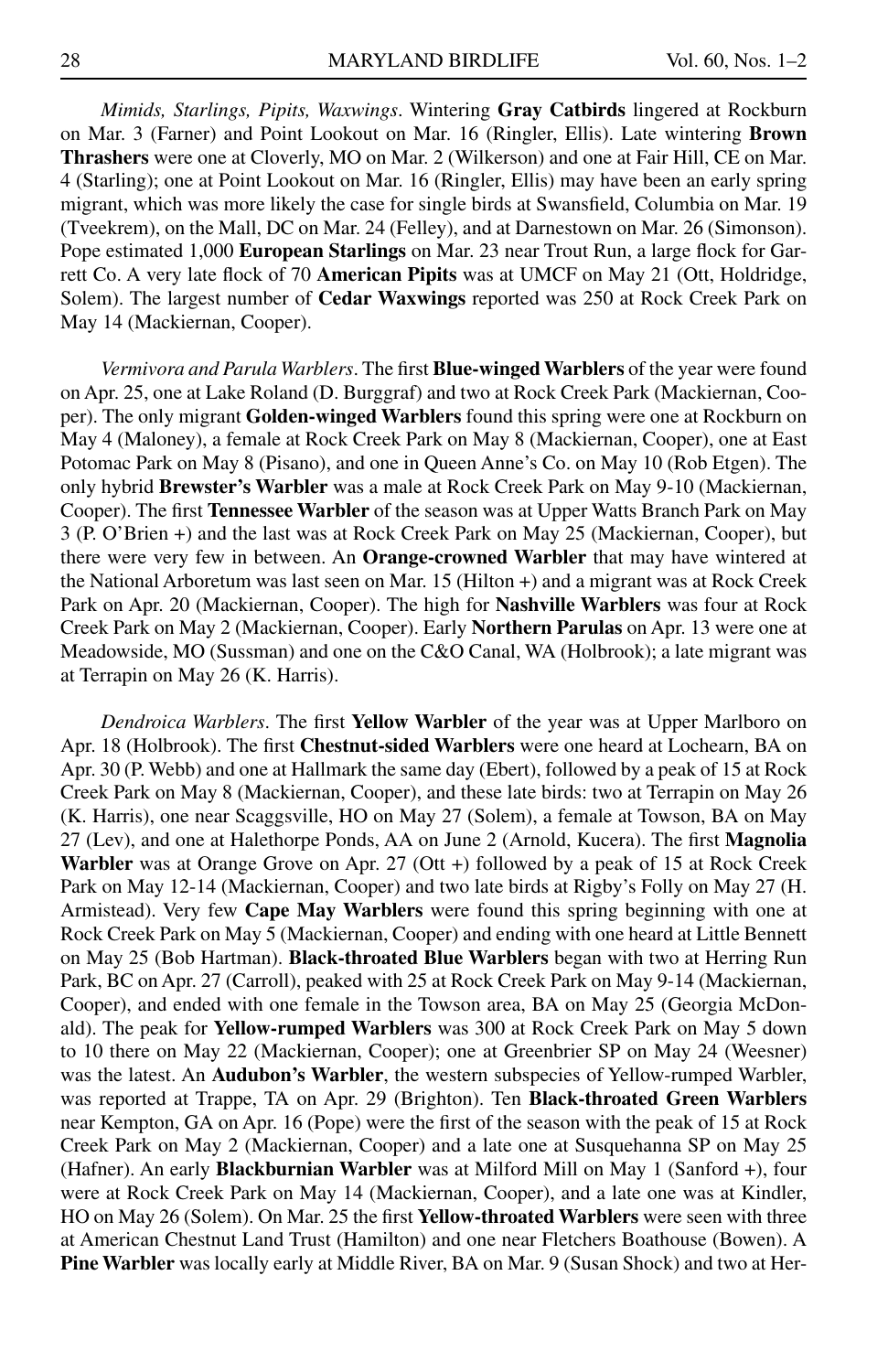rington Manor SP on Apr. 15 (Pope) were rare in Garrett Co. An exceptionally early **Prairie Warbler** was at Elliott Island on Apr. 4 (C. & D. Broderick). The first **Palm Warblers** were one at Bel Air on Mar. 22 (Cheicante) and one at Lake Elkhorn on Mar. 26 (Holdridge); highs were nine at Turf Valley, HO on Apr. 4 (Cullison), 40 at Jug Bay on Apr. 4 (Ripley), nine at Grove Neck and one at Mt. Harmon Plantation, CE on Apr. 6 (John +), and eight near Dividing Creek, SO on Apr. 12 (N. & F. Saunders), and a late one was at Greenbrier SP on May 9 (Weesner). Of the Palm Warblers identified to the yellow subspecies 11 were near Lilypons on Apr. 17 (Ralph Wall), 20 at Kenilworth Aquatic Gardens on Apr. 21 (Mackiernan, Cooper), two at Wye Island on Apr. 24 (Poet), two at Newark, WO on Apr. 25 (Hoffman), and one late bird at Rock Creek Park on Apr. 29 (C. Harris). Of the Palm Warblers identified to the western subspecies there were three at Rock Creek Park on May 8 of which one remained through the 11th (Mackiernan, Cooper). A **Bay-breasted Warbler** at Wyman Park, BC on Apr. 22 (Carroll) was record early; others of note were one at Calvert Cliffs on May 7 (Bell), two at Millington WMA on May 18 (Ellison, N. Martin), a female at Lake Roland on May 28 (Lev), and one singing at North Tract PRR on May 28 (Schwarz). **Blackpoll Warblers** were remarkably early this spring with one on the Mall, DC on Apr. 30 (Scott Michaud), one at Ellicott City on May 1 (Ott), one at Glenn Dale, PG on May 1 (Meghan Tice), one near Hellen Creek, CT and one at Jefferson Patterson Park on May 2 (Bell), and one at Dunkirk on May 2 (Ripley); high counts were 50 at Halethorpe Ponds, BA on May 18 (J. Martin), 35 at Rock Creek Park on May 19 (Mackiernan, Cooper), and 25 at Lake Roland on May 28 (Lev) and the latest was one near Rockburn on June 6 (Coskren, Solem). The only Coastal Plain report of **Cerulean Warbler** was one at North Tract PRR on May 17 (Sanford +).

*Other Warblers, Tanagers*. Early **Black-and-white Warblers** were one at Kenilworth Aquatic Gardens on Mar. 29 (Hubbell) and a male at Font Hill on Apr. 3 (Schwarz) followed by a peak of 21 at MPEA on May 9 (Holbrook); late migrants were one on the Mall, DC on May 22 (Felley) and one at Terrapin on May 26 (K. Harris). The first **American Redstarts** of the season were three at Henryton, HO on Apr. 16 (Ott) with a peak of 24 at MPEA on May 9 (Holbrook); one at Centennial on June 9 (Neri) may have been a late migrant. Locally early or rare **Prothonotary Warblers** were single birds at Pennyfield on Apr. 14 (Wechsler), Harford Glen on Apr. 20 (Nielsen), McKeldin on Apr. 20 (D. & M. Harvey), Cylburn on May 11 (Sanford +), and Henryton, HO on May 12-19 (Sanford). Early **Worm-eating Warblers** were one at Elk Neck SP on Apr. 19 (John) and one at Rock Creek Park on Apr. 20 (Mackiernan, Cooper). A **Swainson's Warbler** was heard along Nassawango Creek, WI on Apr. 19 (Dyke). The first **Ovenbird** of the season was heard at Irish Grove on Apr. 12 (D. Burggraf). An early **Northern Waterthrush** was singing at Milford Mill on Apr. 22 (Sanford), a high of six was at Hughes Hollow on May 19 (Woodward), and late migrants were one at Rigby's Folly on May 27 (H. Armistead) and one at Brush Run, East Columbia on May 30 (Wilkinson). Early **Louisiana Waterthrushes** were two at Colbourne, WO on Mar. 22 (Dyke, Hoffman), one near Lilypons on Mar. 23 (Franz Hespenheide), one at MPEA on Mar. 25 (Ott, Holdridge, Solem), one at Rock Creek Park on Mar. 25 (Eric Raun), one heard near Havre de Grace on Mar. 26 (Eastman), one heard at Upper Watts Branch Park on Mar. 26 (P. O'Brien), and one at Mill Creek Sanctuary, TA on Mar. 29 (Ricciardi +). Hoffman found the first **Kentucky Warblers** of the season on Apr. 27 at Colbourne, WO, three birds. Early **Mourning Warblers** were one in Garrett Co. on May 10 (*fide* Pope), a male at Mount Aetna, WA on May 10 (Holbrook), and a male at Rock Creek Park on May 11 (Mackiernan, Cooper), and late birds were one near Bishopville, WO on May 30 (Hafner), two at Rockburn on May 31 (Ott, Solem +), and one heard at Edwards Ferry, MO on June 1 (Hilton). The first **Common Yellowthroat** of the season was singing at Irish Grove on Apr. 12 (D. Burggraf). An early **Hooded Warbler** was at Rock Creek Park on Apr. 20 (Dobbins) and a late migrant was at Pickering Creek on May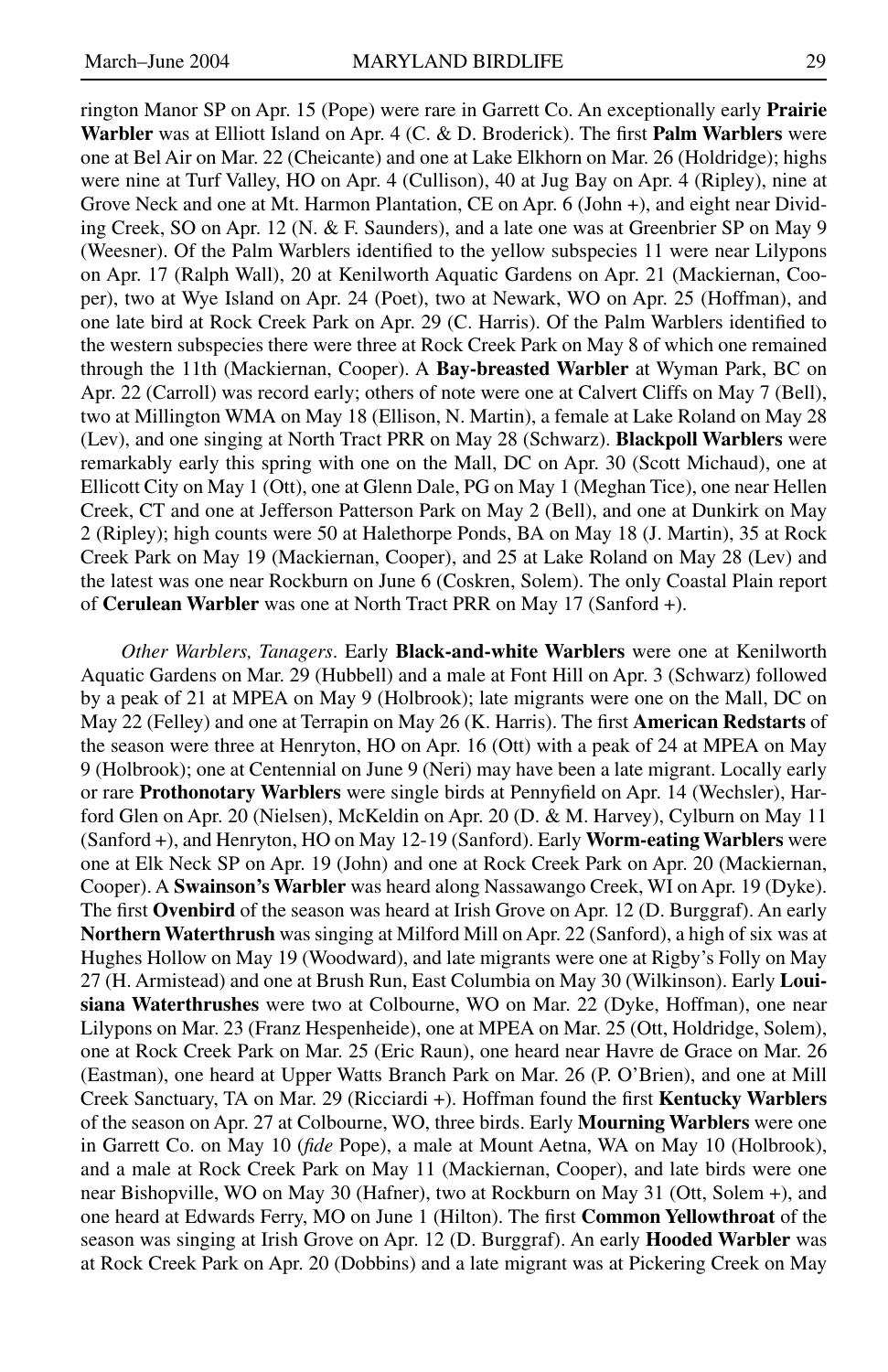17 (Holbrook, Brighton). **Wilson's Warblers** peaked at four at Rock Creek Park on May 12 (Mackiernan, Cooper) and a late bird was at Essex Farm Park, BA on May 26 (Lev). **Canada Warblers** peaked at eight at Rock Creek Park on May 18-19 (Mackiernan, Cooper) with the latest migrant one at MPEA on May 29 (Solem, Coskren). A **Yellow-breasted Chat** at Huntingtown NRMA, CT on Apr. 16 (Ripley) was exceptionally early, or may have wintered there. Interesting **Summer Tanagers** were a male at Colesville, MO on May 11 (N. Saunders) and one singing at Millington WMA on May 18 (Ellison, N. Martin).

*Sparrows, Juncos*. Late **American Tree Sparrows** were 12 at Myrtle Grove WMA, CH on Mar. 8 (Jett), one at Hancock, WA on Mar. 10 (Smith), one at Fort McHenry on Mar. 10- 13 (Peters), four at Broadford Lake on Mar. 13 (Pope), and one at Belmont, HO on Mar. 13 (Arnold, Sue Probst). An early **Chipping Sparrow** was at Wynfield, HO on Mar. 9 and 34 were there on the 30th (Cullison); other high numbers were 40 at Mount Pleasant on Apr. 16 (Ott) and 50 at Waldorf on Apr. 19 (Jett, Brewer). Interesting reports of **Vesper Sparrows** were two at Kenilworth Park on Mar. 29 (Hubbell), one at Jefferson Patterson Park on Apr. 12 (Ripley +), and one at Wye Island NRMA on Apr. 13 (Brighton). A **Savannah Sparrow** at Turkey Point on Mar. 7 (Starling) was probably an early migrant and the high count for the season was 40 at UMCF on Mar. 23 (Ott +); late were one at UMCF on May 21 (Ott), two at Hart-Miller on May 24 (Hafner +), and two at Alpha Ridge Landfill on May 30 (Cullison). An "Ipswich" Savannah Sparrow was reported at Point Lookout on May 1 (Ann & Tony Ziccardi). On May 30 Cullison also tallied 30 **Grasshopper Sparrows** at Alpha Ridge Landfill. Kiddy found two **Henslow's Sparrows** near Frostburg, AL on May 25. A **Nelson's Sharptailed Sparrow** was seen at UMCF on the remarkably late date of June 2 (Ott, Holdridge, Solem). A **Saltmarsh Sharp-tailed Sparrow** was singing at Flag Ponds on May 2 (Bell, Hamilton, Ripley). Three **Seaside Sparrows** were on territory at Deal Island WMA on Apr. 12 (N. & F. Saunders); others of note were one at North Beach plus some at Flag Ponds on May 2 (Bell, Hamilton, Ripley) and two or three in the Gunpowder River marshes, HA on May 4 (Ziolkowski). Highs for migrant **Fox Sparrows** were 18 at MPEA on Mar. 12 (Ott +), 20 at the National Arboretum on Mar. 14 (Pisano), and 20 at Layhill on Mar. 23 (Mackiernan, Cooper); a late bird was at Mt. Nebo on Apr. 13 (Pope). Early **Lincoln's Sparrows** were singles at Waldorf on Apr. 27 (Jett), East Columbia on May 1 (Holbrook), PRNAS on May 1 (Rambo), Rileys Lock on May 2 (C. Harris), and Harford Glen on May 7 (Powers); the only report of two was at Rock Creek Park on May 11 (Mackiernan, Cooper). Three late **Swamp Sparrows** were at Rock Creek Park on May 18 (Cooper) and one at UMCF on June 2 (Ott, Holdridge, Solem) was exceptional. Late **White-throated Sparrows** were singles at Eden Mill on May 24 (Hafner), singing at Meadowside, MO on May 24 (Sussman), and singing near Bishopville, WO on May 31 (Hafner). A late **White-crowned Sparrow** was at Scotland on May 22 (Rambo). Late **Dark-eyed Juncos** were one at Swansfield, Columbia on May 9-10 (Tveekrem) and one at Nanjemoy on May 16 (Callahan).

*Cardinaline Finches, Icterids*. There were secondhand reports of **Rose-breasted Grosbeaks** that may have wintered in the area: two in Cecil Co. on Mar. 1 (*fide* Gary Griffith) and an immature male in Columbia on Mar. 30 (*fide* P. Webb). Early migrant Rose-breasted Grosbeaks were widespread with one at Font Hill on Apr. 19 (Wilkinson), a male at Tunis Mills on Apr. 24 (Roslund), two at Damascus, MO on Apr. 27 (Tony Heatwole), five at Washington Monument SP on Apr. 28 (Weesner), one at Snydersburg, CL on Apr. 30 Schwemmer), and one at Hance Point on Apr. 30 (Starling); the last was a male at Allview, HO on May 26 (Ralph Stokes +). Early **Blue Grosbeaks** were singles at North Tract PRR on Apr. 26 (Holbrook), Blackwater on Apr. 27 (H. Armistead), Damascus, MO on Apr. 27 (Tony Heatwole), Rock Creek Park on Apr. 28 (Wechsler), and Perry Point on Apr. 29 (Starling). An early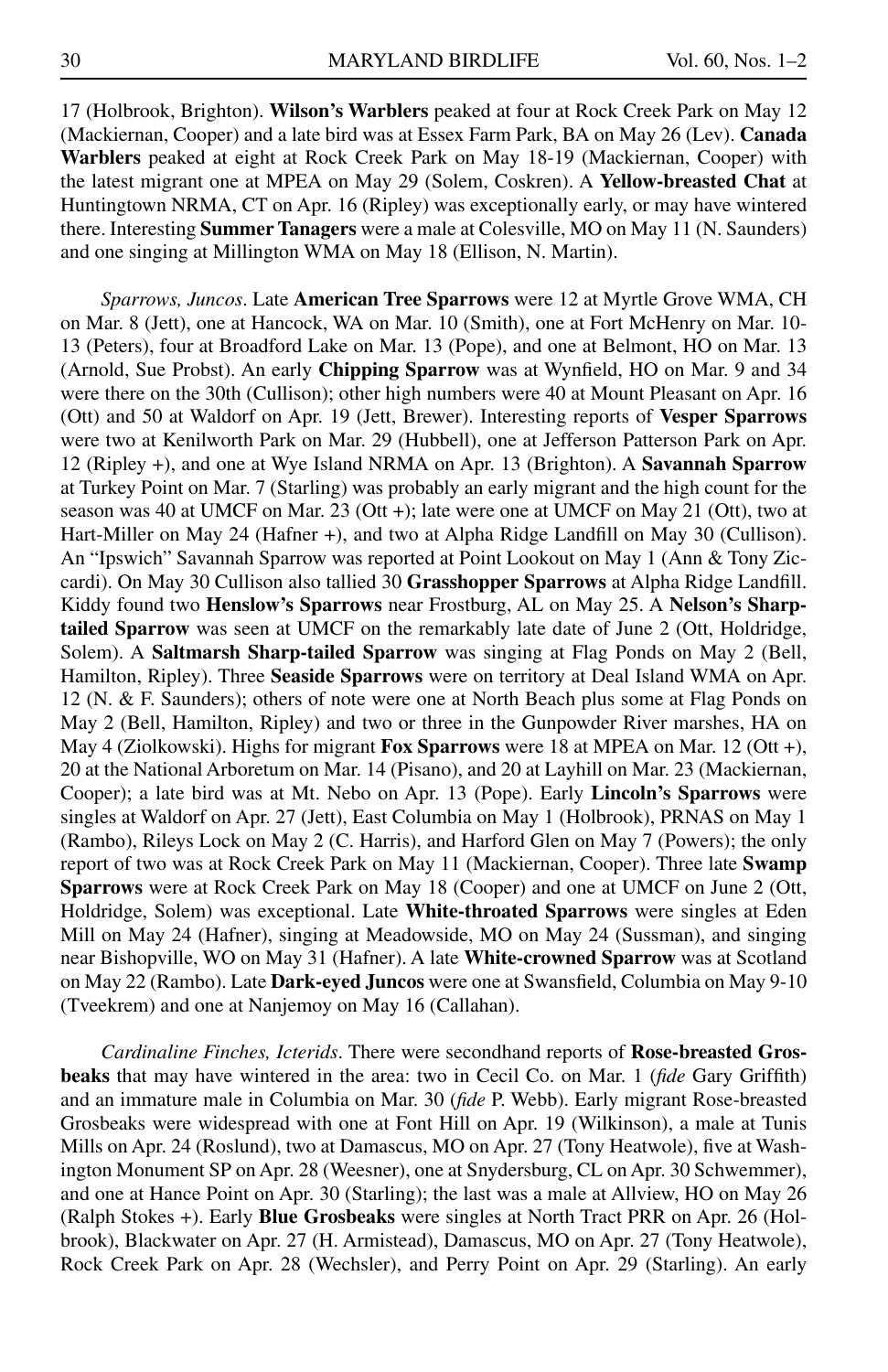**Indigo Bunting** was singing at Fletchers Boathouse on Apr. 20 (Mike Milton). A **Dickcissel** was seen at a Harford Co. feeder for several weeks in March/April (*fide* Spike Updegrove); a male at Berwyn Heights, PG on May 17 (Mozurkewich +) was notable there. The first two **Bobolinks** of the year were at UMCF on Apr. 28 (Ott, Solem) with a high for the season there of 140 on May 7 (Ott, Holdridge, Solem); late were 60 at Dameron on May 26 (Stiles), three at Alpha Ridge Landfill on May 30 (Cullison), and two at Mears Farm on June 4 (Arnold, Kucera). Flocks of **Rusty Blackbirds** included 80 at Hughes Hollow on Mar. 22 (Simonson), 12 remaining there on May 10 (Woodward) and 26 at Vantage Point, HO on Apr. 15 (Zeichner). On Apr. 25 Rambo found four **Boat-tailed Grackles** at PRNAS and on May 22 he found five at Ridge. An early **Orchard Oriole** was at Pickering Creek on Apr. 16 (Nielsen). The first two **Baltimore Orioles** of the season were at David Force WMA, HO on Apr. 20 (Sunell, Wright).

*Exotics*. A **Black Swan** was at Thanksgiving Nursery, FR on Mar. 17 (Powell). A **Monk Parakeet** was seen flying over the National Arboretum on Mar. 23 (Craig Tumer).

# $\mathcal{F}$